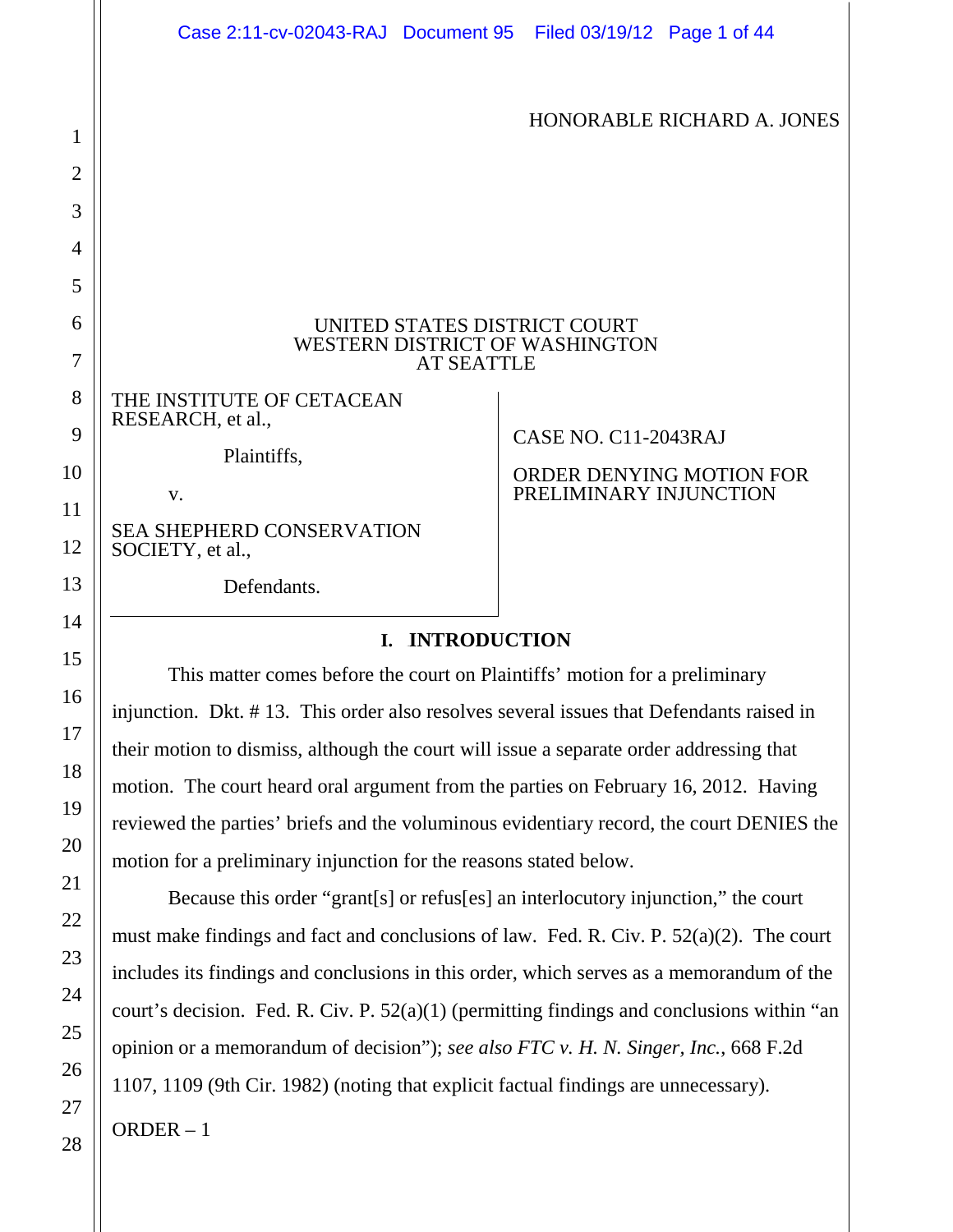### **II. BACKGROUND**

This case concerns a long-enduring standoff in the high seas that has attracted the attention, but not the intervention, of many nations' governments. Defendant Sea Shepherd Conservation Society ("Sea Shepherd"), headed by Defendant Paul Watson, has used a small fleet of ships under Mr. Watson's command to stymie Plaintiffs' whaling in the Southern Ocean. Plaintiffs, to whom the court will refer collectively as the "whalers",  $\frac{1}{h}$  have their own fleet that kills hundreds of whales each year in the Southern Ocean. An understanding of each fleet's presence in the Southern Ocean begins with an understanding of international whaling regulation.

# **A. Whaling in the Southern Ocean**

The International Convention for the Regulation of Whaling ("Whaling Convention") established the International Whaling Commission ("IWC"). Int'l Conv. for the Regulation of Whaling, Art. III, Dec. 2, 1946, 62 Stat. 1716, 161 U.N.T.S. 72. Since 1986, the IWC has maintained a moratorium on commercial whaling. Whaling Convention, Sch. ¶ 10(e). The moratorium has no binding force; any member nation is free to object to it and disregard it. Whaling Convention, Art. V. Japan, a longtime IWC member, initially objected to the moratorium, but withdrew its objection in 1987. Although it purports to eschew "commercial whaling," Japan takes advantage of IWC rules that permit any member nation to issue permits to kill whales for "scientific research." Whaling Conv., Art. VII. The IWC has no authority over the permits. For more than 20 years, Japan has issued a "research" permit that permits the slaughter of hundreds of whales in the Southern Ocean. Holders of Japan's permits have killed thousands of whales in the Southern Ocean since 1987. The whalers in this case have been the recipients of Japan's permit for many years. This season, for example, they have a permit to kill up to 935 minke whales, 50 fin whales, and 50 humpback whales.

 $<sup>1</sup>$  The Plaintiffs are the Institute of Cetacean Research (a Japanese foundation), Kyodo Senpaku</sup> Kaisha Ltd. (a Japanese corporation that charters whaling vessels and sailors to the Institute), and Tomoyuki Ogawa and Toshiyuki Miura, masters of two of the whaling vessels.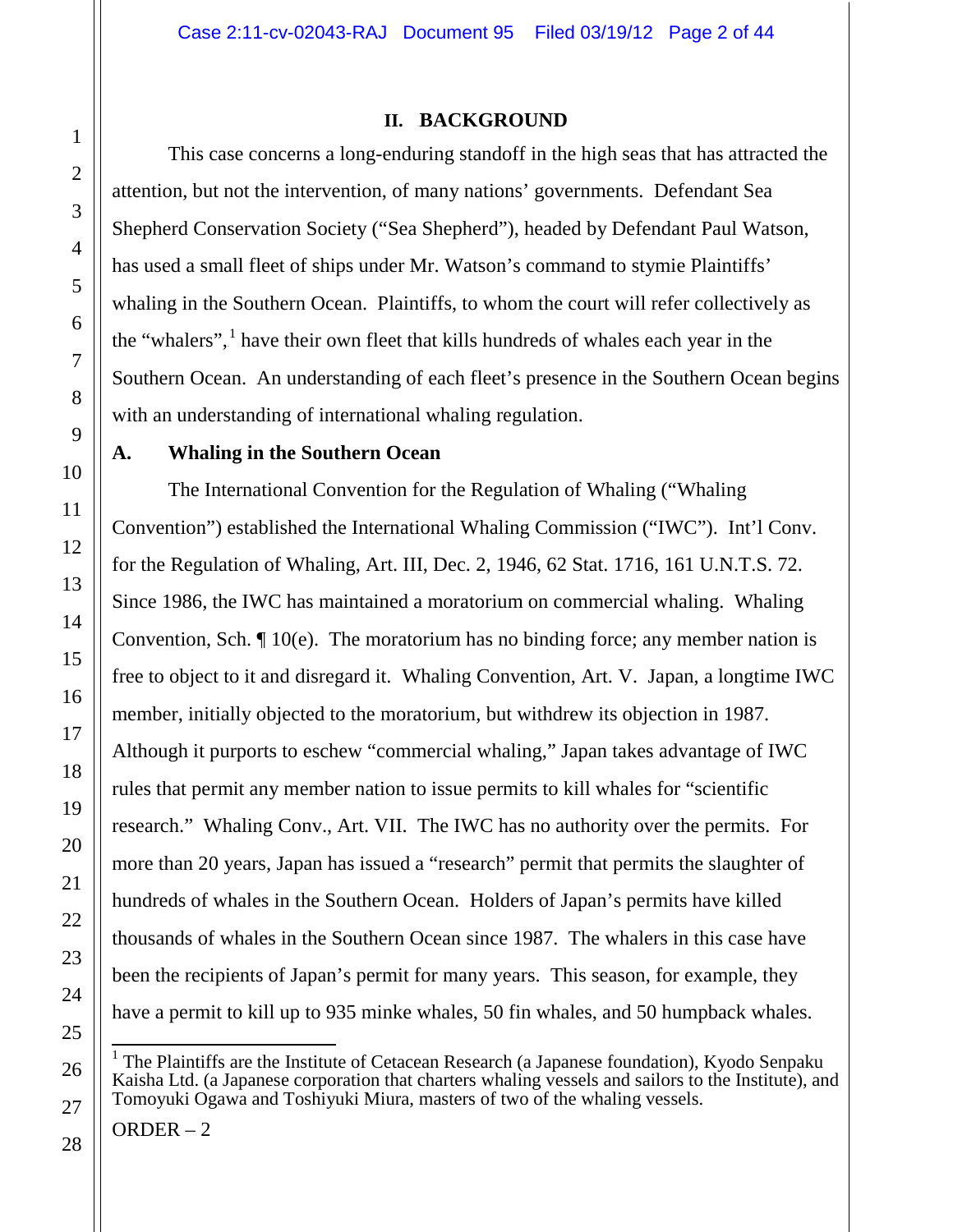Compl. (Dkt. # 1), Ex. 1. There is no evidence that this "research" has produced any work of scientific value. There is no evidence that killing whales is necessary to perform legitimate scientific research. There is no dispute that the whalers sell meat from the whales they kill for consumption in Japan. Using the shelter of Japan's "research" permit, the whalers have sold whale meat despite the IWC's creation of the Southern Ocean Whale Sanctuary in 1994, an additional prohibition on commercial whaling. Whaling Conv., Sch. ¶ 7(b).

Plaintiffs' whaling is the focus of criticism, if not outright condemnation, from many nations' governments. As recently as last December, the governments of the United States, Australia, New Zealand, and The Netherlands jointly stated that they "remain resolute in [their] opposition to commercial whaling, including so-called 'scientific' whaling, in particular in the Southern Ocean Whale Sanctuary . . . ." J. Statement on Whaling and Safety at Sea (Dec. 13, 2011) (*http://www.state.gov/r/pa/prs/ ps/2011/12/178704.htm*). They stated their "disappoint[ment] about the recent departure of the Japanese whaling fleet for the Southern Ocean," and "emphasize[d] that lethal techniques are not required in modern whale conservation and management." *Id.* The Buenos Aires Group, consisting of IWC members Argentina, Brazil, Chile, Costa Rica, Ecuador, Mexico, Peru, and Uruguay, declared their "strongest rejection of the hunting of nearly a thousand whales . . . in the Southern Ocean Whale Sanctuary." Buenos Aires Group J. Statement, Feb. 21, 2011 (*http://portal3.sre.gob.mx/english*) (Press Release No. 51). The IWC itself has repeatedly passed resolutions criticizing Japan's "research" program in the Southern Ocean. *See*, *e.g.*, IWC Res. Nos. 1989-3, 1994-10, 2001-7, 2003-1&2, 2005-1, 2007-1 (*http://www.iwcoffice.org/meetings/resolutions/ searchRes.htm*).

Among the world's governments, Australia has taken the most active role in protecting Southern Ocean whales. In 1999 it created the Australian Whale Sanctuary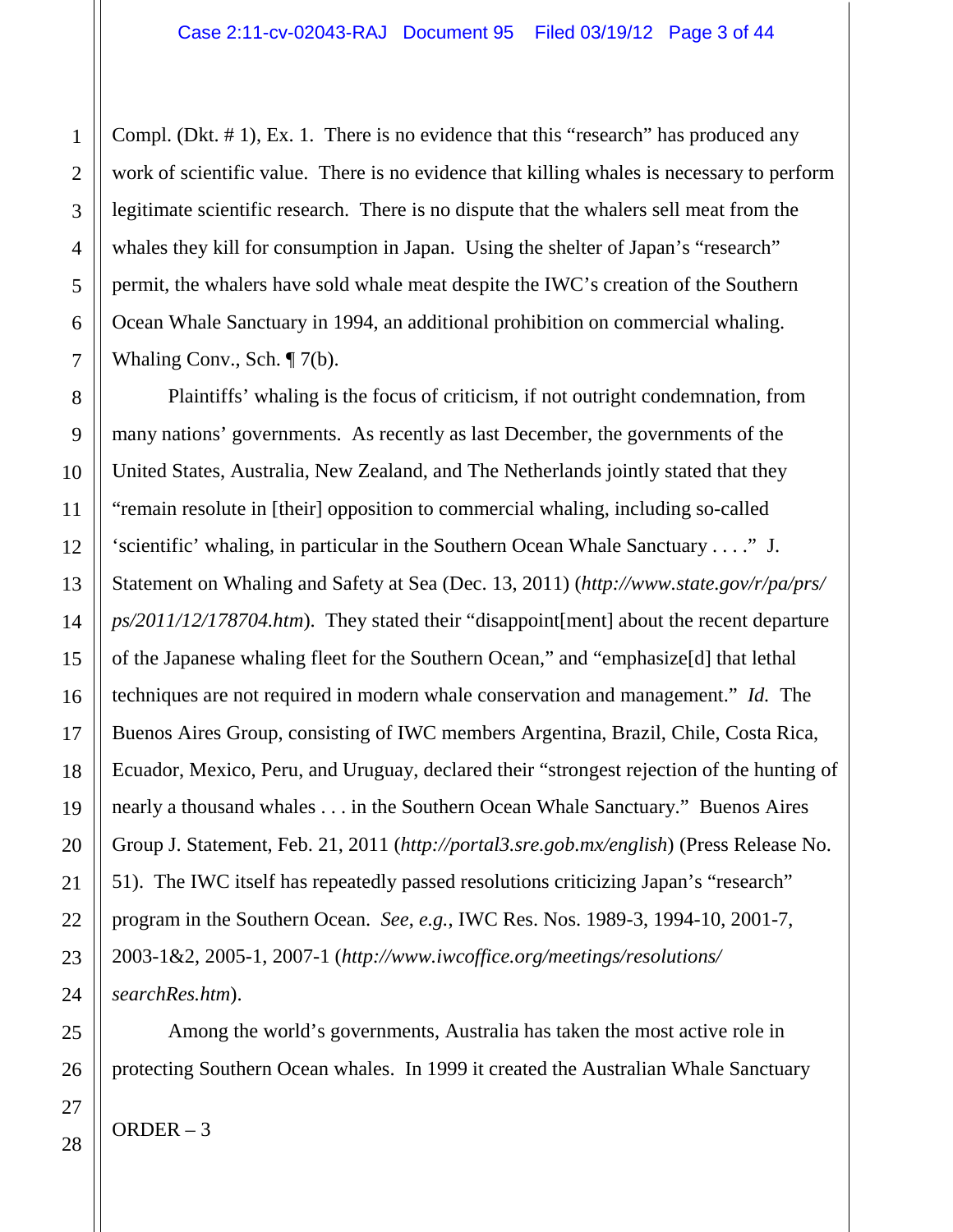("AWS"), a swath of the Southern Ocean encompassing all waters within 200 miles of Australia's Antarctic territory. *See Humane Society Int'l v. Kyodo Senpaku Kaisha Ltd.*, 2008 FCA 3,  $\P$  5-8 (FCR 2008) (describing creation of AWS).<sup>2</sup> Because Australia's claim to its Antarctic territory is disputed, only the United Kingdom, France, Norway, and New Zealand recognize the AWS. *Id.* ¶¶ 13. That has not deterred Australia's courts. In January 2008, Australia's Federal Court issued a permanent injunction in a case that the Human Society International brought against the whalers. The court concluded that the whalers had killed whales in the AWS in violation of Australian law. *Id.* ¶ 39. It enjoined the whalers from hunting and killing whales in the AWS. *Id.* ¶ 55. The whalers, who refused to participate in the Australian proceedings, do not dispute that they have hunted and killed whales in the AWS since the injunction. It is not clear whether they have violated the injunction this season. So far as the record reveals, neither Australia's courts nor other arms of its government have attempted to enforce the injunction.

Australia has recently taken its opposition to Southern Ocean whaling a step further. It has sued Japan in the International Court of Justice ("ICJ"), contending that Japan's "research" whaling permits violate the Whaling Convention's commercial whaling moratorium and regulation on the Southern Ocean Whale Sanctuary. ICJ Press Release No. 2010/16 (June 1, 2010) (*http://www.icj-cij.org/docket/files/148/15953.pdf*). The ICJ is awaiting Japan's response to Australia's pleadings.

# **B. Sea Shepherd's Confrontation with the Whalers**

While the world's governments condemn Antarctic whaling from afar, Sea Shepherd is in the Southern Ocean actively intervening to keep the whalers from their prey. Whaling season in the Southern Ocean lasts from November or December until February or March. Sea Shepherd has coordinated a campaign to frustrate the whalers'

 $2$  A map of the AWS is available at *http://www.environment.gov.au/coasts/species/cetaceans/conservation/pubs/sanctuary-map.pdf*.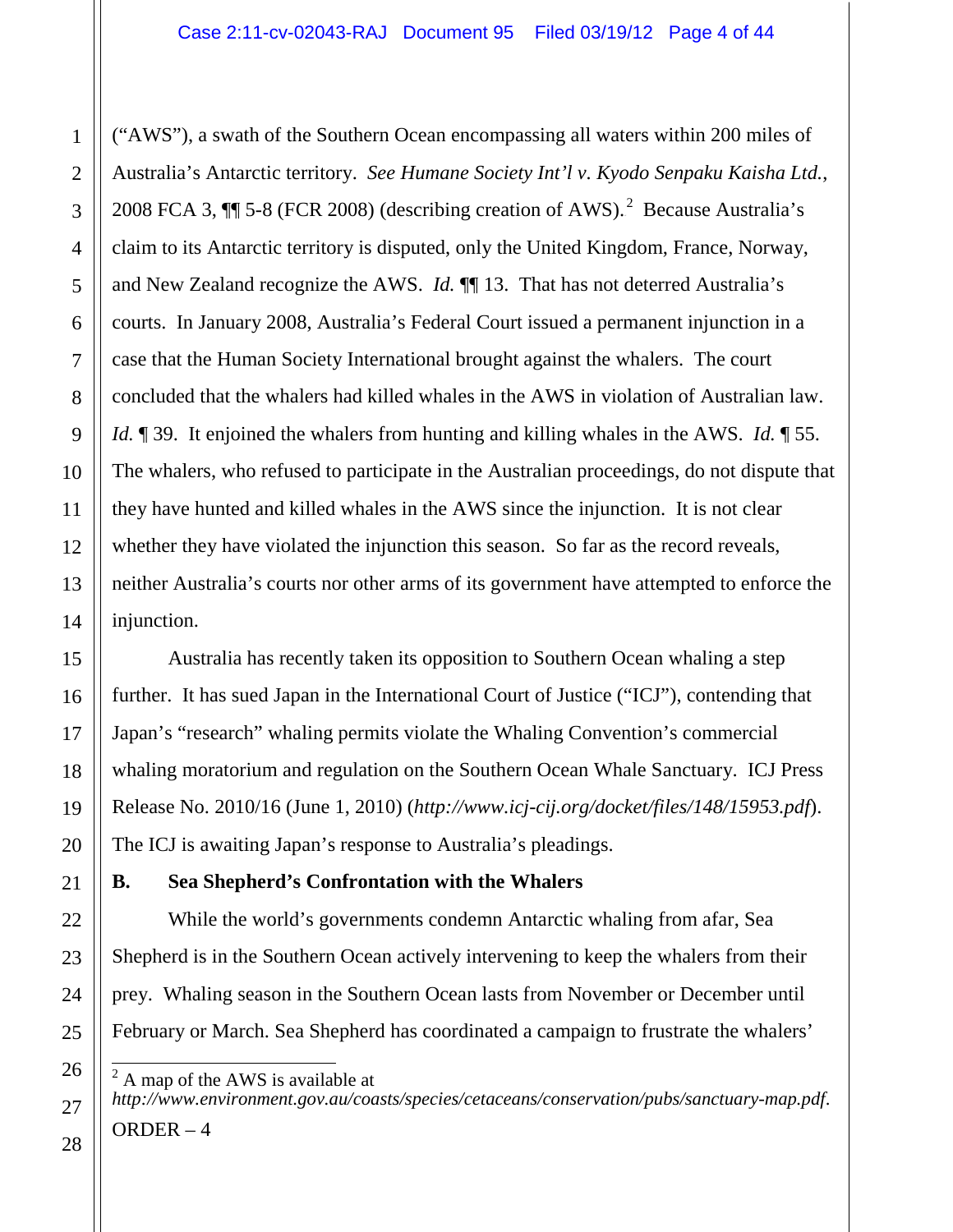efforts in each of the last seven seasons, including this one, dating back to the 2005-2006 season. It also mounted an initial Southern Ocean campaign in 2002.

Sea Shepherd characterizes its Southern Ocean campaigns as "aggressive protests"; the whalers characterize them as terrorism. Whatever label one chooses, there is ample evidence of the tactics that Sea Shepherd uses. The whalers have captured those tactics in photographs and videos; the Animal Planet network has captured them for the past three seasons for use in its "Whale Wars" television program. The court now describes Sea Shepherd's tactics. In doing so, it makes only preliminary findings based on the evidence currently in the record. Based on that evidence, the court describes the facts as the parties would likely be able to prove them at trial.<sup>3</sup>

The whaling fleet consists solely of Japanese-owned, Japanese-flagged vessels, including the NISSHIN MARU ("NM"), a 425-feet-long, 63-feet-wide ship, and three smaller ships, named YUSHIN MARU number one, two, and three ("YM1," "YM2," and "YM3"). The NM is the only ship large enough to hold dead whales. The YM vessels search for, chase, and harpoon whales. It also appears that the whaling fleet uses at least one other large vessel (apparently named SHONAN MARU NO. 2 ("SM2")) devoted solely to resisting Sea Shepherd's tactics. There are more than a hundred crew members who work aboard the whaling fleet's ships.

The Sea Shepherd fleet consists of the BOB BARKER and the STEVE IRWIN, two Dutch-flagged ships that are about 160 feet long, slightly smaller than the YM ships. The BRIGITTE BARDOT, an Australian-flagged 100-foot trimaran, is faster and more maneuverable than the larger boats. Sea Shepherd also uses a number of rigid inflatable

<sup>&</sup>lt;sup>3</sup> The parties have submitted an extraordinary volume of evidence, including hundreds of photographs and videos. A substantial portion of that evidence is hearsay or is questionably authenticated. Rather than address the parties' various evidentiary objections individually, the court notes its discretion to consider otherwise inadmissible evidence in deciding whether to issue an injunction. *See Johnson v. Couturier*, 572 F.3d 1067, 1083 (9th Cir. 2009) (explaining that court may rely on hearsay and other inadmissible evidence). The court's findings today regarding what the parties are likely to prove at trial takes into account the likelihood that they would be able to cure evidentiary deficiencies at trial.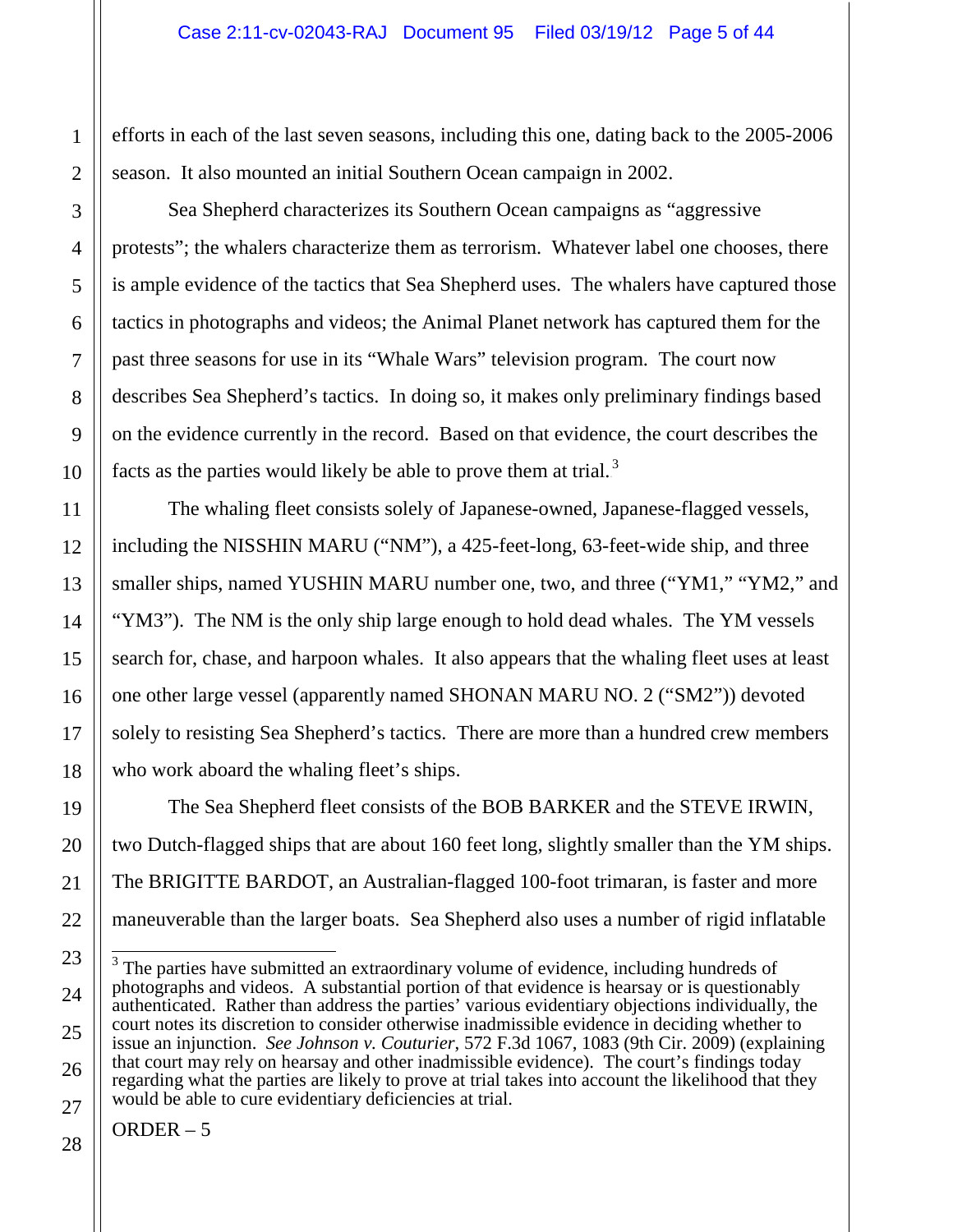boats ("zodiacs") that it launches from the larger ships. Slightly fewer than a hundred crew members work aboard Sea Shepherd's Southern Ocean fleet. Fewer than half of them are citizens of the United States. The Sea Shepherd fleet launches from Australian ports, which are the base of operations for its Southern Ocean campaign. In prior seasons, both the whaling fleet and the Sea Shepherd fleet have used different vessels (or the same vessels under different names), but the essential composition of the fleets has remained the same.

Sea Shepherd throws glass bottles filled with paint or butyric acid at the whaling ships. Often, its crew throws the glass projectiles by hand, but they also use large slingshots and other launching devices. Butyric acid is a foul-smelling but not particularly caustic acid. Sea Shepherd uses it to make the odor on the whaling ships' decks unbearable for the whaling crew, and also to ruin any whale meat on deck. The court relies on the declaration of Dr. Greg Phelan, a chemist who declares that butyric acid poses no serious risk to human health, especially in the way that Sea Shepherd uses it. The glass projectiles themselves, however, are an obvious hazard to anyone who they might hit. Sea Shepherd does not target the whalers themselves with the projectiles, and there is no evidence that a projectile has ever hit one of the whalers. There is evidence, however, that projectiles have flown or broken in dangerous proximity to members of the whaling crew. At least one whaler was splattered with paint when a projectile shattered near him. Although the whalers claim that members of their crew have been injured by butyric acid, their evidence does not convince the court.<sup>4</sup> The court credits Sea

<sup>&</sup>lt;sup>4</sup> The sole "evidence" of injury is the declaration of Tomoyuki Ogawa, the Captain of the NM. He claims that two crew members were injured in a February 2007 attack with butyric acid and smoke bombs, and that three men were "slightly injured" in a March 2008 attack. Captain Ogawa does not identify the men who were injured, explain what their injuries were, or otherwise substantiate his claims. The whalers' counsel submitted a declaration (Dkt. # 45) in which he attaches photographs that he claims are evidence of an unnamed whaler injured by butyric acid in an unspecified "previous whale research season." The photographs show a man with red cheeks that are perhaps slightly swollen. Counsel also attached an unauthenticated spreadsheet purporting to document acid-induced injuries in 2007, 2008, and 2010.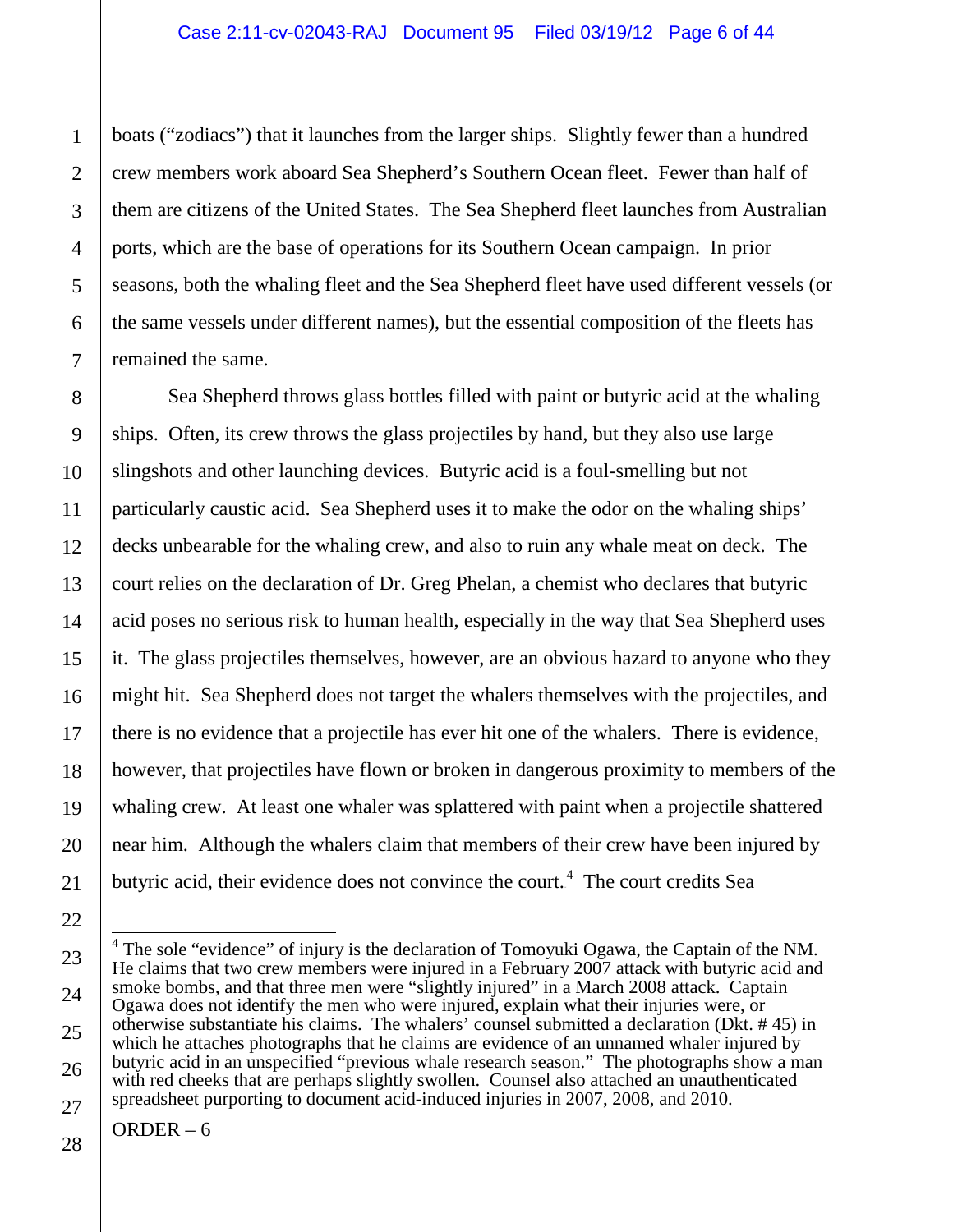Shepherd's evidence that the whalers have steadfastly refused their requests that they document the injuries they claim. On this record, it is unlikely that the whalers will prove that Sea Shepherd has ever injured a member of their crew or that Sea Shepherd is likely to injure a crew member in the future.

The whalers hang nets strategically above and alongside the decks of their ships to protect them from the glass projectiles. Sea Shepherd in turn throws or launches safety flares, sometimes modified with metal hooks, hoping that they will catch on the nets and burn holes in them. There is no evidence that the flares or the fires they cause have injured or endangered anyone. Moreover, despite the insistence of the whalers that the fires pose a risk of explosion or other serious damage, their own videos and photographs reveal that they are content to watch the flares burn on the nets, rather than attempt to extinguish them. There is no evidence that the flares have caused damage to the ships, beyond the holes they burn in the nets.

Sea Shepherd also hurls smoke bombs at the whaling ships. It is not clear what purpose this serves, other than to annoy the whalers and perhaps slightly obstruct their vision. Although there is some danger that a hurled smoke bomb could hit and injure a whaling crew member, there is no evidence that the smoke itself is dangerous. Again, there is no evidence of any injury or damage as a result of the smoke bomb attacks.

Sea Shepherd points what appears to be a high-powered laser at various parts of the whaling ships. Again, it is not clear what purpose this serves, other than to distract or annoy the whaling crew. It is possible that the laser could cause damage if its beam struck directly in the eye of a crew member, but that there is no evidence that this has occurred. The sole member of the whaling crew to submit evidence on this issue admits that a physician found no injury to his eyes.

Sea Shepherd pilots its ships and boats across the bow of the whaling ships while towing lines in an effort to foul the rudder or propeller of the ships. The evidence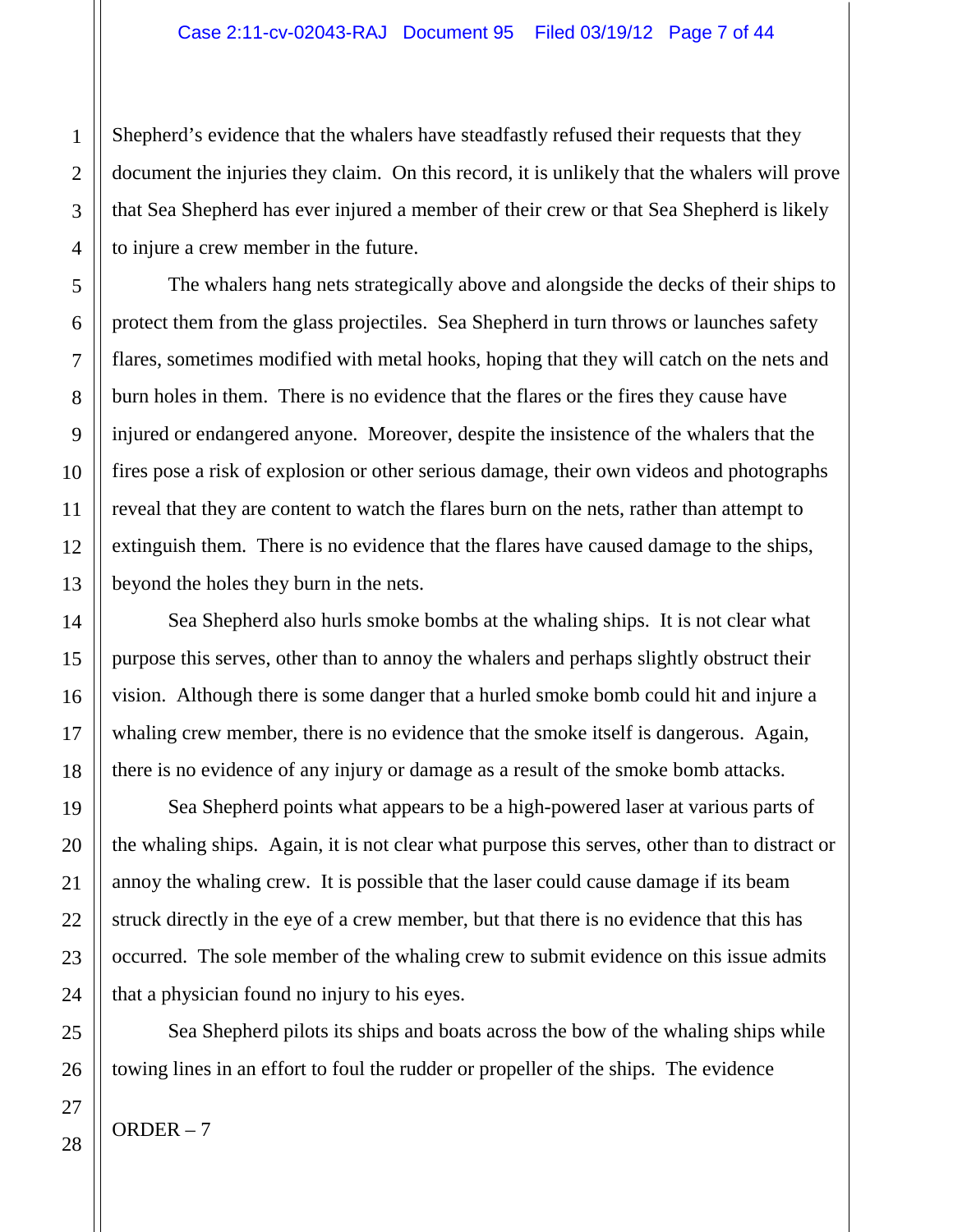suggests that these efforts are rarely successful. The whalers submitted a single set of underwater photographs from early 2011 showing a line wrapped around the propeller of the YM3, along with some apparent damage to the rudder. There is no evidence as to the effect this had on the ship and its ability to navigate, and no evidence about what the whalers did to free the propeller or otherwise make repairs. Sea Shepherd asserts that these efforts do little more than slow the whaling ships. If Sea Shepherd succeeded in significantly disabling one of the whaling ships, those ships would be in danger if a storm arose or they needed to maneuver around icebergs. Again, there is no evidence that Sea Shepherd's propeller-fouling efforts have ever caused an injury to anyone.

Finally, Sea Shepherd either intentionally pilots its ships to collide with the whaling ships or pilots them in such a way that a collision is highly likely. The whalers admit that there have been no collisions this season. In February 2009, the whalers videotaped a collision between the side of the STEVE IRWIN (then known as the BOB BARKER) and the side of the YM3. The whalers photographed a February 2010 collision between the same vessels. Although these collisions between the larger ships make for dramatic video, and appear dangerous, there is no evidence that anyone has been hurt as a result. Indeed, there is little evidence that the collisions even damage the ships. In a much-publicized January 2010 incident, a collision between the SM2 and the ADY GILL (a trimaran that previously served the role that the BRIGITTE BARDOT now serves) tore off several feet of the ADY GILL's stern. Other Sea Shepherd ships rescued the ADY GILL's crew unharmed. The ADY GILL, however, is now at the bottom of the ocean, although it is not clear whether it sank or Sea Shepherd scuttled it. Although the parties sharply dispute the events that led to this collision, the court relies on the extensive investigative report of Maritime New Zealand (a maritime fleet akin to the United States Coast Guard). Maritime New Zealand found the masters of both ships to be at fault.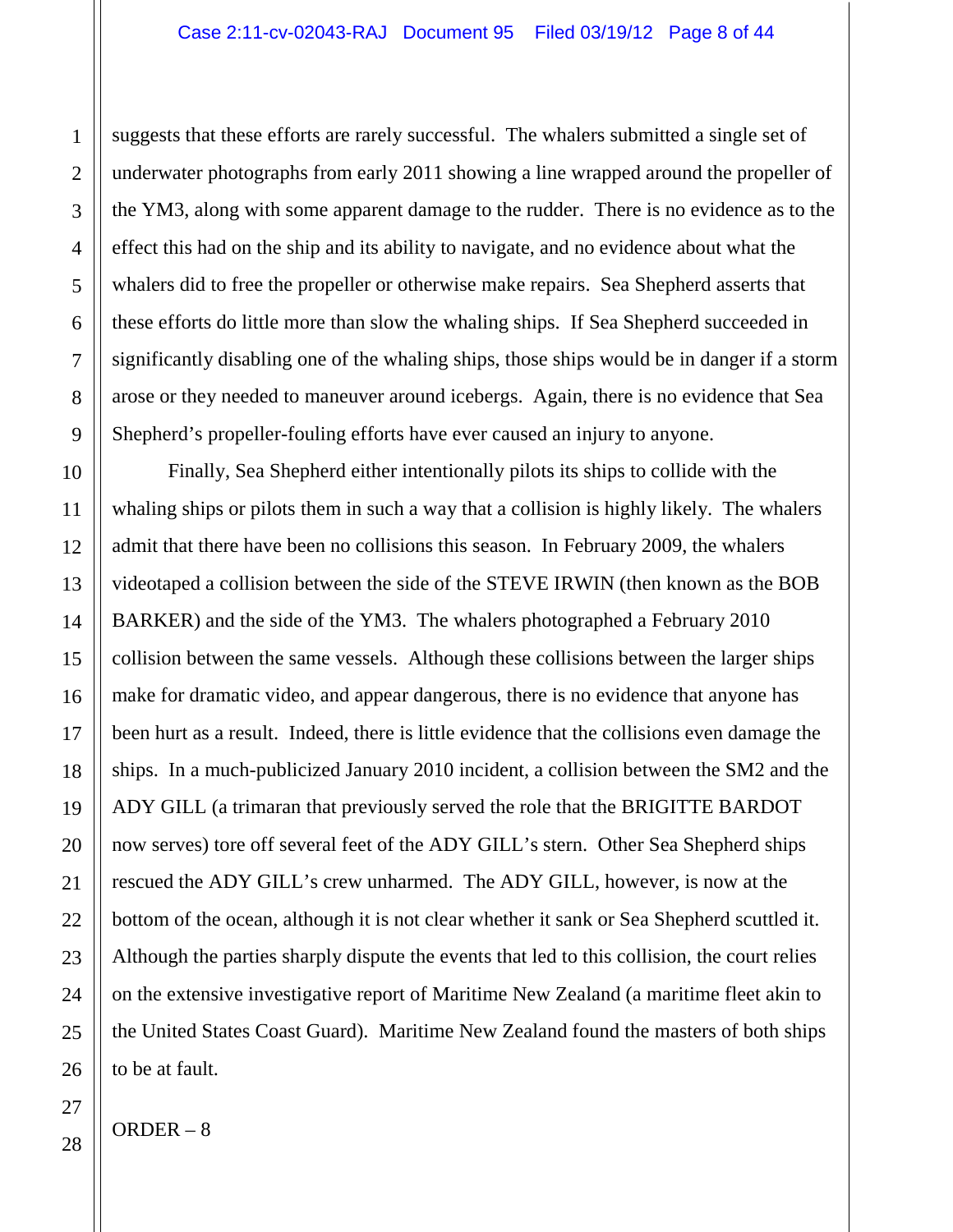The whalers admit to using countermeasures against Sea Shepherd. They frequently use high-powered water cannons aboard their ships to repel Sea Shepherd ships that come within range. They have used concussion grenades against Sea Shepherd. When Sea Shepherd boats towing lines approach, the whalers use grappling hooks to fend them off. They use the same hooks to fend off Sea Shepherd zodiacs that collide with or come within a few feet of their ships. They have used bamboo poles to repel the zodiacs at close range. Sea Shepherd asserts that a whaler beat one of their crew members in the face with a bamboo pole, but has presented no evidence to support that assertion. The whalers also use long-range acoustic devices ("LRADs"), which produce a sound so loud that it is disabling within a certain range. There is no evidence that the LRADs have caused injury. Finally, there is video evidence of one of the whalers hurling an object at Sea Shepherd crew members in a small boat. The video suggests that the object was a large brass bolt, although Sea Shepherd has produced no competent evidence to prove as much.<sup>5</sup> Just as there is no evidence of injury to the whaling crew, there is no evidence that the whalers' countermeasures have injured any member of Sea Shepherd's crew. $<sup>6</sup>$ </sup>

The court has already noted the international condemnation of Plaintiffs' slaughter of whales. Sea Shepherd's tactics are also the target of international scorn. In the same joint statement criticizing the whalers, the governments of the United States, Australia, New Zealand, and The Netherlands "condemn dangerous or violent activities from all participants" in the Southern Ocean standoff, and express their "deep[] concern[] that confrontations in the Southern Ocean will eventually lead to injury or loss of life among

 $<sup>5</sup>$  Sea Shepherd has submitted numerous video excerpts from the "Whale Wars" television series,</sup> including one showing a whaler throwing a bolt at a Sea Shepherd boat. It contends that these clips reflect "unbiased journalism." Sea Shepherd is highly unlikely to prove that assertion at trial.

 $6$  The court finds it highly unlikely that Mr. Watson will prove that any member of the whaling crew has ever shot him with a firearm. Watson Decl. (Dkt.  $\# 60$ )  $\P$  12.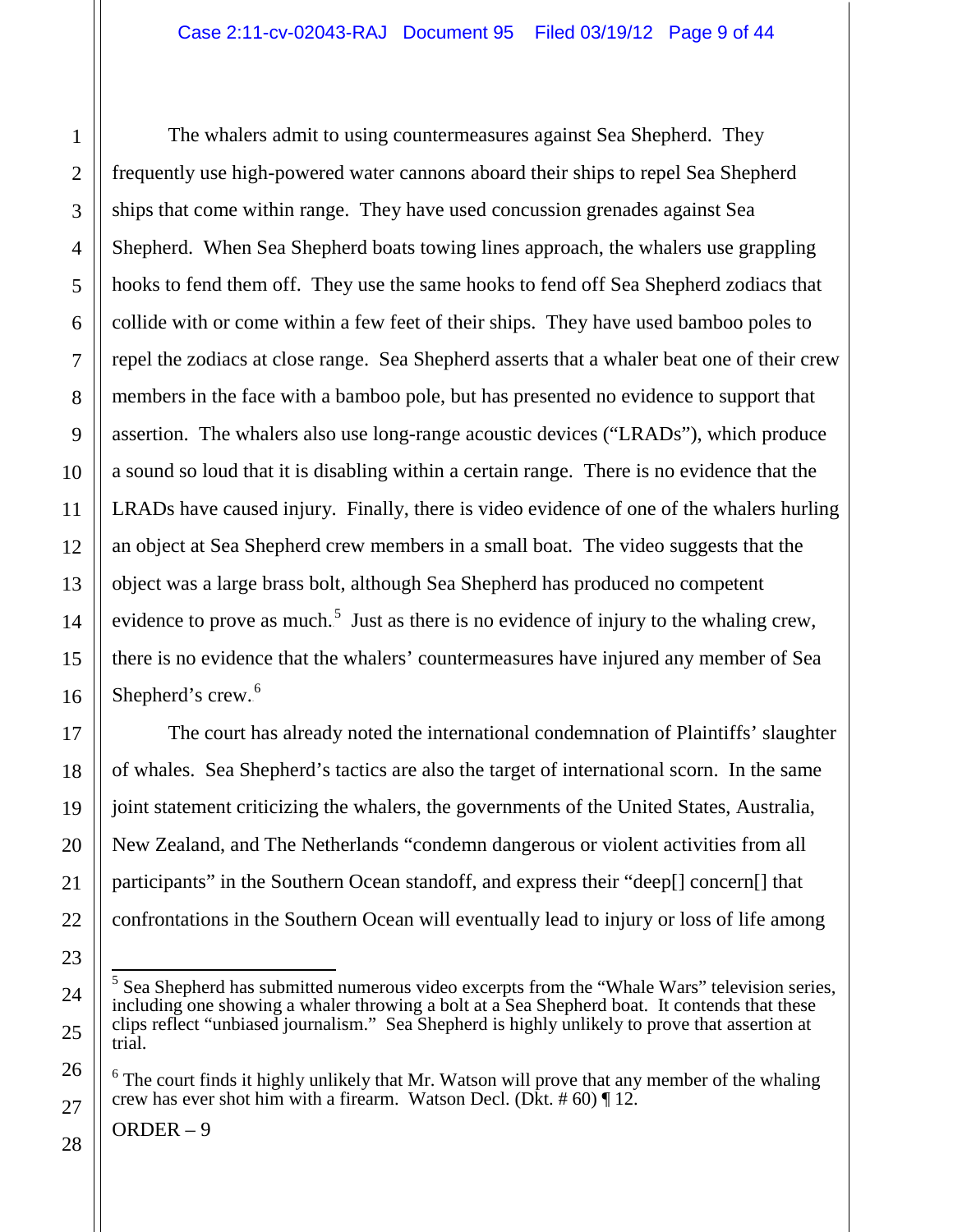protestors . . . and whaling crews." J. Statement on Whaling and Safety at Sea, *supra*. The IWC and the International Maritime Organization have repeatedly condemned Sea Shepherd's tactics. *See*, *e.g.*, IWC Res. Nos. 2006-2, 2007-2, 2011-2; Int'l Mar. Org. Res. MSC.303(87) (May 17, 2010) (*http://www.maritimenz.govt.nz/AdyGil/IMOresolution.pdf*).

For eight seasons, Sea Shepherd and the whalers have engaged in these risky tactics in the Southern Ocean. It is impossible, on the record before the court, to know how frequently confrontations occur. The record suggests that the whalers do everything they can to elude the Sea Shepherd, and that Sea Shepherd spends a significant part of each season searching for the whaling fleet or chasing it. The whalers use their own vessels to impede that search. Also uncertain is what tactics the parties are using this season. There is video evidence of more bottle throwing, including one incident in which a Sea Shepherd crew member throws a bottle close enough to a whaler using a water cannon to cause the whaler to duck. There is no evidence from this season of collisions or the use of lasers or flares. Sea Shepherd has not, however, disavowed any of the tactics in its arsenal this season. The court finds that there is a substantial risk that Sea Shepherd will use any of the tactics described above at any given time.

### **C. The Whalers Bring Their Dispute with Sea Shepherd to Court.**

What distinguishes this whaling season from the many before it is that the whalers have brought this lawsuit. In December 2011, about the same time that Plaintiffs' fleet made its way to the Southern Ocean for another whaling season, they sued Sea Shepherd and Mr. Watson. Although there are apparently Sea Shepherd entities in other countries, Sea Shepherd in the United States is an Oregon not-for-profit corporation with headquarters in Friday Harbor, Washington. Although it is not clear where Mr. Watson lives when he is not at sea, neither Mr. Watson nor Sea Shepherd contest that this court has personal jurisdiction over them.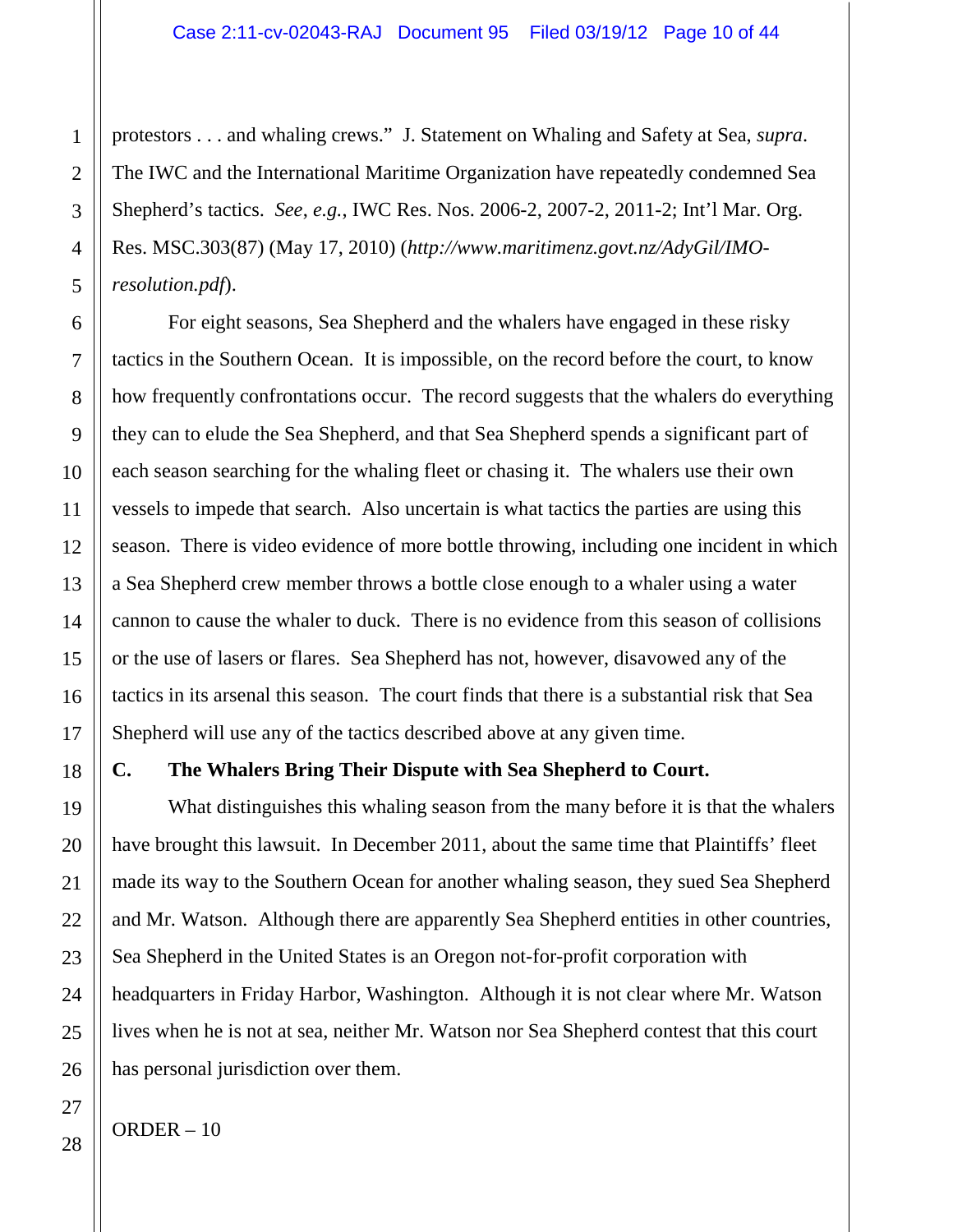The whalers sued on December 8, 2011. Six days later, with both the whaling fleet and the Sea Shepherd fleet already at sea, they filed a motion for a preliminary injunction. The injunction they requested would require Sea Shepherd's ships and boats to stay at least 800 meters from their vessels. The injunction would also prohibit attacks on the whaling crew members or its ships, although it seems unlikely that Sea Shepherd could attack anything from 800 meters away.

The whalers preferred that the court decide the motion as early as January, but they cited no particular exigency. They did not explain why a dispute that has lasted the better part of a decade needed to be resolved in less than a month. Sea Shepherd requested months of additional time to attempt to obtain discovery and to file a motion to dismiss. The court granted a little over a month. The parties finished their briefing on February 6. The court spent most of two weeks poring over the dozens of declarations and hundreds of exhibits the parties filed, and attempting to unravel the complex issues of international and domestic law that this lawsuit presents. The court held oral argument on February 16. No party requested an evidentiary hearing.

With this factual and procedural background in mind, the court turns to the whalers' motion for a preliminary injunction.

### **III. ANALYSIS**

The whalers seek declaratory and injunctive relief only, asserting four claims. They base their first three claims on international law protecting freedom of navigation at sea, freedom from piracy, and freedom from terrorism. Their fourth claim is for civil conspiracy under Washington law. As the court will discuss later, the whalers' preliminary injunction motion sufficiently invokes only the freedom of navigation and freedom from piracy claim.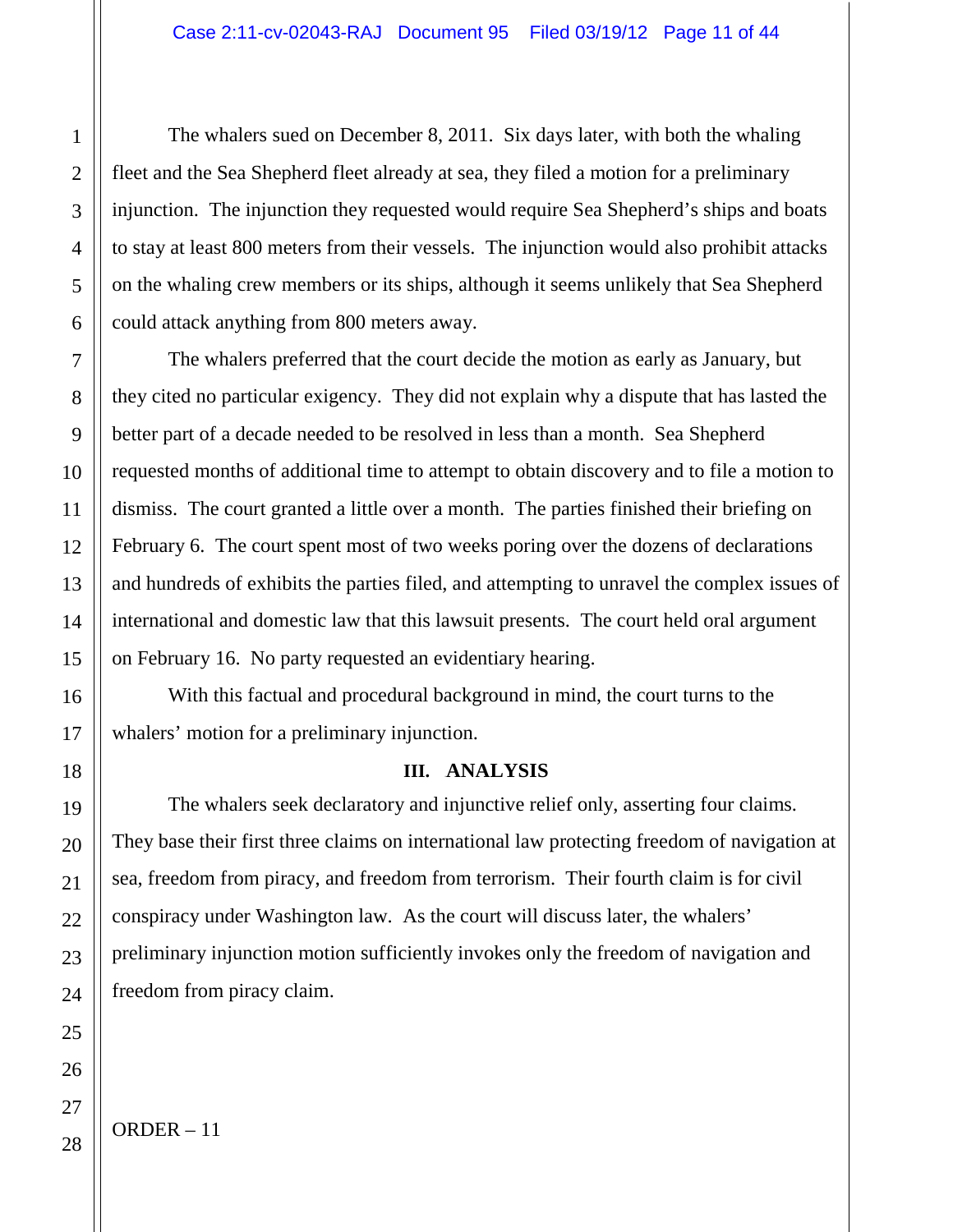# **A. Preliminary Injunction Standard**

The court may issue a preliminary injunction where a party establishes (1) a likelihood of success on the merits, that (2) it is likely to suffer irreparable harm in the absence of preliminary relief, that (3) the balance of hardships tips in its favor, and (4) that the public interest favors an injunction. *Winter v. Natural Resources Defense Council, Inc.*, 555 U.S. 7, 20 (2008). A party can also satisfy the first and third elements of the test by raising serious questions going to the merits of its case and a balance of hardships that tips sharply in its favor. *Alliance for the Wild Rockies v. Cottrell*, 632 F.3d 1127, 1131. (9th Cir. 2011).<sup>7</sup>

# **B. Subject Matter Jurisdiction**

The court's first inquiry must be into its subject matter jurisdiction. As to the whalers' claims invoking international law, the court has both federal question jurisdiction and admiralty jurisdiction. 28 U.S.C. § 1331; 28 U.S.C. § 1333(1).

The federal statute under which the whalers' claims arise is the commonly known as the Alien Tort Statute ("ATS"). It grants district courts "original jurisdiction of any civil action by an alien for a tort only, committed in violation of the law of nations or a treaty of the United States." 28 U.S.C. § 1350. As the court will discuss in detail later, not all violations of the law of nations give rise to an ATS cause of action. Nonetheless, the ATS grants district courts subject matter to determine, at a minimum, whether a violation of the law of nations is cognizable via the ATS. *Sosa v. Alvarez-Machain*, 542 U.S. 692, 714 (2004) (holding that the ATS is "jurisdictional in the sense of addressing the power of the courts to entertain cases concerned with a certain subject"); *Sarei v. Rio Tinto, PLC*, No. 02-56256, 2011 U.S. App. LEXIS 21515, at \*36 (9th Cir. Oct. 25, 2011)

 <sup>7</sup> *Winter* overruled Ninth Circuit law that permitted a party to obtain a preliminary injunction merely by proving a "possibility" of irreparable harm 555 U.S. at 22. Ninth Circuit panels initially raised questions over the scope of the *Winter* ruling. *See Shepherd v. Weldon Mediation Servs., Inc., 794 F. Supp. 2d 1173, 1176-77 (W.D. Wash. 2011) (reviewing cases). It now* appears settled that *Winter* did not "change the requisite showing for any individual factor [in the preliminary injunction analysis] other than irreparable harm." *Small v. Avanti Health Sys., LLC*, 661 F.3d 1180, 1187 (9th Cir. 2011).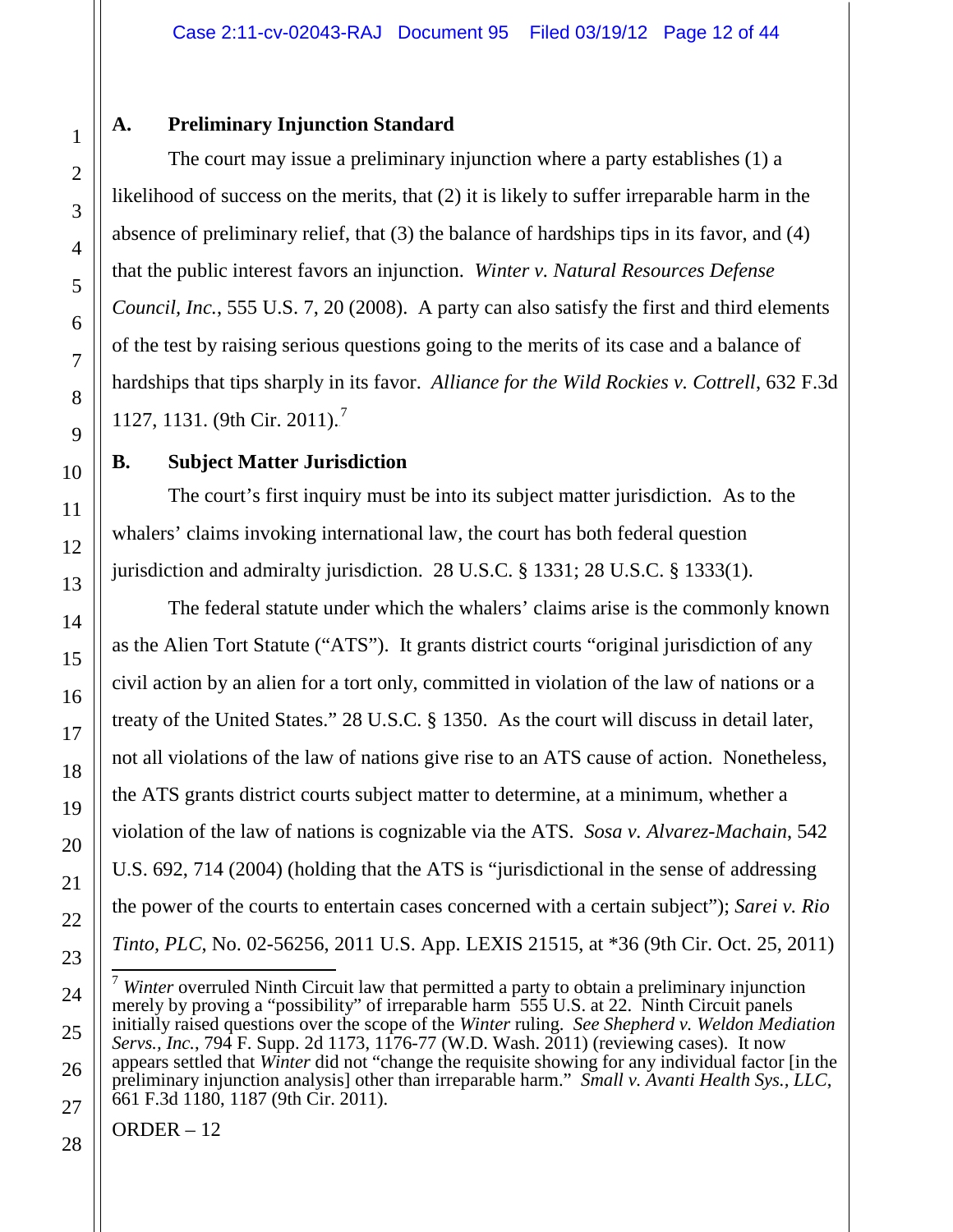(holding that an "ATS case 'arises under' the laws of the United States and calls for the exercise of federal question jurisdiction").

Admiralty jurisdiction has always extended to torts on the high seas, as long as they arise out of traditional maritime activity. *Myhran v. Johns-Manville Corp.*, 741 F.2d 1119, 1120-21 (9th Cir. 1984). Because admiralty jurisdiction extends beyond the borders of the United States, it often incorporates aspects of international law. The law of the sea "is in a peculiar sense an international law, but application of its specific rules depends upon acceptance by the United States." *Lauritzen v. Larsen*, 345 U.S. 571, 578 (1953) (quoting *Farrell v. United States*, 336 U.S. 511, 517 (1949)). Sometimes the United States recognizes international maritime law by statute, but courts exercising admiralty jurisdiction also incorporate "international law that is obligatory on all states" into federal common law. *Sarei*, 2011 U.S. App. LEXIS 21515, at \*140 (McKeown, J., concurring in part and dissenting in part). Admiralty courts defer to "international maritime law of impressive maturity and universality," which gains the force of law from "acceptance by common consent of civilized communities of rules designed to foster amicable and workable commercial relations." *Lauritzen*, 345 U.S. at 581-82. Like a court considering an ATS claim, a court considering an admiralty claim has subject matter jurisdiction to decide if a claimed violation of international law is cognizable in a United States court.

The whalers' Washington law claims arise between "citizens of a State and citizens or subjects of a foreign state," and thus potentially invoke the court's diversity jurisdiction. 28 U.S.C. § 1332(a)(2). Sea Shepherd contends that the whalers have not surmounted the \$75,000 amount-in-controversy requirement for diversity jurisdiction. The whalers' complaint states otherwise, albeit in conclusory fashion. Compl. ¶ 7.2. Nonetheless, a complaint that a plaintiff files in federal court against a diverse defendant invokes diversity jurisdiction unless it appears to a "legal certainty" that the amount in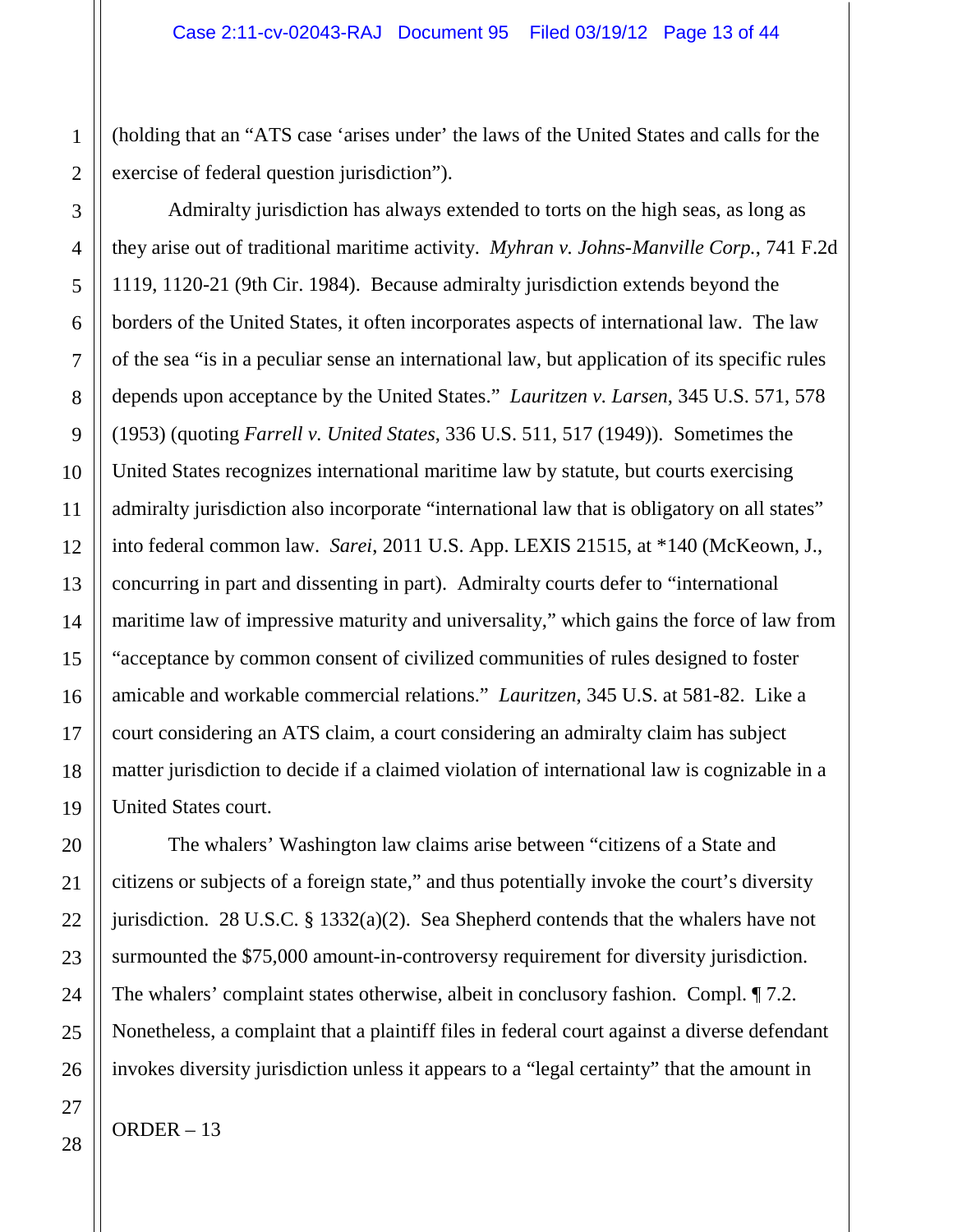controversy is less than \$75,000. *Crum v. Circus Circus Enters.*, 231 F.3d 1129, 1131 (9th Cir. 2000). Where a suit seeks "declaratory or injunctive relief, it is well established that the amount in controversy is measured by the value of the object of the litigation." *Hunt v. Wash. St. Apple Advertising Comm'n*, 432 U.S. 333, 347 (1977). The whalers' Washington law claims target Sea Shepherd's fundraising in Washington, which serves in part to fund its Southern Ocean campaigns. Because the whalers seek relief that would keep those funds from the Southern Ocean fleet, it is far from a legal certainty that there is less than \$75,000 in controversy here. Moreover, it is far from a legal certainty that preventing Sea Shepherd from causing further damage to the whalers' ships and whaling operations is worth \$75,000 or less.

Although the court has subject matter jurisdiction over each of the whalers' claims, the court considers only two of them – their claim for a violation of their right to free navigation at sea and for piracy – as a basis for the injunction they request. The whalers expressly disavow reliance on their terrorism claim as a basis for injunctive relief. Pltfs.' Mot. (Dkt. # 13) at 14. The role of their Washington law claim is less clear, but the court finds that it cannot support the injunction they request. The Washington law claim describes a civil conspiracy in which Sea Shepherd uses its Washington headquarters to raise funds to support its Southern Ocean campaigns. Compl. ¶ 42 ("[Defendants] use their [Friday Harbor] base to raise millions of dollars to fund their campaign against research whaling. Defendants conspire with each another [sic] and aid and abet each another [sic] in planning, soliciting, recruiting, funding and direction actions to interfere with plaintiffs' activities through wrongful and dangerous means, including assault, battery, and trespass."). To the extent these claims target Sea Shepherd's activities in Washington, they raise no concern, or at least no concern that the parties have identified so far. To the extent these claims target Sea Shepherd's activities on the Southern Ocean, they raise serious questions about the application of Washington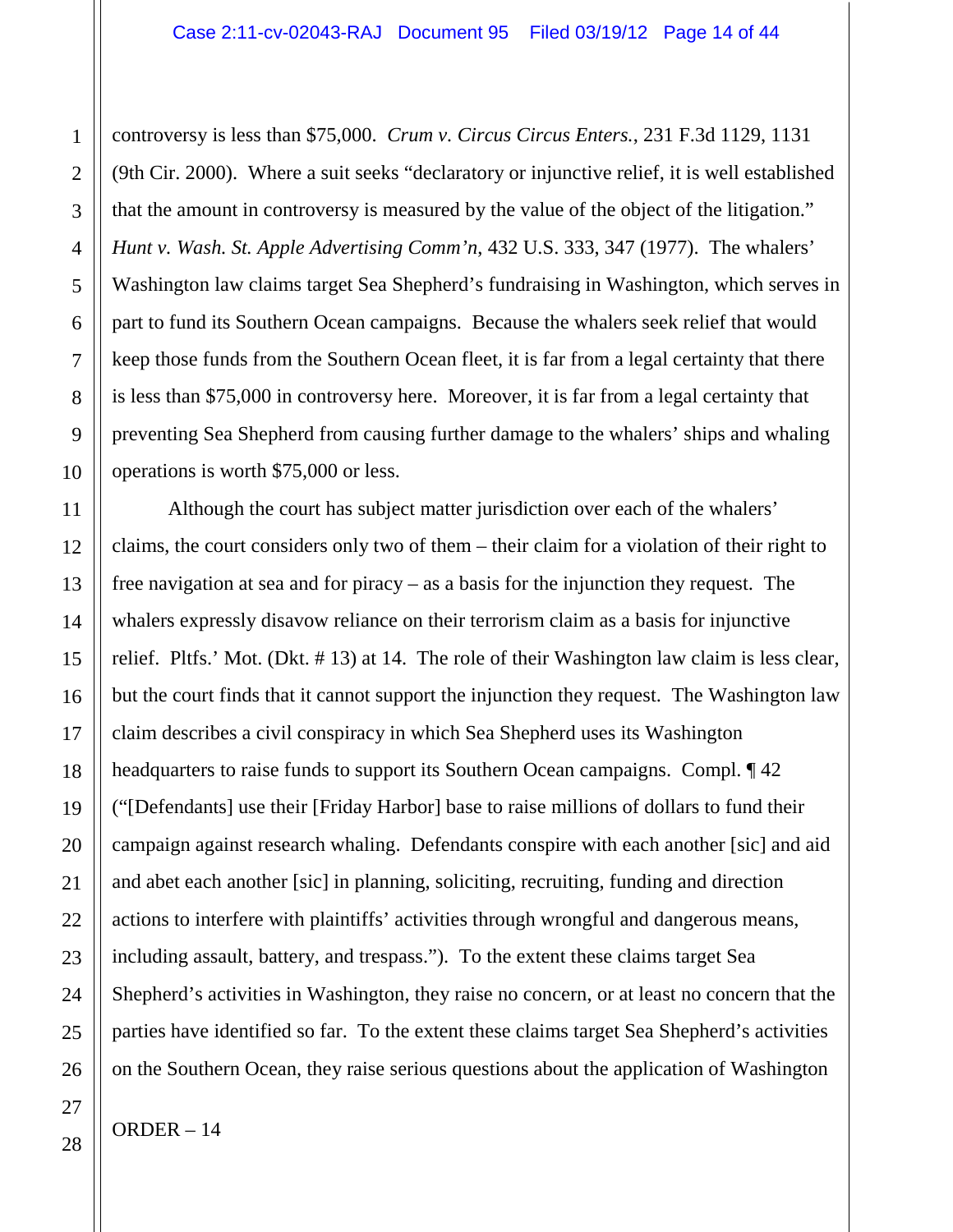law to conduct on the high seas. The court is unwilling to assume that Washington law permits it to enjoin conduct in the Southern Ocean, and the whalers have made no attempt to demonstrate that it does. $<sup>8</sup>$  Even if the whalers are likely to succeed on the merits of</sup> their Washington claim targeting Sea Shepherd's Washington activities (and the court does not suggest that they are), the injunction they seek does not target Washington conduct. The whalers' failure to address these issues is reason enough not to consider further their Washington law claim as a basis for the injunction they request.

# **C. Likelihood of Success on the Merits**

The whalers are likely to succeed in proving the facts that the court recounted in Part II.B. They are likely to succeed on the merits if those facts amount to a cognizable violation of international law. The court now considers whether the ATS or admiralty law incorporates international law that prohibits Sea Shepherd's conduct in the Southern Ocean. The court begins with the ATS.

# **1. Legal Standards for Evaluating ATS Claims**

The ATS permits aliens to sue in tort to remedy violations of some (but not nearly all) norms of international law. Although the ATS was part of the Judiciary Act of 1789, scarcely anyone attempted to invoke it until the late 20th Century. *Sosa*, 542 U.S. at 712. In its enactment, "Congress intended the ATS to furnish jurisdiction for a relatively modest set of actions alleging violations of the law of nations." *Id.* at 720. The three paradigmatic violations were offenses against ambassadors, "violations of safe conduct,"<sup>9</sup>

<sup>&</sup>lt;sup>8</sup> Sea Shepherd has all but ignored the whalers' Washington law claim in the motions before the court. It merely requested that the court exercise the discretion that 28 U.S.C. § 1367(c) affords it to decline supplemental jurisdiction over the Washington law claim, a request premised on its erroneous belief that the court lacks diversity jurisdiction.

 $9$  To avoid confusion with the whalers' free navigation claim, the court notes that "safe conduct" violations, as they were understood in the late Eighteenth Century, are not violations of the right to safe passage on the high seas. A "safe conduct" was a right a sovereign granted to an alien to travel freely either in the sovereign's territory or in areas where it had a military presence. Thomas H. Lee, *The Safe-Conduct Theory of the Alien Tort Statute*, 106 Col. L. Rev. 830, 873 (2006); *see also Taveras v. Taveraz*, 477 F.3d 767, 773 (6th Cir. 2007).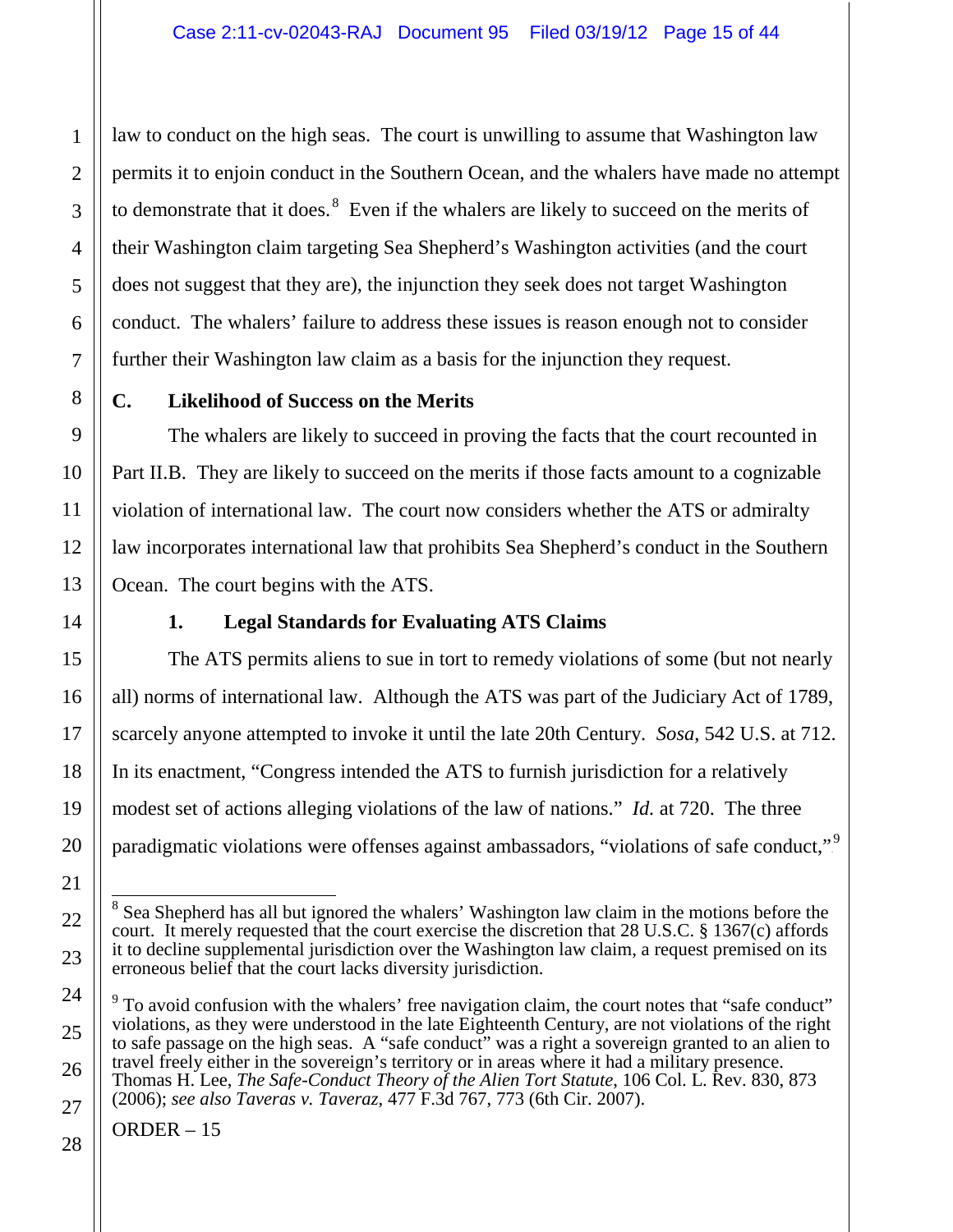and acts of piracy. *Id.* In *Sosa*, the Supreme Court held that the ATS might permit suits for violations of modern norms comparable to these paradigmatic late-18th Century norms of the law of nations. *Id.* at 725 ("[W]e think courts should require any claim based on the present-day law of nations to rest on a norm of international character accepted by the civilized world and defined with a specificity comparable to the features of the 18th-century paradigms we have recognized."). *Sosa* did not identify any international law norm that met this standard. Many lower courts had done so, however, and the *Sosa* Court explained that its "limit on judicial recognition" of international law norms via the ATS was "generally consistent with the reasoning of many of the courts and judges who faced this issue before it reached this Court." Among those lower courts was the Ninth Circuit, which held in *Hilao v. Marcos*, that "[a]ctionable violations of international law must be of a norm that is specific, universal, and obligatory." 25 F.3d 1467, 1475 (9th Cir. 1994) (quoted in *Sosa*, 542 U.S. at 732).

Because the court will repeat the "specific, universal, and obligatory" mantra often, it pauses here to consider what it means. Perhaps the least self-explanatory requirement is that a norm be "obligatory." The ATS recognizes only those international norms that nations have a *mutual* obligation to recognize. There are many norms of conduct that every nation recognizes, but not as a matter of mutual obligation. Every nation prohibits theft, for example, but this universal condemnation "does not incorporate 'the Eighth Commandment, 'Thou Shalt not steal' . . . into the law of nations.'" *Filartiga v. Pena-Irala*, 630 F.3d 876, 888 (2d Cir. 1980) (quoting *IIT v. Vencap*, 519 F.2d 1001, 1015 (2d Cir. 1975)). An international norm is "obligatory" when nations enforce it as a matter of "mutual, and not merely several, concern." *Filartiga*, 630 F.3d at 888; *see also Alvarez-Machain v. United States*, 331 F.3d 604, 619-20 (9th Cir. 2003) (discussing mutuality requirement and citing *Filartiga*), *rev'd on other grounds*, *Sosa*, 542 U.S. at 735 n.24. An international norm is "universal" when virtually every nation recognizes it.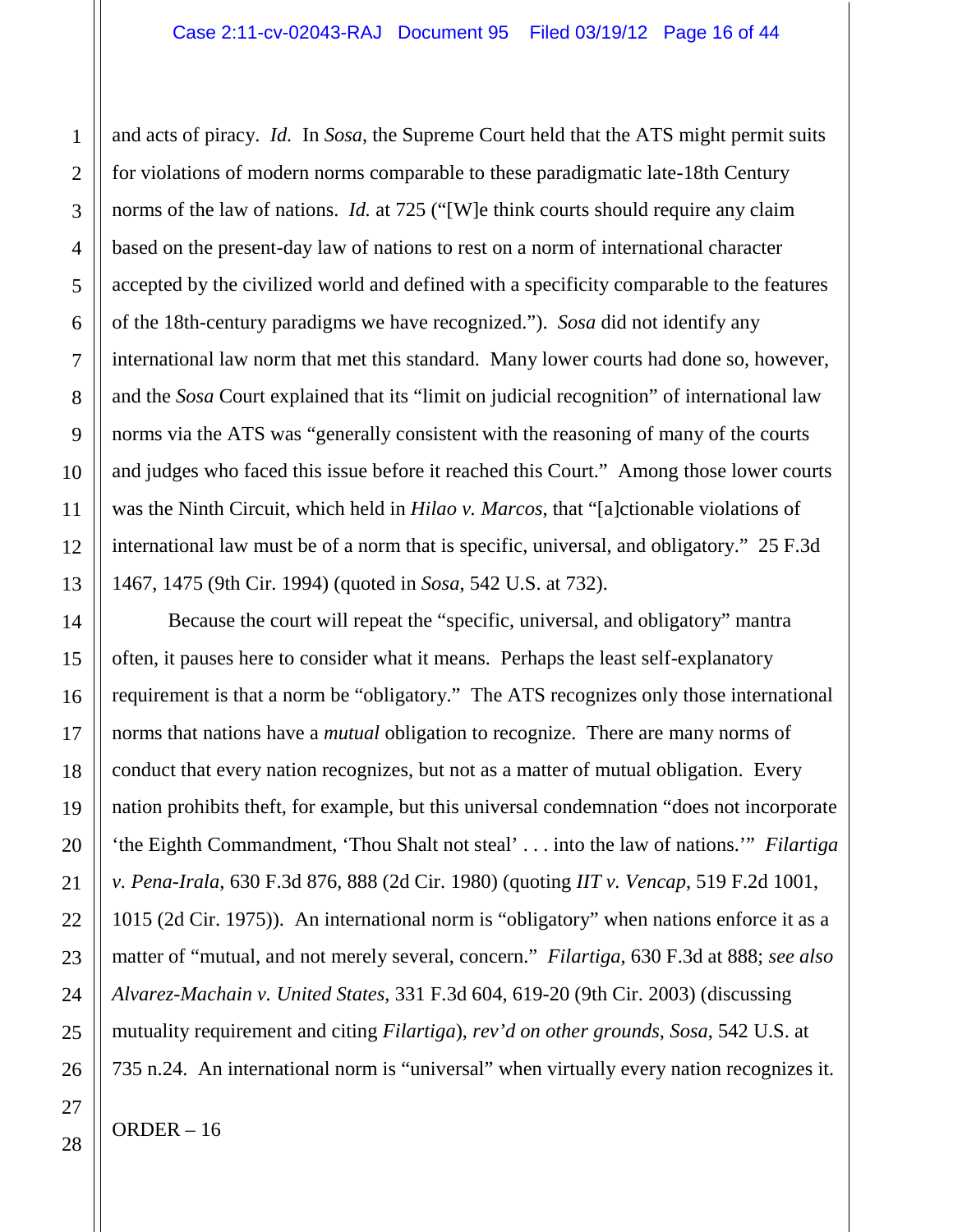Truly universal acceptance is unnecessary, it suffices that the civilized nations of the world have come to accept the norm. *Alvarez*, 331 F.3d at 620. Finally, an international law norm must be specific. Broad prohibitions are not meaningful where there is insufficient evidence of international agreement about the specific conduct before a court. In *Alvarez*, for example, the court rejected "general prohibitions against restricting an individual's right to freedom and movement and security of person" as a basis for a specific norm against transborder kidnapping. *Id.* at 618-19.

Complicating a court's consideration of an AWS claim is the difficulty of ascertaining norms of customary international law. *See Flores v. S. Peru Copper Corp.*, 414 F.3d 233, 247-48 (2d Cir. 2003) ("[T]he relevant evidence of customary international law is widely dispersed and generally unfamiliar to lawyers and judges."). A court may consider "the work of jurists and the usage of nations," along with "treaties, the laws of nations[,] and court opinions." *Martinez v. City of Los Angeles*, 141 F.3d 1373, 1383-84 (9th Cir. 1998); *see also Sosa*, 542 U.S. at 733-34 (describing sources of customary international law). There is no authoritative codification of customary international law, because as the phrase suggests, it derives from the "general customs and practices of nations and therefore does not stem from any single, definitive, readily-identifiable source."). *Flores*, 414 F.3d at 248.

The court now briefly surveys the decisions of the federal courts of appeals to illustrate the variety of international law norms that pass muster under the ATS. The *Marcos* court acknowledged a "right to be free from official torture" that satisfied the ATS standard. 25 F.3d at 1475; *see also Filartiga*, 630 F.3d at 885 (holding official torture claim cognizable via ATS). Other violations that courts have found remediable via the ATS include forced labor, genocide, and war crimes. *See*, *e.g.*, *Doe v. Unocal Corp.*, 395 F.3d 932 (9th Cir. 2002) (considering forced labor in Myanmar as well as torts committed in furtherance of forced labor); *Sarei*, 2011 U.S. App. LEXIS 21515, at

1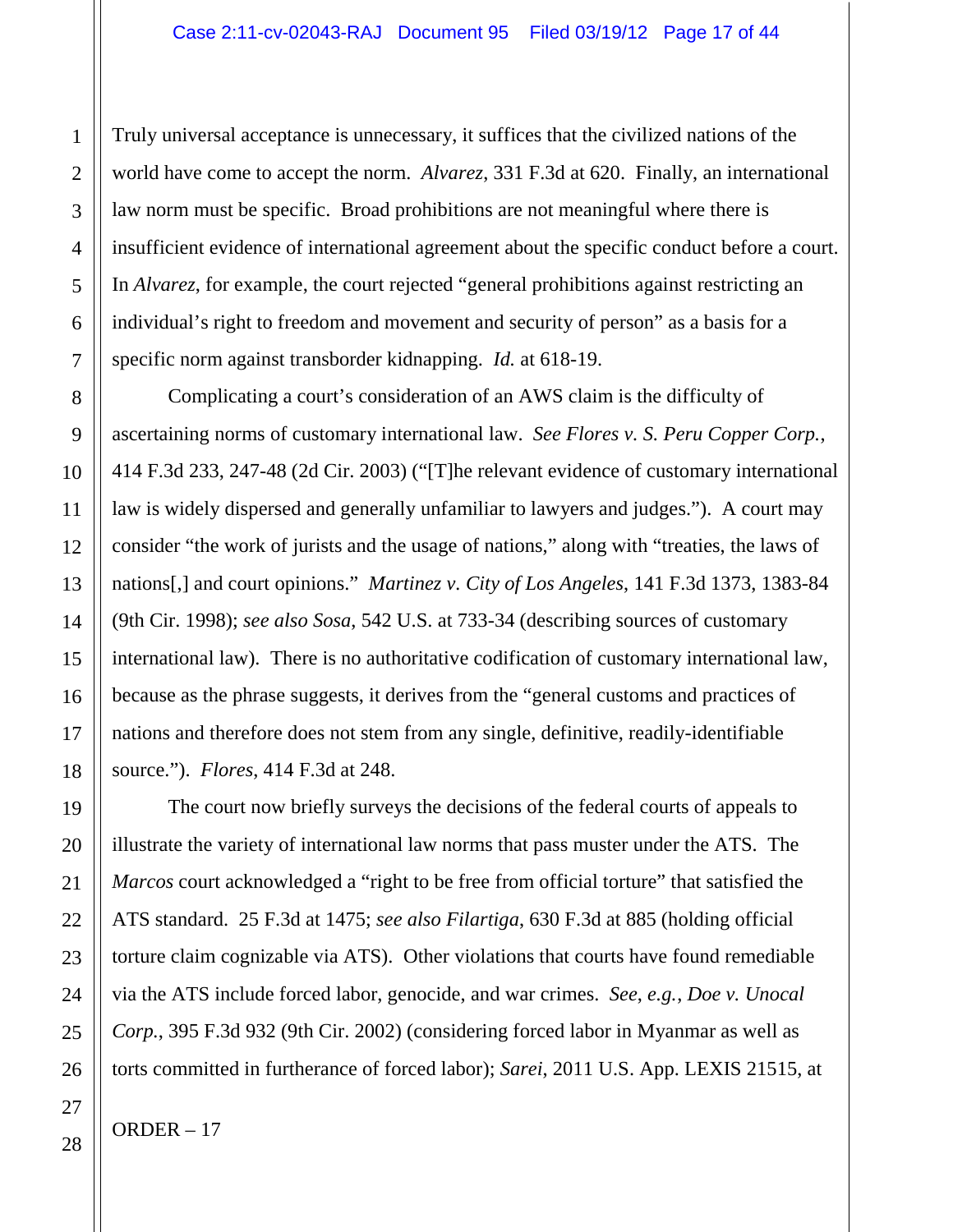\*51 (recognizing international norms against genocide and war crimes); *Kadic v. Karadzic*, 70 F.3d 232 (2d Cir. 1995) (considering genocide and other war crimes in Bosnia); *Abdullahi v. Pfizer, Inc.*, 562 F.3d 163, 187 (2d Cir. 2009) (recognizing international norm against non-consensual medical experiments on humans). Courts have rejected ATS claims based on intranational pollution, theft, transborder kidnapping, a blockade of food and medicine, and racial discrimination. *See IIT*, 519 F.2d at 1015 (holding theft beyond scope of ATS despite all nations' prohibitions on theft); *Flores*, 414 F.3d at 255-56 (declining to recognize broader "right to life" or "right to health" as well as specific norm against intranational pollution); *Sarei*, 2011 U.S. App. LEXIS 21515, at \*78, 81 (rejecting ATS claims based on blockade of food and medical supplies and racial discrimination).

There are many disagreements among the circuit courts as to the scope of the ATS. For example, while courts generally agree on an ATS cause of action for official torture, they disagree as to whether torture by non-state actors is actionable. *E.g.*, *Shafi v. Palestinian Auth.*, 642 F.3d 1088, 1096 (D.C. Cir. 2011) (finding claim of torture by Palestinian Authority beyond scope of ATS). The Ninth Circuit held that an international norm against arbitrary arrest and detention satisfied the ATS standard. *Alvarez*, 331 F.3d at 621. It was that aspect of the *Alvarez* decision that the Supreme Court reversed in *Sosa*, holding that the recognition of a prohibition on arbitrary arrest would "support a cause of action for any arrest, anywhere in the world, unauthorized by the law of the jurisdiction in which it took place . . . ." *Sosa*, 542 U.S. at 736. The Court declined to decide whether the ATS recognizes any international norm against unlawful detention, it merely held that a "single illegal detention of less than a day . . . violates no norm of customary international law so well defined as to support the creation of a federal remedy." *Id.* at 738. As Justice Scalia observed in his dissent, the Ninth Circuit reached the holdings that the *Sosa* majority rejected by applying the same "verbal formula" that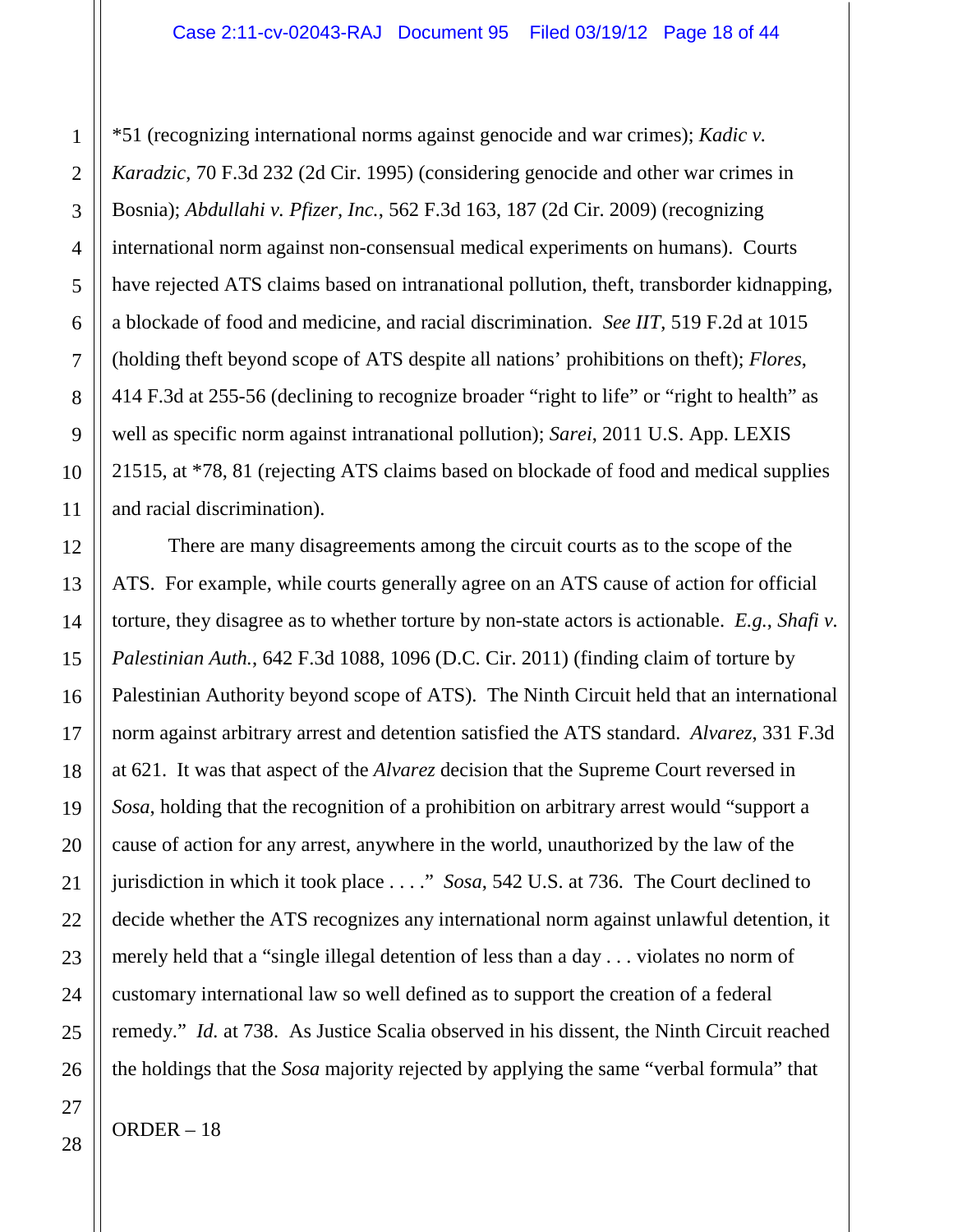the majority endorsed. *Id.* at 748. The circuit courts disagree not only as to whether corporations can be held liable for violations of international law, but as to how to answer the question. *Compare Kiobel v. Royal Dutch Petroleum Co.*, 621 F.3d 111 (2d Cir. 2010) (finding no corporate liability after holding that applicable customary international law imposes only individual liability), *with Doe v. Exxon Mobil Corp.*, 654 F.3d 11, 51 (D.C. Cir. 2011) (recognizing corporate liability for ATS violation as a matter of federal common law), *and with Sarei*, 2011 U.S. App. LEXIS 21515, at \*55, \*68 (recognizing corporate ATS liability for war crimes and genocide). The Supreme Court will consider *Kiobel* this year. 132 S. Ct. 472 (Oct. 17, 2011) (granting certiorari).<sup>10</sup>

No court has ever considered an ATS claim based on international norms against piracy or interference with marine navigation. The whalers ask this court to be the first.

# **2. Do the Whalers State an ATS Claim?**

The whalers rely primarily on four international treaties as evidence of international norms against piracy and interference with maritime navigation: the 1982 United Nations Convention on the Law of the Sea ("UNCLOS"), Dec. 10, 1982, 1833 U.N.T.S. 397; the 1958 Convention on the High Seas ("High Seas Convention"), Apr. 29, 1958, 13 U.S.T. 2312, 450 U.N.T.S. 82; the 1988 Convention for the Suppression of Unlawful Acts Against the Safety of Maritime Navigation ("SUA"), Mar. 10, 1988, 1678 U.N.T.S. 201; and the International Maritime Organization's International Regulations for Preventing Collisions at Sea (commonly known as the "COLREGS"), Oct. 20, 1972, 28 U.S.T. 3459, 1050 U.N.T.S.  $16$ <sup>11</sup> All of these agreements have attained broad

 $10$  Sea Shepherd requested that the court stay this case pending the Supreme Court's decision in *Kiobel*. No stay is necessary in advance of the court's decision today. If Sea Shepherd wishes to renew its request for a stay, it must at a minimum acknowledge that *Kiobel* will have no effect on the whalers' claims against Mr. Watson.

<sup>&</sup>lt;sup>11</sup> The ATS provides jurisdiction over a tort "in violation of the law of nations *or* a treaty of the United States." 28 U.S.C. § 1350 (emphasis added). The whalers have relied on the treaties they cite solely as evidence of the law of nations, not as sources for a cause of action arising directly from any individual treaty. The court accordingly does not consider whether any of the treaties provide an individual right to sue.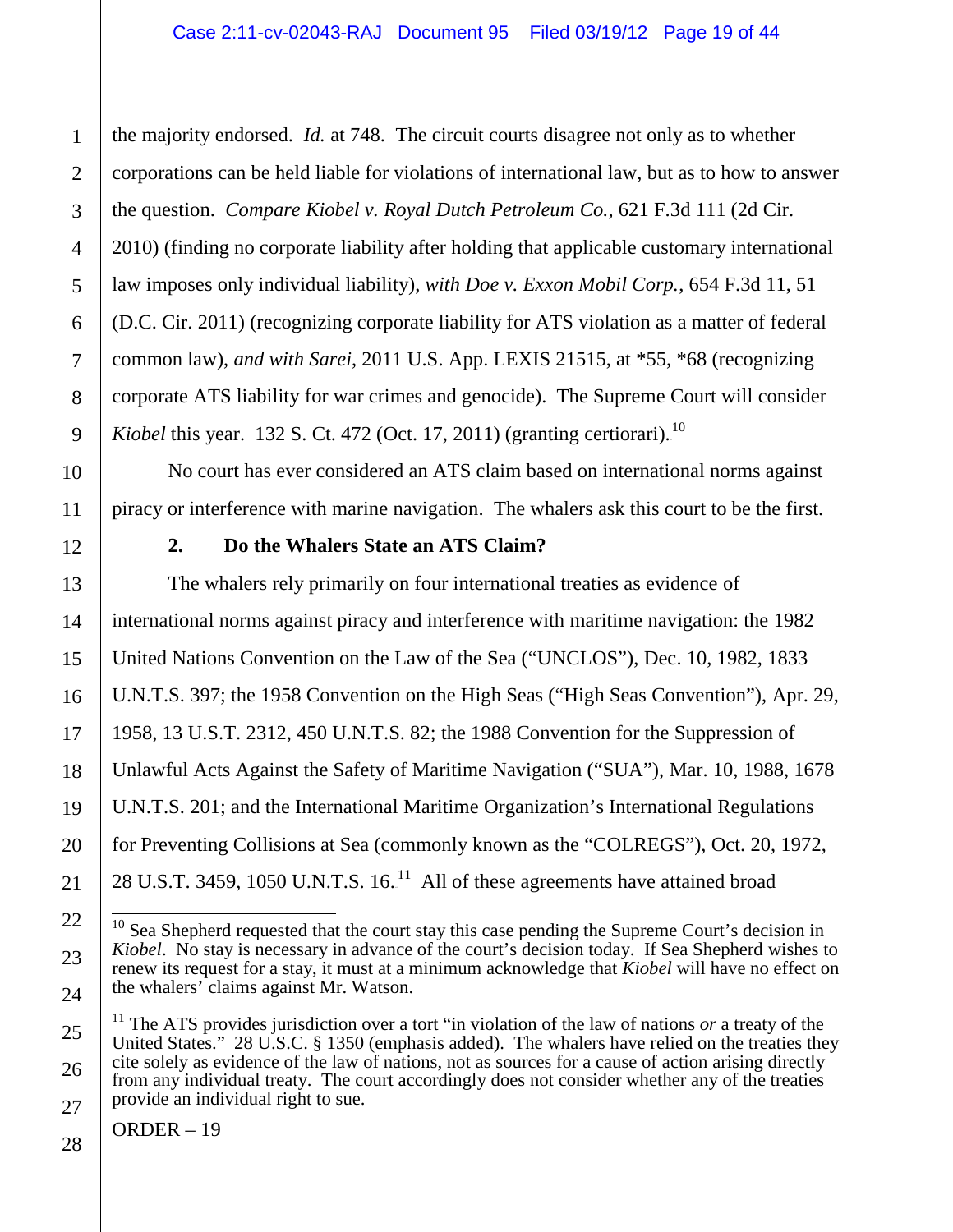international consensus. More than 150 nations have agreed to UNCLOS, SUA, and the COLREGS; more than 60 have agreed to the High Seas Convention.<sup>12</sup> The United States has ratified each of these agreements, with the exception of UNCLOS. The United States has accepted UNCLOS except for its provisions on deep seabed mining. *Sarei*, 2011 U.S. App. LEXIS 21515, at \*132-33 n.4 (McKeown, J., concurring) (noting that the "core provisions [of UNCLOS] are generally accepted as customary international law"); *United States v. Hasan*, 747 F. Supp. 2d 599, 634 (E.D. Va. 2010).

Each of these treaties is evidence of the mutual and nearly universal interest of the nations of the world in regulating conduct on the open seas. This is no surprise, as maritime traffic is perhaps the prototypical arena in which nations have universal, mutual concern. Any nation that depends on maritime trade, which is to say virtually every nation, has a selfish interest in ensuring that the vessels carrying its citizens or their cargo can do so expeditiously. That selfish interest becomes a matter of mutual international concern because only where every nation commits to the enforcement of those norms can any nation ensure the protection of its individual interests.

That there are some universal and obligatory norms of international conduct that govern navigation on the high seas, however, is no proof of a specific norm against Sea Shepherd's conduct. The court now considers whether the whalers have demonstrated sufficiently specific norms. $^{13}$ 

<sup>&</sup>lt;sup>12</sup> The court has relied on the United Nations for information on the ratification of the High Seas Convention and UNCLOS and on the International Maritime Organization for information on the ratification of SUA and UNCLOS. United Nations Treaty Collection (*http://treaties.un.org/ pages/ParticipationStatus.aspx*); Status of Conventions (*http://www.imo.org/About/ Conventions/StatusOfConventions/Pages/Default.aspx*).

 $13$  Although a court's determination of foreign law is a legal question, Fed. R. Civ. P. 44.1, most courts have placed the burden of demonstrating the content of foreign law on the party seeking to rely on it. *E.g.*, *Banque Libanaise Pour Le Commerce v. Khreich*, 915 F.2d 1000, 1006 (5th Cir. 1990); *Bel-Ray Co. v. Chemrite Ltd.*, 181 F.3d 435, 440 (3d Cir. 1999); *but see Tobar v. United States*, 639 F.3d 1191, (9th Cir. 2011) (noting uncertainty as to "burden of establishing the content of foreign law"). At least one district court within the Ninth Circuit has held that a plaintiff invoking the ATS bears the burden to demonstrate the content of international law. *Doe v. Nestle, S.A.*, 748 F. Supp. 2d 1057, 1143 (C.D. Cal. 2010).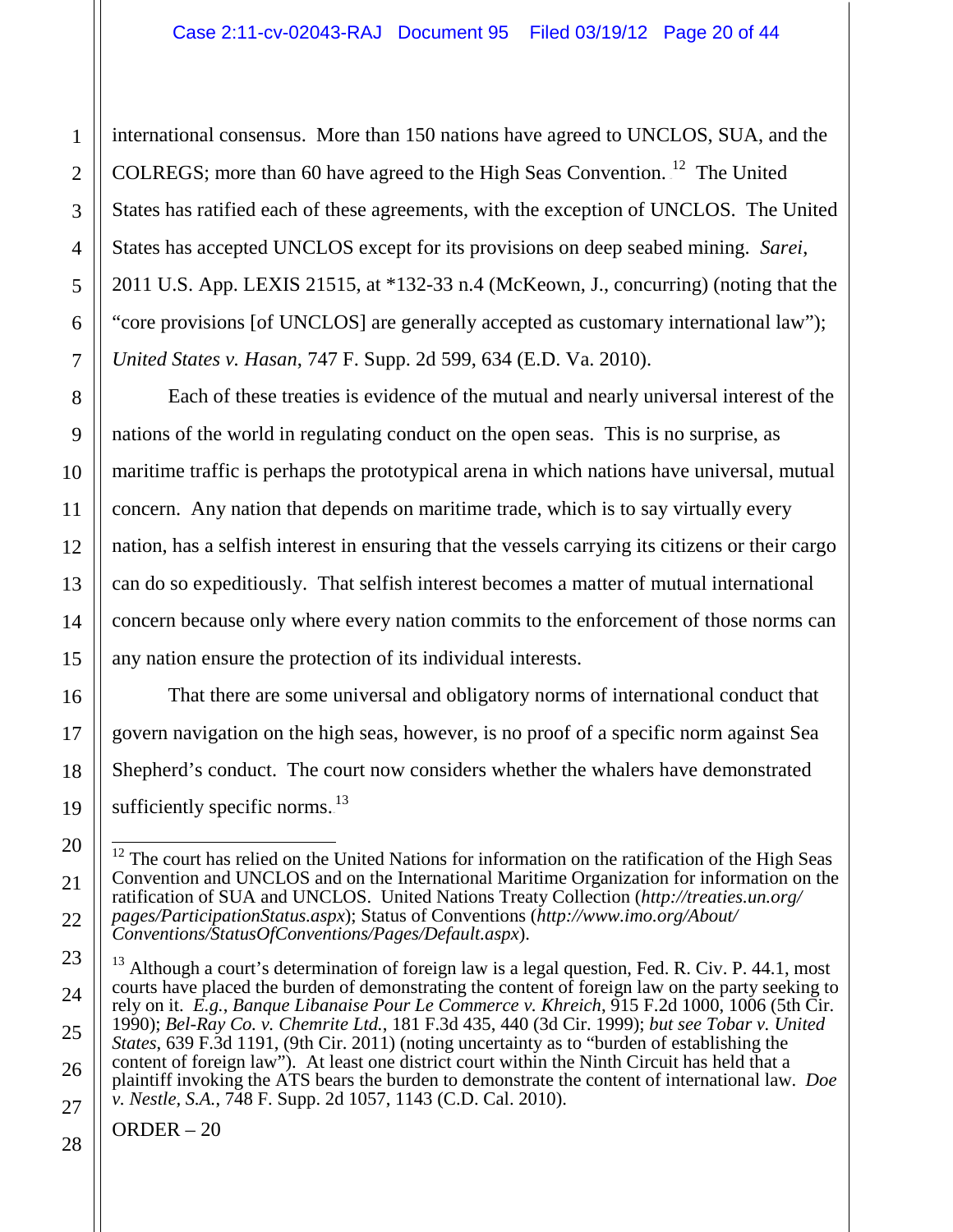#### **a. ATS Piracy Claim**

The whalers contend that Sea Shepherd's conduct violates international norms prohibiting piracy. *Sosa* suggests that, at least in the late 18th Century, there was an international piracy norm that the ATS would have recognized. 542 U.S. at 720 (noting that "individual actions arising out of prize captures and piracy may well have also been contemplated"). The question before the court is what "piracy" means today as a matter of specific, universal, and obligatory international law. Sea Shepherd argues for a narrow view, claiming that "piracy" is no more or less than robbery at sea. The whalers argue for a broader definition that includes other acts of violence against ships on the high seas. No appellate court has considered the issue. Even among judges in the same district court, there is substantial disagreement. *United States v. Said*, 757 F. Supp. 2d 554 563- 566 (E.D. Va. 2010) (finding no modern international consensus on the definition of piracy); *Hasan*, 747 F. Supp. 2d at 640 (holding that "the definition of general piracy under customary international law today is reflected in UNCLOS").

Both *Hasan* and *Said* concerned criminal prosecutions invoking 18 U.S.C. § 1651, which makes "piracy as defined by the law of nations" a crime with a mandatory life sentence. The putative pirates in each case were akin to the eye-patched, sword-wielding marauders familiar from novels and movies depicting a bygone era of ocean travel. The defendants in *Said* approached a United States naval vessel in the Gulf of Aden and shot at it. 757 F. Supp. 2d at 557. The defendants in *Hasan*, "in search of a merchant ship to attack and plunder," opened fire on a United States naval vessel in the Indian Ocean, mistakenly believing it was a merchant ship. 747 F. Supp. 2d at 601. The court in *Said* defined "piracy" as "sea robbery," consistent with its interpretation of the law of nations when Congress enacted § 1651 in 1819. 757 F. Supp. 2d at 562. The court nonetheless considered the modern international definition of piracy, finding it "[u]nsettled." *Id.* at 563. In *Hasan*, by contrast, the court found that § 1651 embraced an evolving view of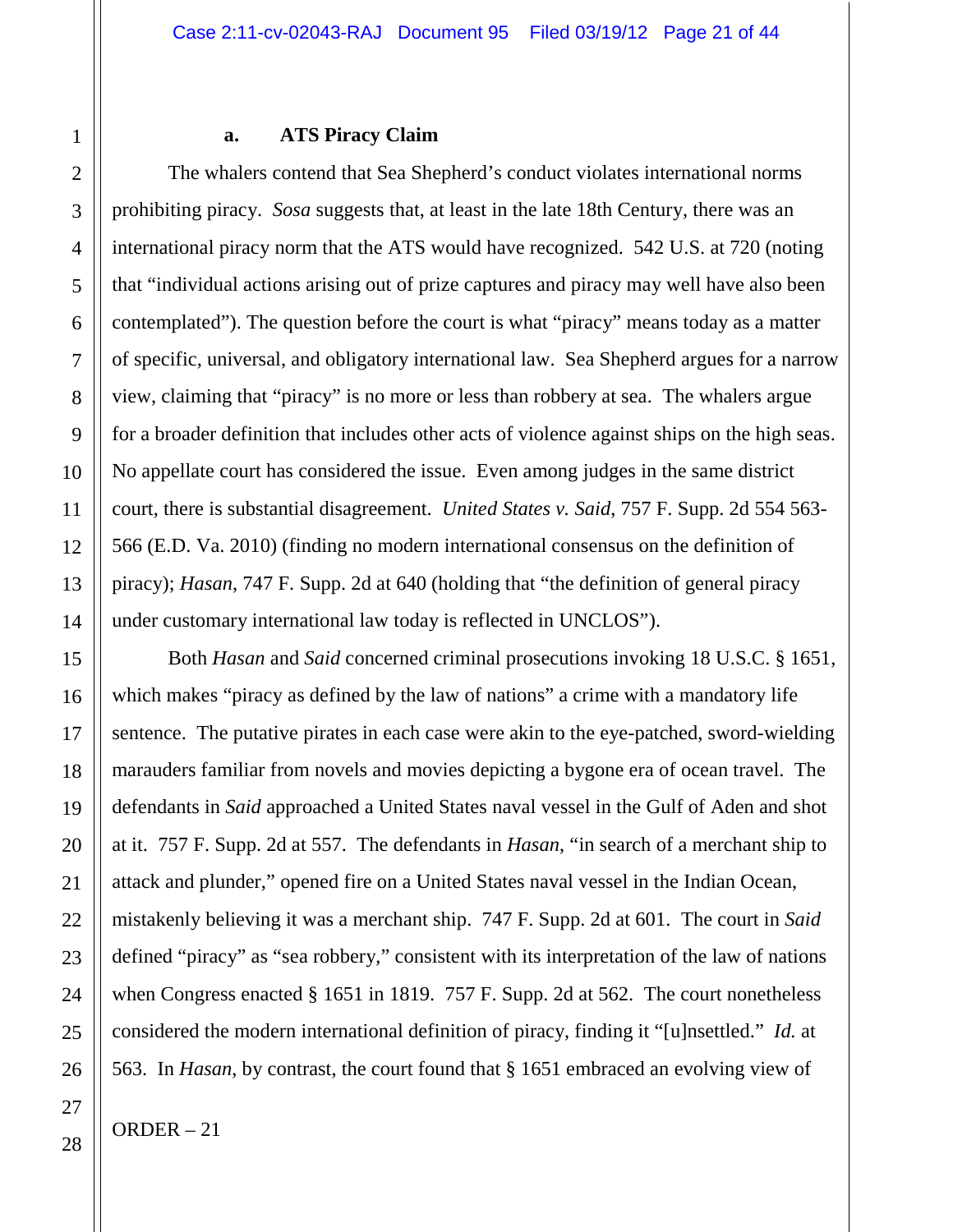"piracy as defined by the law of nations." 747 F. Supp. 2d at 623. It found the modern view to be consistent with UNCLOS, which defines piracy as "any illegal acts of violence or detention . . . committed for private ends" against a ship on the high seas or persons or property aboard it. UNCLOS art. 101, 1833 U.N.T.S. 397. Both *Hasan* and *Said* provide an excellent overview of the evolving history of piracy as a matter of international law. Whether by design or coincidence, Sea Shepherd and the whalers offer little authority or argument that these two courts did not dissect.

The court assumes, but does not decide, that the whalers correctly contend that UNCLOS reflects specific, universal and obligatory international norms prohibiting piracy.<sup>14</sup> Reduced to their essence, UNCLOS's anti-piracy provisions target "acts of violence . . . committed for private ends by the crew or passengers of a private ship . . . directed against a ship . . . outside the jurisdiction of any State." UNCLOS, Art. 101.

The dual UNCLOS requirements that a pirate commit "violence" to serve "private ends" is fatal to the whalers' ATS claim. The whalers cite no authority that defines "private ends." In the ordinary case, pirates seek financial enrichment, the prototypical private end. Sea Shepherd is uninterested in financial gain; it seeks to save the lives of whales in the Southern Ocean.<sup>15</sup> One might characterize that goal as a "private end," depending on one's point of view. The whalers present no authority, and the court is aware of none, that suggests an international consensus on this issue. Absent an international consensus that preventing the slaughter of marine life is a "private end," the court cannot say that there is a specific, obligatory, and universal international norm

<sup>&</sup>lt;sup>14</sup> The whalers also rely on the High Seas Convention, which defines piracy almost exactly as UNCLOS does and similarly requires the cooperation of signatory nations in repressing piracy. High Seas Convention arts. 14, 15. Given the similarity between the two conventions with respect to piracy, the court declines to discuss them separately.

<sup>&</sup>lt;sup>15</sup> Sea Shepherd profits from its Southern Ocean campaigns both because Animal Planet pays it for the privilege of filming "Whale Wars" and because its fundraising efforts no doubt succeed in part based on the success of its anti-whaling efforts. Nonetheless, financial gain is not the purpose of its conduct, it is merely a byproduct. Sea Shepherd would cease its "piracy" immediately if the Plaintiffs stopped killing whales.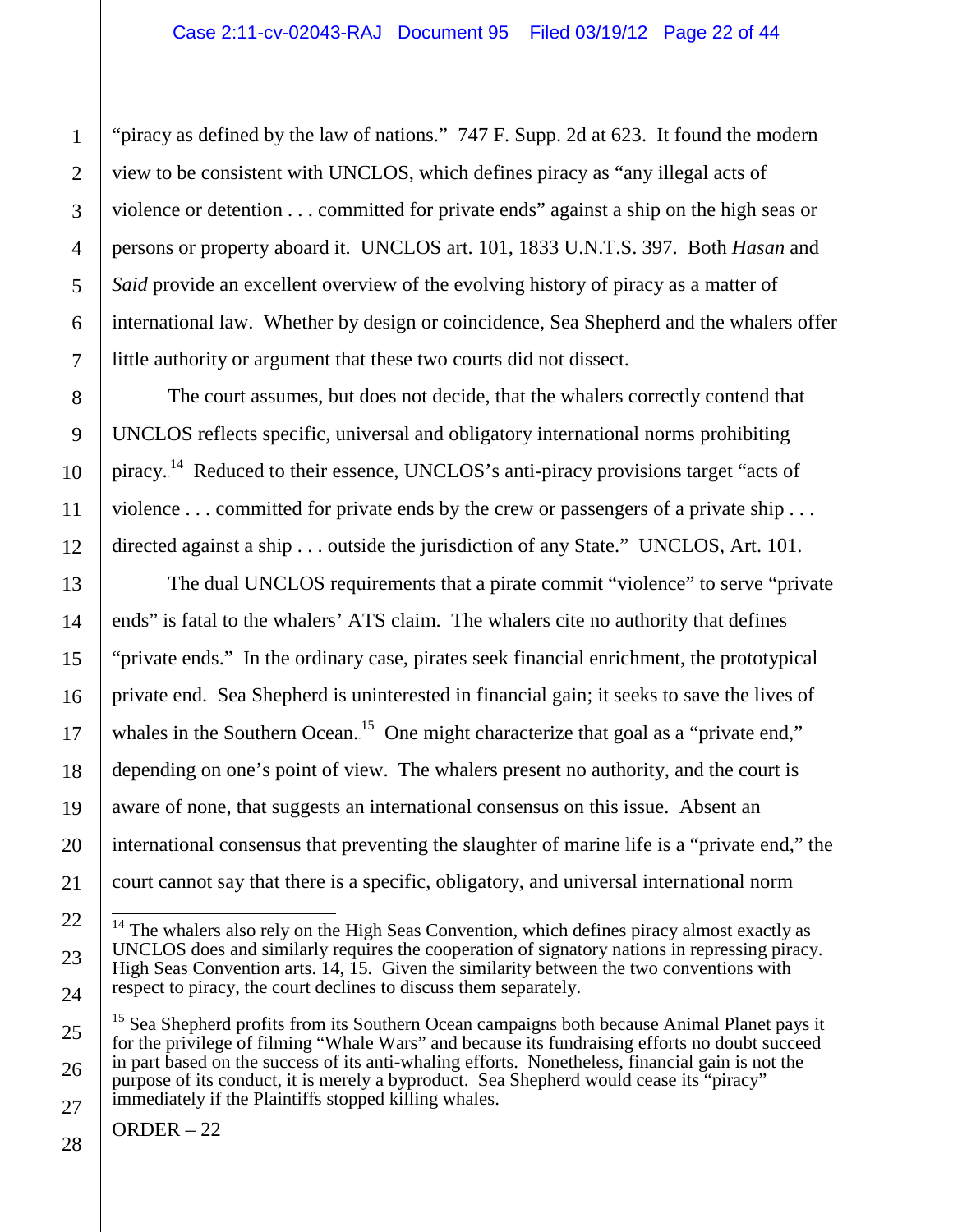against violence in the pursuit of the protection of marine life. Even if there were such a norm, it would be incumbent upon the whalers to show that Sea Shepherd's tactics are "violence" within the meaning of customary international law. Sea Shepherd does not target people, and although its tactics sometimes target the whalers' ships, it is not apparent that the nations of the world would agree that tactics that resemble malicious mischief amount to piratical "violence."

### **b. ATS Safe Navigation Claim**

The court transitions from the whalers' piracy claim to their safe navigation claim by examining SUA, a source of international law that bridges the two claims. SUA makes no explicit mention of piracy. It does, however, prohibit a series of "unlawful[] and intentional[]" acts that "endanger the safe navigation of [a] ship." SUA, Art. 3(1). SUA's prohibitions include "act[s] of violence against a person on board a ship," "caus[ing] damage to a ship or to its cargo," and "plac[ing] . . . on a ship . . . a device or substance which is likely to . . . cause damage to that ship." SUA, Art.  $3(1)(b)$ ,  $3(1)(c)$ , 3(1)(d). SUA mandates that all signatories punish these offenses with "appropriate penalties which take into account the[ir] grave nature." SUA, Art. 5. The United States, which ratified SUA in 1994, has complied with SUA's mandate by enacting 18 U.S.C. § 2280, which makes each of the offenses in SUA's Article 3 a crime punishable by up to 20 years in prison. At least with respect to SUA's more serious offenses, courts have recognized the treaty as codifying prohibitions on "acts of piracy" that are "universally condemned." *United States v. Shi*, 525 F.3d 709, 723 (9th Cir. 2008) (citing 18 U.S.C. § 2280(a)(1)(A) and (B), which prohibit taking control of a ship by force or threat and acts of violence against people that endanger safe navigation).

The court concludes that Article 3 of SUA sets forth specific, universal, and obligatory norms of international law, and is thus cognizable in an ATS suit. Sea

1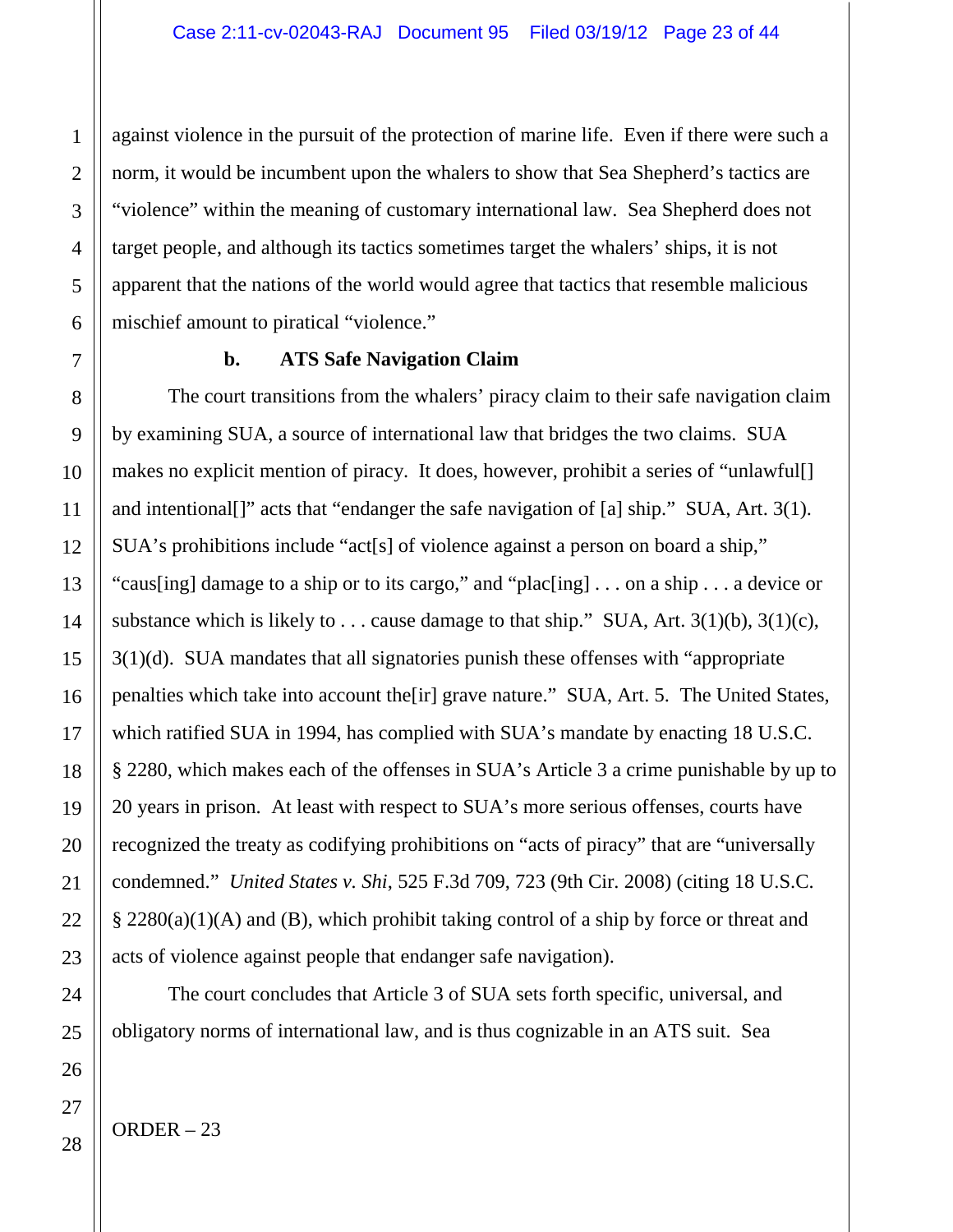Shepherd offers scant argument to the contrary. The whalers are not, however, likely to succeed in proving that Sea Shepherd has violated SUA.

On this record, only two of Sea Shepherd's Southern Ocean tactics potentially violate SUA. The use of ropes to foul the propellers of the whaling ships is an act that at least arguably causes damage to a ship and is likely to endanger its safe navigation.  $^{16}$ Although the record reveals several instances in which Sea Shepherd drags lines in front of a whaling vessel in an apparent attempt to foul its propeller, there is evidence of only one successful attempt. That evidence reveals a propeller entangled in rope and a rudder with apparent damage. That evidence does not, however, reveal any impediment to the "safe navigation" of the ship. There is no evidence that the ship was disabled, even temporarily, much less that it was disabled in a way that put its crew at risk. The evidence before the court does not permit the conclusion that Sea Shepherd's propellerfouling tactics are "likely to endanger the safe navigation of a ship." SUA, Art. 3(1)(c). The other tactic of concern is Sea Shepherd's maneuvering of its vessels near the whaling vessels. These maneuvers create a risk of collision and, in at least a few cases, have resulted in collisions. As to Sea Shepherd's smaller vessels, including its trimarans, these collisions are no danger to the safe navigation of the whaling vessels. These vessels are simply too small to endanger the navigation of the whaling ships. The larger vessels, however, at least have the potential to cause damage when they collide with the whaling ships. The evidence suggests that Sea Shepherd is aware of this risk, because there is only one documented incident where one of Sea Shepherd's large ships collides with a whaling ship. That collision, moreover, was from the side. While that collision makes

<sup>&</sup>lt;sup>16</sup> No party points to any authority interpreting the language of SUA's Article 3. With one exception not relevant here, Article 3's prohibitions apply to acts that are "likely to endanger the safe navigation of [the targeted] ship." The whalers appear to interpret "safe navigation" broadly, suggesting that any interference with their preferred navigational path endangers the "safe navigation" of their vessels. Reading SUA as a whole, however, the court concludes that endangering "safe navigation" is interfering with navigation in a way that puts human safety at risk.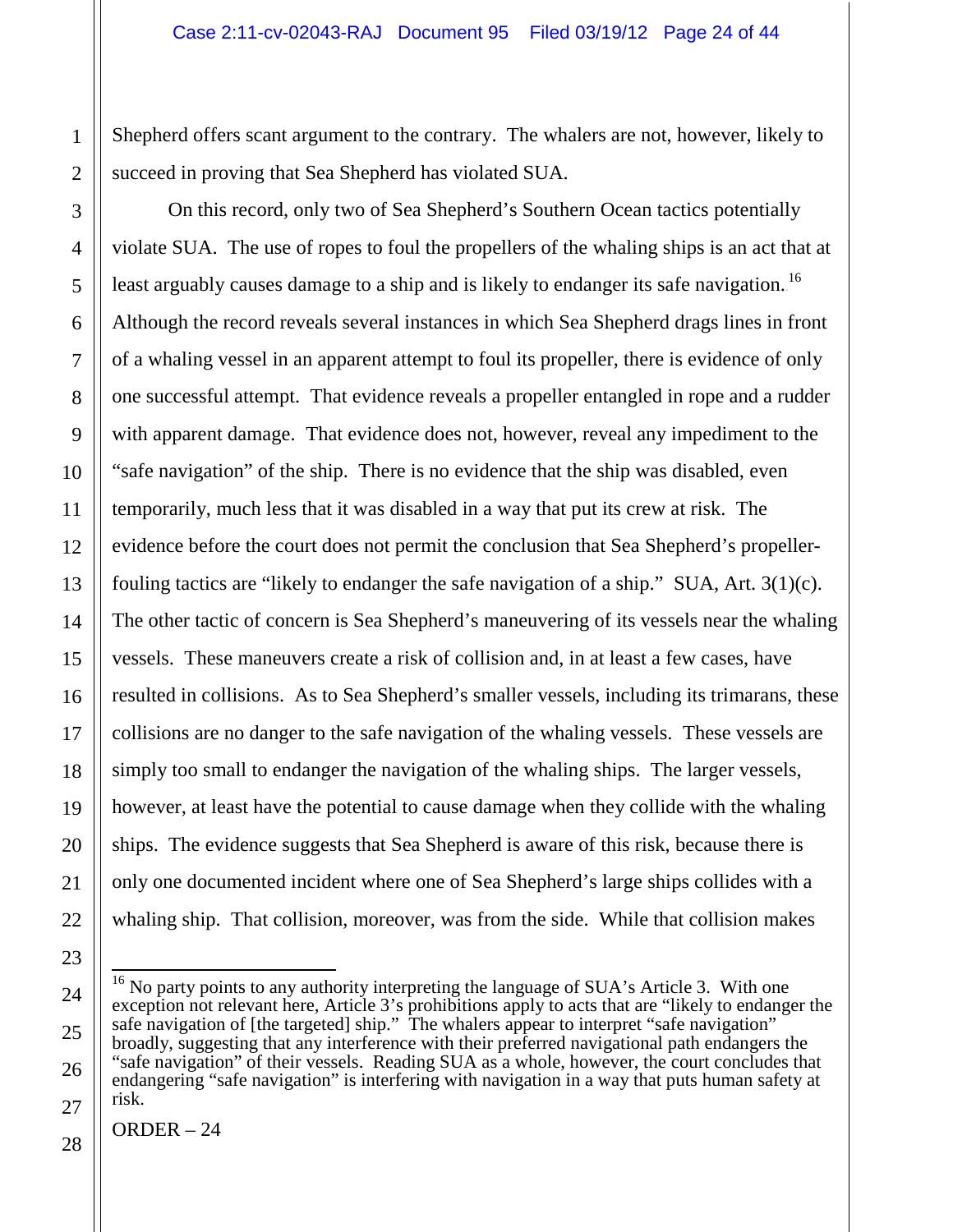for dramatic video, there is no evidence of damage to the whaling ship, nor is there evidence that the collision endangered the safe navigation of the whaling ship.

Most of Sea Shepherd's Southern Ocean tactics are beyond the scope of SUA. Throwing smoke bombs and glass bottles filled with butyric acid or paint are acts akin to malicious mischief. As was the case with the whalers' claims based on UNCLOS, there is no evidence of an international consensus that such acts are "violence" within the meaning of SUA. Even if Sea Shepherd engages in "violence," it does not target people, and its acts are not likely to endanger the safe navigation of any whaling ship. SUA, Art. 3(1)(b). The same is true of Sea Shepherd's use of lasers and flares. While these tactics cause minor damage, and create a small degree of risk to human safety, they do not violate SUA because, at least on this record, the court cannot conclude that they are likely to endanger the safe navigation of any whaling ship.

The whalers point to three other sources of law that they contend support a specific, universal, and obligatory international norm protecting the right to safe navigation. One is the High Seas Convention, which lists "[f]reedom of navigation" as one of several elements of "[f]reedom of the high seas." High Seas Convention, art. 2. The High Seas convention imposes several relatively specific rules that protect navigation at sea. None of them (with the exception of the anti-piracy provisions the court has already addressed) apply to Sea Shepherd's tactics targeted at the whalers. The High Seas Convention falls well short of establishing a specific, obligatory, and universal norm of maritime navigation that is applicable to the conduct at issue in this case. The same is true of the whalers' citation to UNCLOS as a source of a right to free maritime navigation. UNCLOS announces a right to "freedom of navigation" on the high seas, UNCLOS, Art. 87, but the whalers point to no more specific aspect of UNCLOS that applies to Sea Shepherd's conduct here.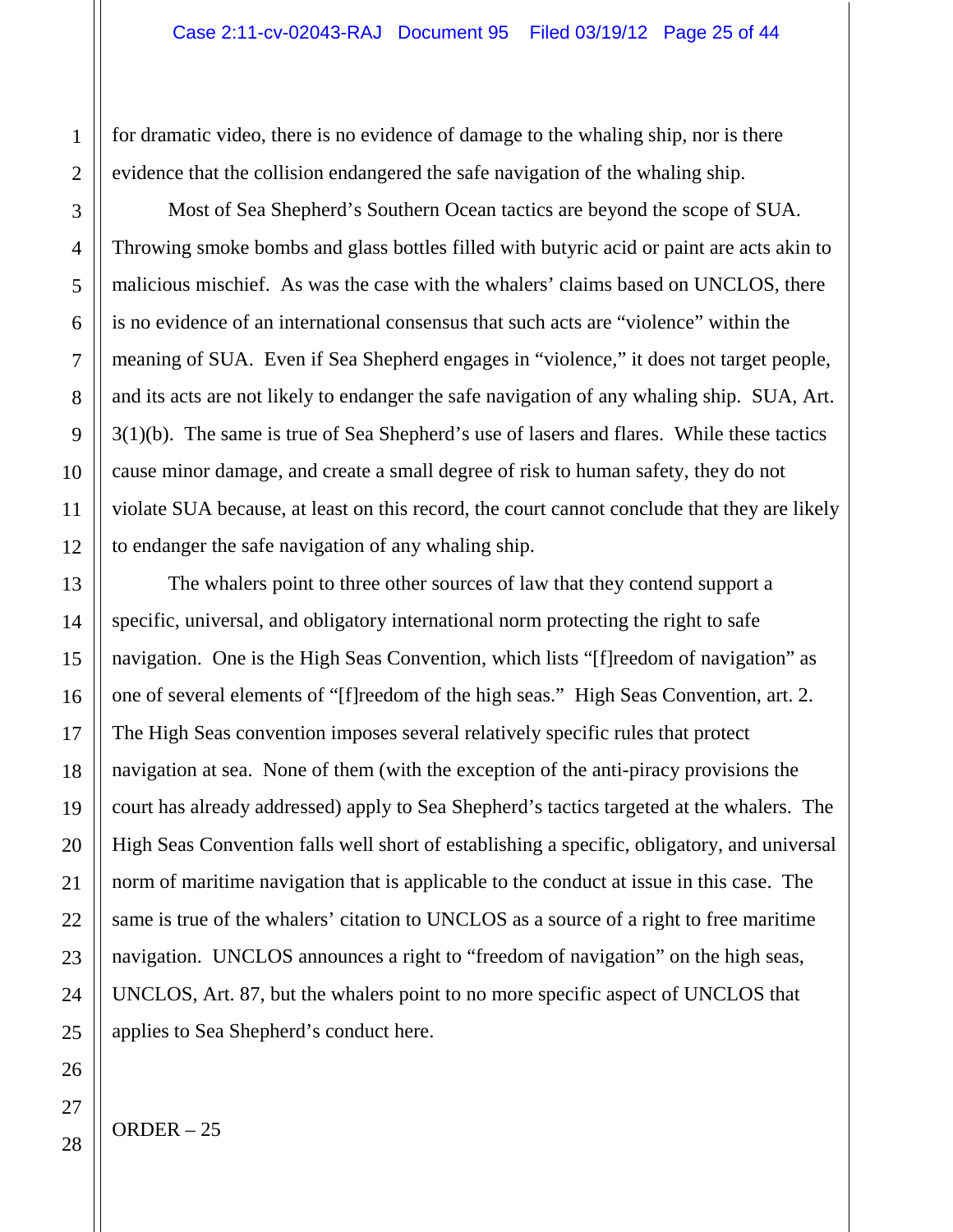The COLREGS, by contrast, are a detailed statement of the "rules of the road" for maritime traffic. Hundreds of nations have agreed to abide by the COLREGS, including the United States, Japan, Australia, and the Netherlands. *Crowley Mar. Servs. v. Maritrans*, 530 F.3d 1169, 1172 (9th Cir. 2008) ("The COLREGS provide a 'universal system of sea traffic rules' applicable to vessels in international waters.") (citation omitted). The COLREGS include a series of navigation rules intended to prevent collisions. COLREGS R. 4-19. One rule mandates actions to avoid collisions. COLREGS R. 8. Admiralty courts in the United States use the COLREGS to determine fault in maritime collision cases. *Crowley*, 530 F.3d at 1173-77. The court concludes that the COLREGS state specific, obligatory, and universal norms of maritime navigation. It is likely that Sea Shepherd violates one or more of the COLREGS when it maneuvers its ships and boats near the whaling ships.

#### **c. Sea Shepherd's International Law Defense**

The court rejects Sea Shepherd's claim that the World Charter for Nature ("Nature Charter") authorizes its tactics in the Southern Ocean or provides any defense in this case. Among other things, the Nature Charter declares that nations, "public authorities, international organizations, individuals, groups and corporations shall . . . [s]afeguard and conserve nature in areas beyond national jurisdiction." Nature Charter, G.A. Res. 37/7, U.N. Doc. A/RES/37/7 ¶ 21 (Oct. 28, 1982). Sea Shepherd claims that this provision authorizes it to act as a "private coast guard" in the Southern Ocean. Sea Shepherd is mistaken. To begin, the Nature Charter authorizes nothing. It is not a treaty or a binding commitment by any nation, it is a resolution of the United Nations General Assembly. General Assembly resolutions can serve as evidence of customary international law, but they bind no one. *Siderman de Blake v. Republic of Argentina*, 965 F.2d 699, 720 (9th Cir. 1992); *see also Flores*, 414 F.3d at 259-60 (explaining that General Assembly resolutions "do not have the power to bind member States"). Putting that aside, the claim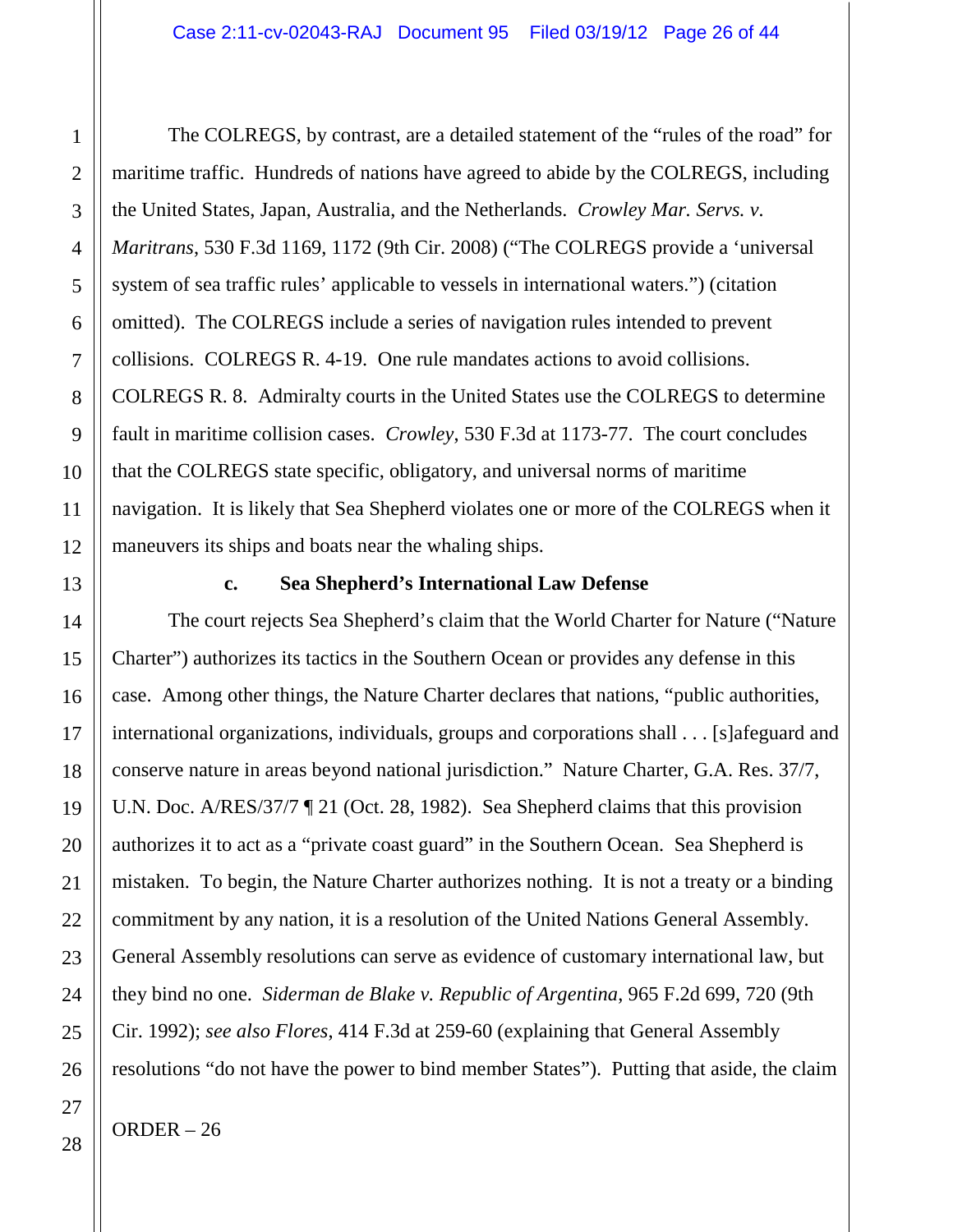that a generic authorization to safeguard nature is an implicit authorization to use Sea Shepherd's approach finds no support in any source of law. Whatever solace Sea Shepherd takes from it, the Nature Charter provides no legal authorization for its Southern Ocean tactics and provides it no defense in this case.

#### **3. Admiralty Claims**

The court next considers whether the whalers' prospects for success look any different through the lens of admiralty law. As the court has noted, admiralty law incorporates certain universal rules of international law. With the exception of the COLREGS, the whalers point to no admiralty court that has recognized any of the other international accords on which they rely. Indeed, the whalers' invocation of admiralty jurisdiction has so far been largely pro forma. Focusing their attention on the ATS, the whalers do not suggest that a court sitting in admiralty would apply any different analysis to the scope of their causes of action.

The whalers also ignore the choice-of-law issues that their admiralty law claims raise. To the extent that the whalers rely on universally-accepted international law, the choice of applicable law is unimportant. But to the extent they seek particular remedies for those international law violations, or allege violations that are not based on international law, choice of law is critical. Even where nations agree on substantive legal norms, they are free to define the subsidiary rules that define a cause of action and the remedies for it. It is possible, to give one hypothetical example, that the courts of the United States would permit an injunction to issue to prevent a maritime tort on the high seas, whereas the courts of Australia would not.

United States law would not apply to the whalers' causes of action based on Sea Shepherd's conduct in the Southern Ocean. A court considering a "maritime tort claim" must consider several factors that influence its choice of law. *Lauritzen*, 345 U.S. 571. The so-called "*Lauritzen* factors" are: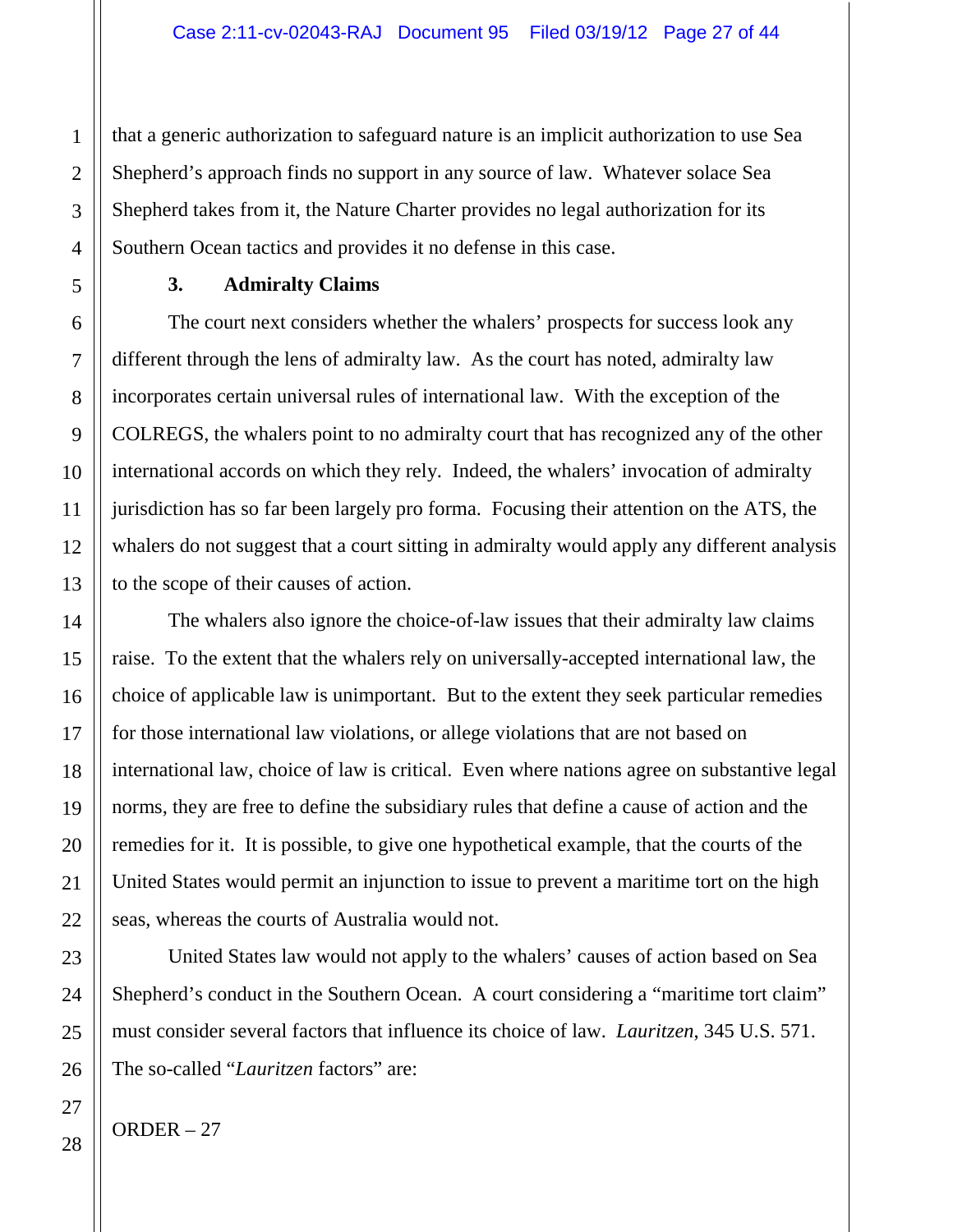(1) [the] place of the wrongful act; (2) the flag of the vessel; (3) allegiance or domicile of the injured party; (4) allegiance of the shipowner; (5) place of the contract; (6) inaccessibility of the foreign forum; and (7) law of the forum.

*Pereira v. Utah Transport, Inc.*, 764 F.2d 686, 689 (9th Cir. 1985). The Supreme Court has also directed courts to consider the shipowner's base of operations*. Hellenic Lines, Ltd. v. Rhoditis*, 398 U.S. 306, 309 (1970). These factors guide choice-of-law determinations in Jones Act claims as well as claims invoking maritime common law. *Romero v. Int'l Terminal Operating Co.*, 358 U.S. 354, 382 (1959). These factors are not exhaustive, and a court should apply them flexibly in consideration of the circumstances that the case before it presents. *Pereira*, 764 F.2d at 689; *Gund v. Philbrook's Boatyard*, 374 F. Supp. 2d 909, 911 (W.D. Wash. 2005) (engaging in "flexible application" of *Lauritzen* factors). Rather than dwell on the *Lauritzen* factors in this case; it suffices to note that they point away from the choice of the law of the United States. Other than financing and fundraising conduct that is not at issue in this motion, none of the wrongful acts alleged occurred in the United States. None of the vessels involved carry a United States flag. *See Lauritzen*, 345 U.S. at 584 (giving "cardinal importance" to the flag of the vessels involved in a dispute); *Pereira*, 764 F.2d at 689 (following *Lauritzen* and giving "great weight" to the law of the flag). The parties claiming injury are citizens of Japan. There is no suggestion that the courts of Japan, Australia, or the Netherlands are inaccessible to the parties. $17$  There is some evidence (in the form of depreciation claimed on Sea Shepherd's United States tax returns) that Sea Shepherd's organization in the United States owns one or more vessels in the Southern Ocean fleet, but the fleet bases its operations from Australia. On this record, United States law would not apply to the

<sup>&</sup>lt;sup>17</sup> At oral argument, counsel for the whalers claimed that they had not sued Sea Shepherd in Japan because they could not assert personal jurisdiction over them. The whalers made no effort to substantiate this assertion with evidence of Japanese law. Courts generally assume "universal jurisdiction" over violations of international law on the high seas. *E.g.*, *Shi*, 525 F.3d at 723 (discussing universal jurisdiction and noting that "federal courts have historically accepted the notion that a pirate may be tried by any state").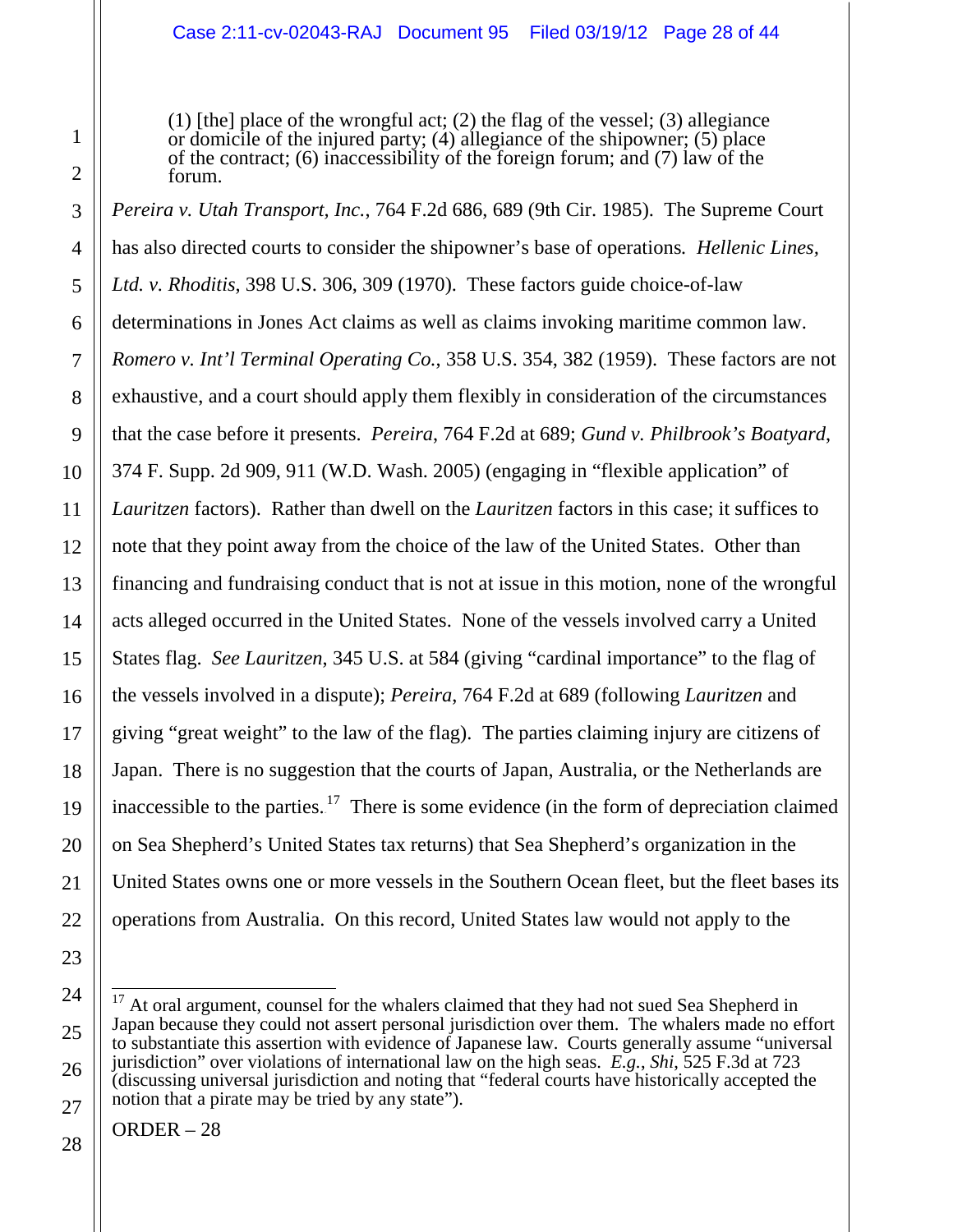whalers' admiralty claims. Whether that makes a material difference in this case is an issue that no party addresses.

In light of these considerations, the court concludes that the whalers' causes of action based in admiralty are not likely to succeed. Even if the whalers were to address the choice-of-law issues and show that applicable law recognizes both the substantive norms they rely on and the remedies they seek, they would be no more likely to succeed on their admiralty claims than on their ATS claims.

#### **4. Other Impediments to Success on the Merits**

Sea Shepherd incorporates the arguments from its motion to dismiss into its opposition to the whalers' injunction motion. Many of those arguments target the whalers' individual claims, and the court has touched on some of those arguments in its preceding analysis. Some of Sea Shepherd's arguments, however, are not claim-specific. One example is its challenge to subject matter jurisdiction, which the court has already rejected. Sea Shepherd also contends that the court must dismiss this action on forum non conveniens grounds, that neither the ATS nor admiralty law authorize a court to issue an injunction, that this dispute presents a non-justiciable political question, that international comity demands that the court not adjudicate this dispute, and that the First Amendment privileges its conduct in the Southern Ocean. Because Sea Shepherd's success in asserting these defenses would prevent the court from issuing an injunction, the court considers them now.

## **a. Forum Non Conveniens**

The application of the forum non conveniens doctrine, which permits a court to dismiss a case when the defendant demonstrates that another nation's tribunals are manifestly more convenient than the courts of the United States, is committed to the court's discretion. *Monegro v. Rosa*, 211 F.3d 509, 511 (9th Cir. 2000). The party seeking dismissal must make two showings: first that there exists an "adequate

1

2

3

4

5

6

7

8

9

10

11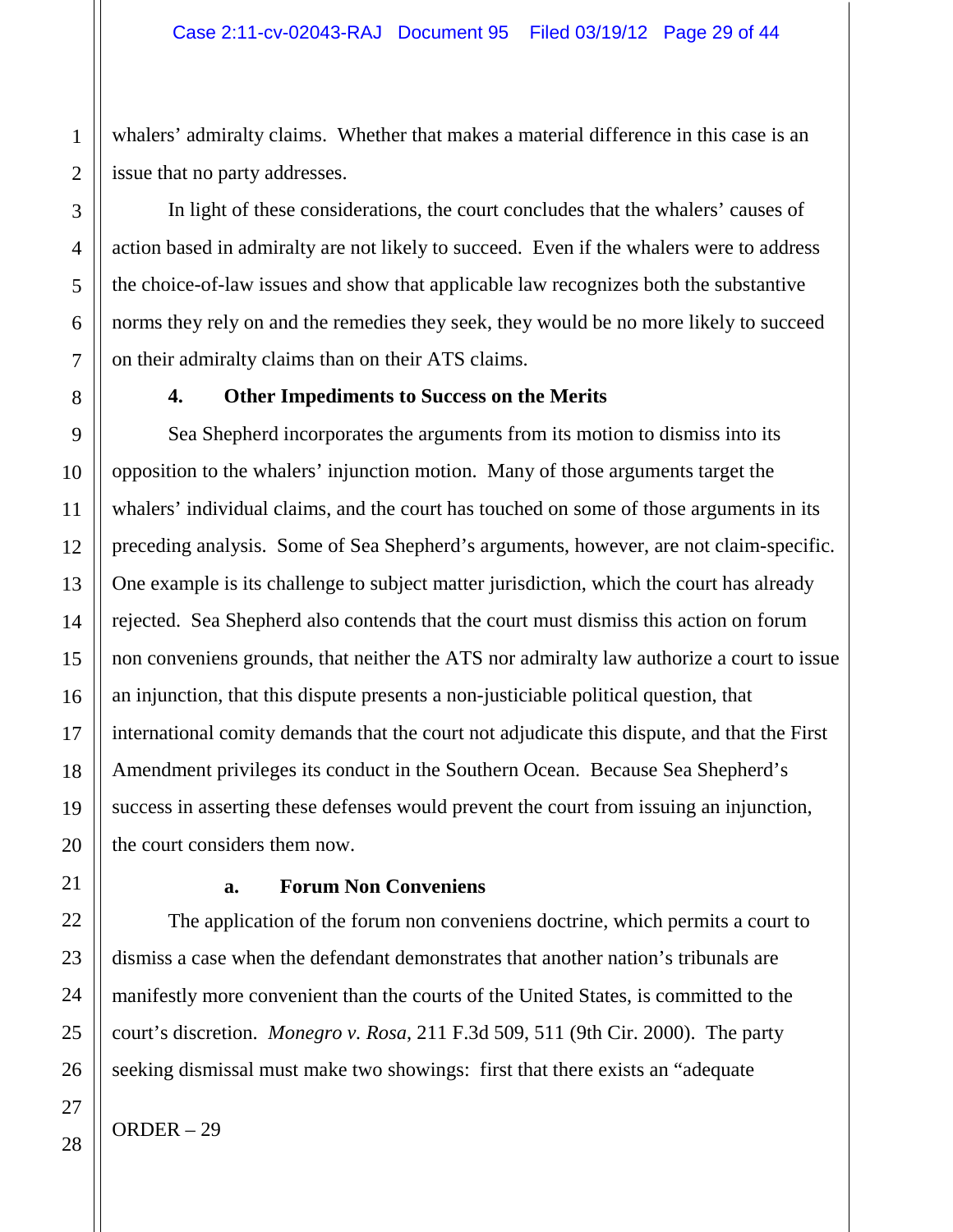alternative forum" for the dispute, and second that "the balance of private and public interest factors favors dismissal." *Loya v. Starwood Hotels & Resorts Worldwide, Inc.*, 583 F.3d 656, 664 (9th Cir. 2009).

Sea Shepherd falls well short of carrying its forum non conveniens burden. Sea Shepherd is an American corporation being sued in its home forum.<sup>18</sup> That fact alone weighs strongly against its request for dismissal. *Carijano v. Occidental Petroleum Corp.*, 643 F.3d 1216, 1229 (9th Cir. 2011). There is nothing before the court sufficient to overcome the presumption that a defendant's home forum is a convenient forum. The crews of the vessels involved in this dispute are made up primarily of citizens of the United States, Japan, and Australia. No forum is substantially better situated than another to compel the attendance of witnesses. The physical evidence is no more difficult to present in the United States than it is in another country. In short, Sea Shepherd has wholly failed to demonstrate that the trial of this action (including pretrial procedures) would be any more convenient in any other forum. *Carijano*, 643 F.3d at 1229 (summarizing factors relating to the private interests of the litigants). Given the whalers' reliance on international law, there is no reason to conclude that any nation's courts are more familiar with the applicable law. Sea Shepherd has made no effort to show that any other nation's courts could resolve this action more quickly, at a lower cost, or with less burden on the court who hears the dispute. *Id.* at 1232 (summarizing public interest factors). Sea Shepherd has not met its burden on its forum non conveniens defense, and the court declines to dismiss this action on that basis.

# **b. The ATS Permits Preliminary Injunctions.**

Sea Shepherd cites *Grupo Mexicano de Desarrollo, S.A. v. Alliance Bond Fund, Inc.*, 527 U.S. 308 (1999) for the proposition that a court cannot grant injunctive relief in

<sup>&</sup>lt;sup>18</sup> Mr. Watson, the only other Defendant, has offered no evidence about his citizenship or domicile. He does not, however, offer the court any reason to treat the United States, the country in which he founded and incorporated Sea Shepherd, as something other than his home forum.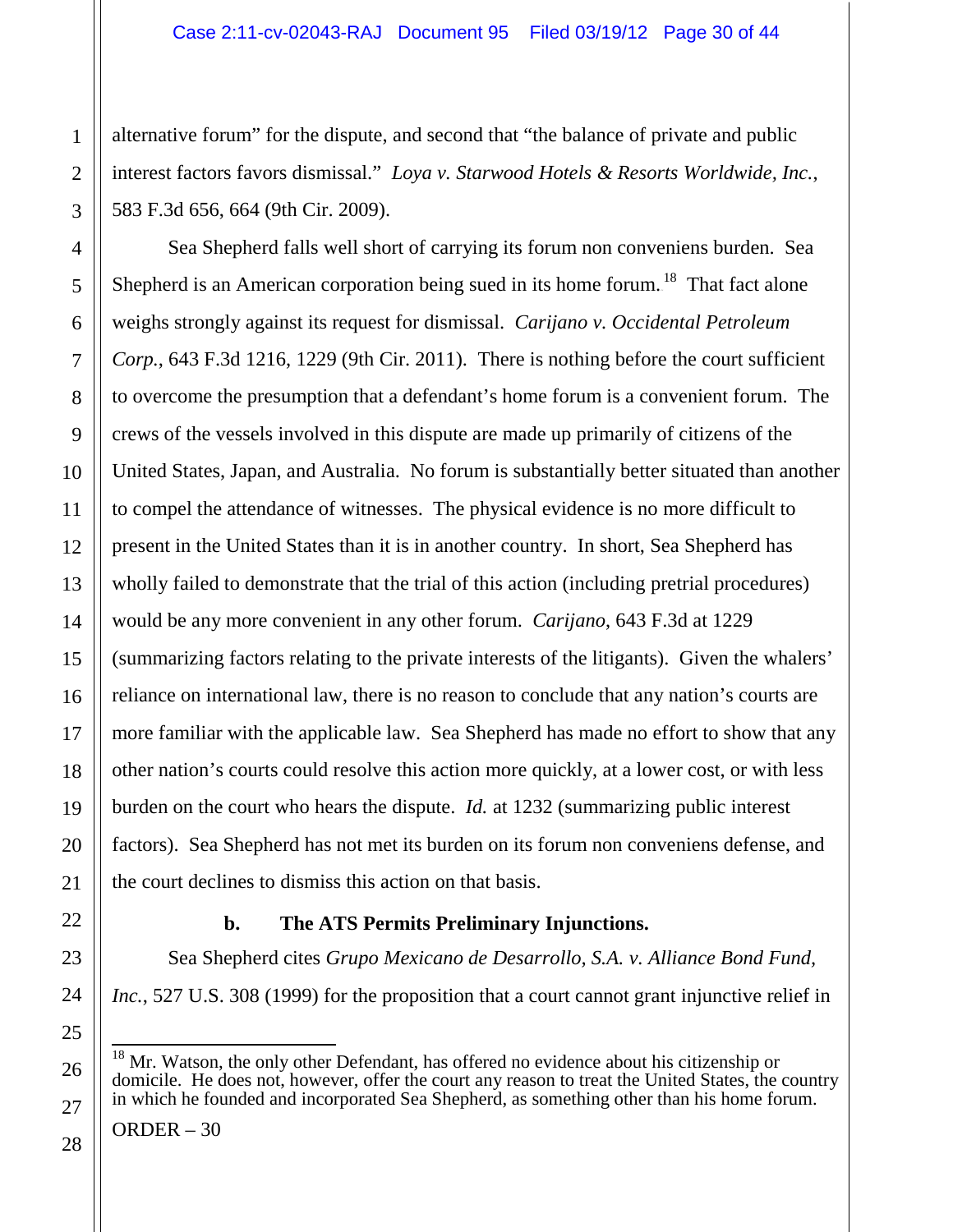an ATS case. Sea Shepherd is mistaken. In *Grupo Mexicano*, the Court considered a preliminary injunction preventing the defendant in a breach of contract case from transferring unencumbered assets that the plaintiff believed were essential to satisfy the judgment it hoped to obtain. 527 U.S. at 312-13. The Court traced the grant of the federal courts' equitable powers to the Judiciary Act of 1789, which invested federal courts with only the equitable power that the High Court of Chancery in England exercised at the time. *Id.* at 318. The Court held that a preliminary injunction freezing unencumbered assets for a later judgment was beyond those equitable powers. *Id.* at 322. It also held that federal courts have no power to "create remedies previously unknown to equity jurisprudence." *Id.* at 322.

If *Grupo Mexicano* prohibits the injunctive relief that the whalers request, Sea Shepherd does not explain why. It argues that *Grupo Mexicano* stands for the proposition that "preliminary injunctive relief was not accorded to courts of equity in 1789." Defs.' Mot. (Dkt. # 29) at 14. This is wrong for at least two reasons. First, *Grupo Mexicano* made no ruling about the availability of preliminary injunctions in 1789, it merely held that no "all-purpose prejudgment injunction" was available. 527 U.S. at 331. Second, preliminary injunctions were available in England's High Chancery Court in 1789. Anthony DiSarro, *Freeze Frame: The Supreme Court's Reaffirmation of the Substantive Principles of Preliminary Injunctions*, 47 Gonz. L. Rev. 51, 62-64 (2011).

A court adjudicating an ATS claim may issue an injunction, subject to the traditional limits on its equitable discretion. The ATS itself says nothing about the availability of injunctive relief, and no court has squarely addressed the issue. To be sure, courts adjudicating ATS claims have issued injunctions. *Hilao*, 25 F.3d at 1480 (affirming preliminary injunction freezing assets). Courts in ATS cases have also considered injunctions without suggesting that they are categorically unavailable. *Vietnam Ass'n for Victims of Agent Orange v. Dow Chem. Co.*, 517 F.3d 104, 124 (2d

1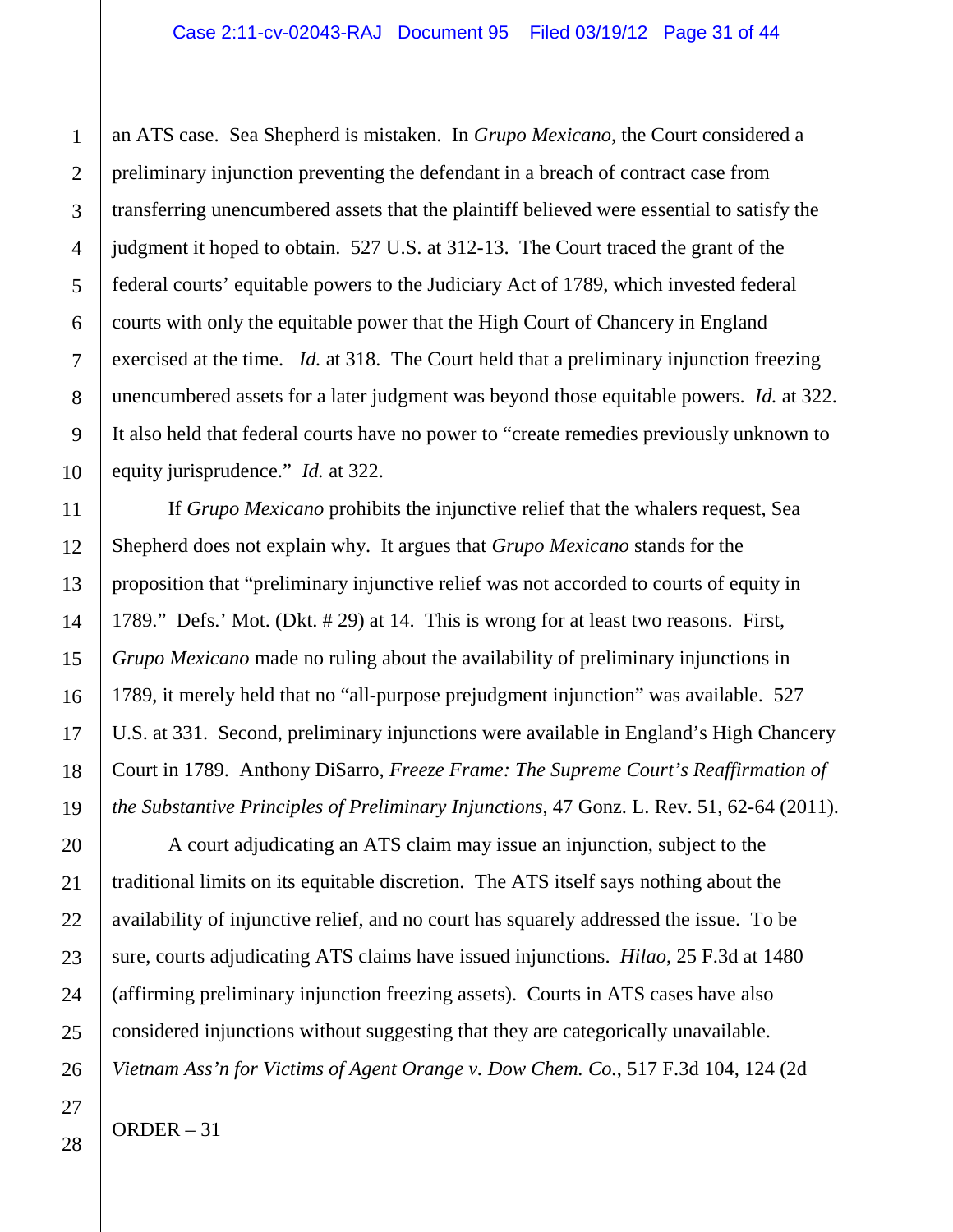Cir. 2008) (affirming denial of injunction requiring abatement of chemical nuisance in Vietnam). Federal courts presumptively have the power to enter injunctions. *Califano v. Yamasaki*, 442 U.S. 682, 705 (1979) ("Absent the clearest command to the contrary from Congress, federal courts retain their equitable power to issue injunctions in suits over which they have jurisdiction."). No one suggests that Congress has limited the power of courts to exercise their equitable powers in ATS cases.

Because the court can grant an injunction in support of an ATS claim, the court need need not consider whether the whalers' admiralty claims provide an independent basis for injunctive relief.<sup>19</sup> As the court has already observed, even if the whalers have viable admiralty claims, they have not shown them to be any broader than their ATS claims.

While there is no categorical bar to an ATS-backed injunction, it is an open question whether the availability of an injunction or any other remedy in an ATS case depends on a choice-of-law analysis. In a diversity case, for example, a party cannot obtain an injunction in federal court if "state law clearly rejects the availability of that remedy." *Sims Snowboards, Inc. v. Kelly*, 863 F.2d 643, 647 (9th Cir. 1988). In an ATS case, the obligation to apply only universal norms of international law means that a court

 $\overline{19}$  There was a time when courts, including the Supreme Court, questioned the power of admiralty courts to grant injunctive relief. *Schoenamsgruber v. Hamburg Am. Line*, 294 U.S. 454, 457-58, (1935) ("While courts of admiralty have capacity to apply equitable principles ... except in limitation of liability proceedings, they do not issue injunctions.") (footnotes omitted); *Marine Cooks & Stewards v. Panama S.S. Co.*, 265 F.2d 780, 785 (9th Cir. 1959) ("It has been specifically held that admiralty can not give injunctive relief."). More recently, particularly after the 1966 merger of federal admiralty, civil, and equity courts, circuit courts have held otherwise. *Farrell Lines v. Ceres Terminals*, 161 F.3d 115, 117 (2d Cir. 1998) ("[W]e now align ourselves with those courts that recognize the authority of an admiralty court to issue injunctions.") (citing authority from First and Fifth Circuits); *Lewis v. S.S. Baune*, 534 F.2d 1115, 1121 (5th Cir. 1976) ("Whatever may have been the extent of the equitable power of an admiralty court to issue injunctions prior to the 1966 unification of admiralty and other civil actions, there should be little doubt today that courts of admiralty, in proper cases, may invoke the equitable tool of injunction."). The Ninth Circuit has not considered the issue since it decided *Marine Cooks & Stewards* in 1959. Because the whalers' ATS claim gives the court an independent basis to exercise its injunctive power, the court need not decide whether the injunction prohibition from *Marine Cooks & Stewards* remains good law today.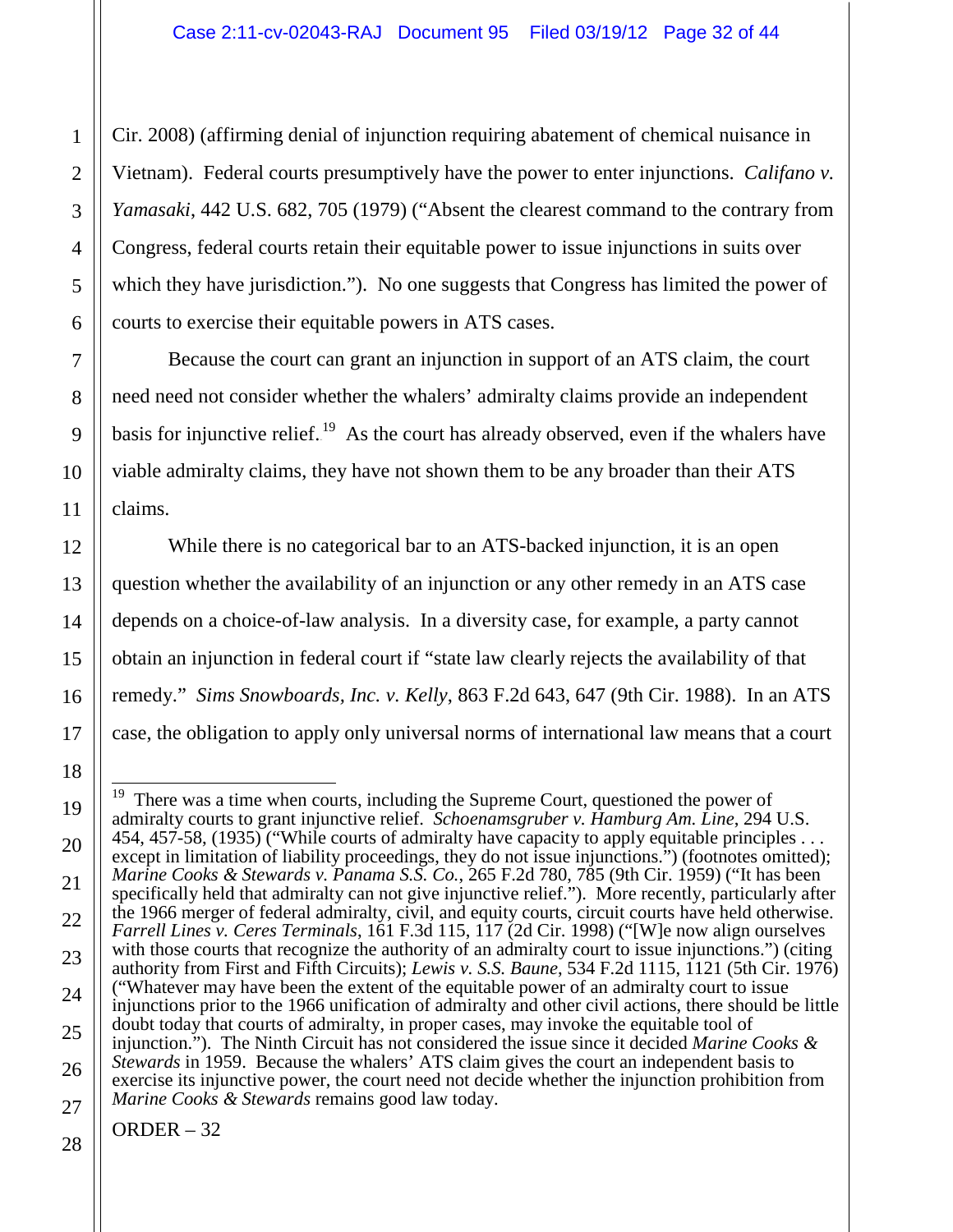need not consider choice of law when determining applicable norms of conduct. But international law does not provide remedies. *Doe*, 654 F.3d at 41-42. For example, when the *Alvarez* court considered what damages were available to a plaintiff subjected to arbitrary detention in Mexico violation of international law, it had to decide whether the law of Mexico or the law of the United States applied. 331 F.3d at 632-35. As this court has already noted, a choice-of-law analysis points to the applicability of another nation's law to Sea Shepherd's conduct in the Southern Ocean. The parties scarcely address this issue, and in light of the court's decision today, the court need not resolve it. It suffices to observe that choice-of-law concerns may preclude the use of an injunctive remedy in this case.

ATS claims that target extraterritorial conduct present additional obstacles to the grant of injunctive relief. In a case like this one, where the injunction would apply extraterritorially, an injunction may be "impracticable." *In re Agent Orange Prod. Liability Litig.*, 373 F. Supp. 2d 7, 46 (E.D.N.Y. 2005) (declining to impose injunction requiring chemical cleanup in Vietnam), *aff'd by Vietnam Ass'n for Victims of Agent Orange v. Dow Chem. Co.*, 517 F.3d 104, 124 (2d Cir. 2008). Extraterritorial injunctions also raise concerns of infringement of sovereignty and enforceability. *In re Agent Orange*, 373 F. Supp. 2d at 45.

The court does not, however, find that extraterritoriality concerns are a sufficient reason to withhold injunctive relief in this case. Everyone concedes that were the court to grant the injunction the whalers seek, the court cannot directly enforce it. The court has no armada to dispatch to the Southern Ocean. But even when a court issues an injunction against conduct within its traditional geographical jurisdiction, it rarely if ever enforces the injunction directly. Instead, courts enforce their equitable decrees through contempt proceedings. In this case, both Mr. Watson and Sea Shepherd have consented to this court's jurisdiction over them. The whalers acknowledge that contempt proceedings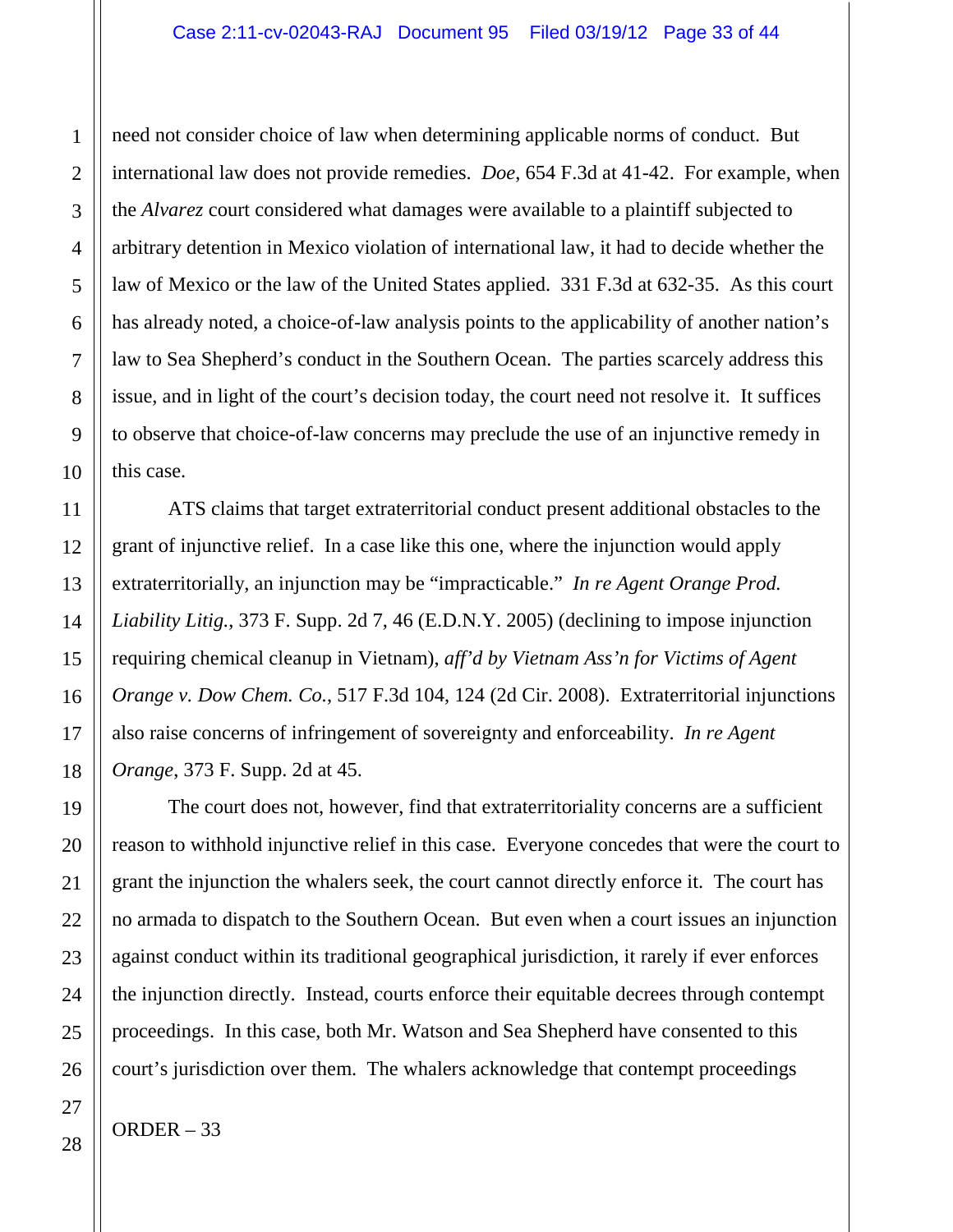would be their sole remedy if Defendants were to violate an injunction this court imposed. The whalers also propose an injunction that would be simple to monitor. Even from thousands of miles away, it would not be difficult to provide the court with evidence that Sea Shepherd came within 800 meters of a whaling vessel or engaged in specific prohibited tactics. Moreover, while several nations have an interest in this dispute, the injunction would (with one important caveat) operate on the high seas. The court could thus craft the injunction so that it does not impinge on any sovereign rights. To do so, however, the court must respect Australia's claim of sovereignty in the Australian Whale Sanctuary, a claim that the court will consider when it discusses the international comity doctrine.

#### **c. The Non-Justiciable Political Question Doctrine**

Sea Shepherd also asks the court to dismiss this case because it presents a nonjusticiable political question. The political question doctrine received its modern formulation in *Baker v. Carr*:

Prominent on the surface of any case held to involve a political question is found [1] a textually demonstrable constitutional commitment of the issue to a coordinate political department; or [2] a lack of judicially discoverable and manageable standards for resolving it; or [3] the impossibility of deciding without an initial policy determination of a kind clearly for nonjudicial discretion; or [4] the impossibility of a court's undertaking independent resolution without expressing lack of the respect due coordinate branches of government; or [5] an unusual need for unquestioning adherence to a political decision already made; or [6] the potentiality of embarrassment from multifarious pronouncements by various departments on one question.

*Arakaki v. Lingle*, 477 F.3d 1048, 1066-67 (9th Cir. 2007) (quoting *Baker v. Carr*, 369 U.S. 186, 217 (1962)) (alterations in *Arakaki*). If a non-justiciable political question is "inextricable from the case," the court must dismiss it. *Sarei*, 2011 U.S. App. LEXIS 21515, at \*40.

The court will not dismiss this case on political question grounds. The court's primary task in this case is to determine whether Sea Shepherd's Southern Ocean tactics

ORDER – 34

1

2

3

4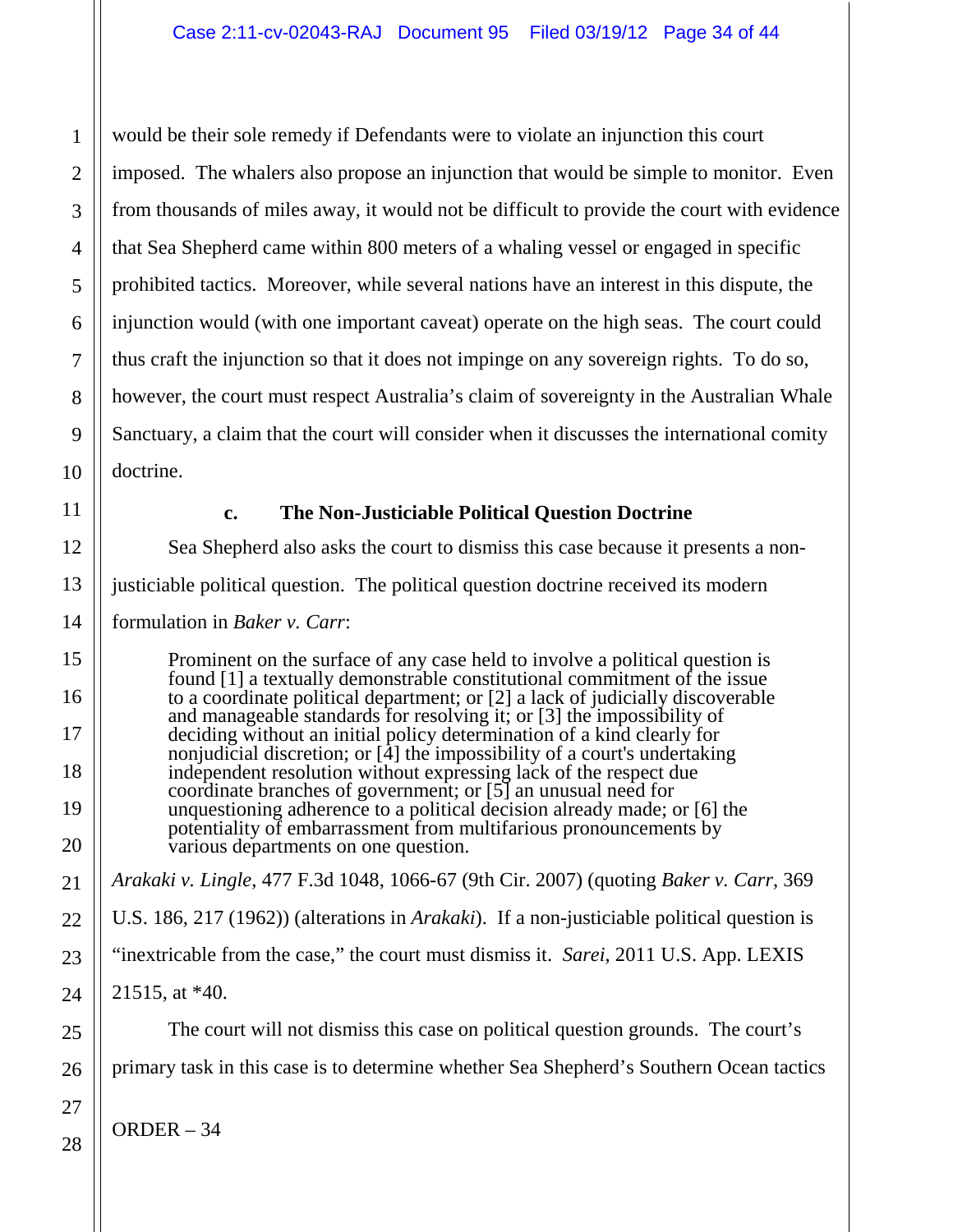are unlawful. To do so, it must interpret international law, an enterprise that Congress has committed to the courts via the ATS. The Supreme Court has already held that a case touching on international whaling controversies is justiciable. *Japan Whaling Ass'n v. Am. Cetacean Soc'y*, 478 U.S. 221, 230 (1986). In the abstract, it is possible that resolving controversial questions of international law could implicate the political question doctrine. The judicial standards that apply in an ATS case ameliorate that possibility, however, because a court can only apply international law norms that are specific, universal, and obligatory. But for the whalers' request for an injunction, this case would present purely judicial questions. What is the law? Did Sea Shepherd violate it? If so, what remedies are available? Because the court can resolve this case merely by answering plainly judicial questions, no non-justiciable political question mandates dismissal.

Although this *case* does not raise a political question, the injunctive *remedy* that the whalers' request raises some of the concerns underlying the political question doctrine. Direct enforcement of that injunction is manifestly beyond the power of this court. The Executive Branch has sole authority to use force or the threat of force on the high seas. The Executive Branch has declined to interfere in this dispute, even as it has condemned both the slaughter of Southern Ocean whales and Sea Shepherd's antiwhaling tactics. Whether that is evidence of an Executive Branch decision is debatable, but it is at least conceivable that the Executive Branch would look poorly on this court using its coercive powers to interfere where it has declined to do so. The court observes that neither the whalers nor Sea Shepherd has sought the input of the Executive Branch. *Compare Sarei*, 2011 U.S. App. LEXIS 21515, at \*43-44 (reviewing statements from Department of State and foreign governments regarding impact of case on foreign relations).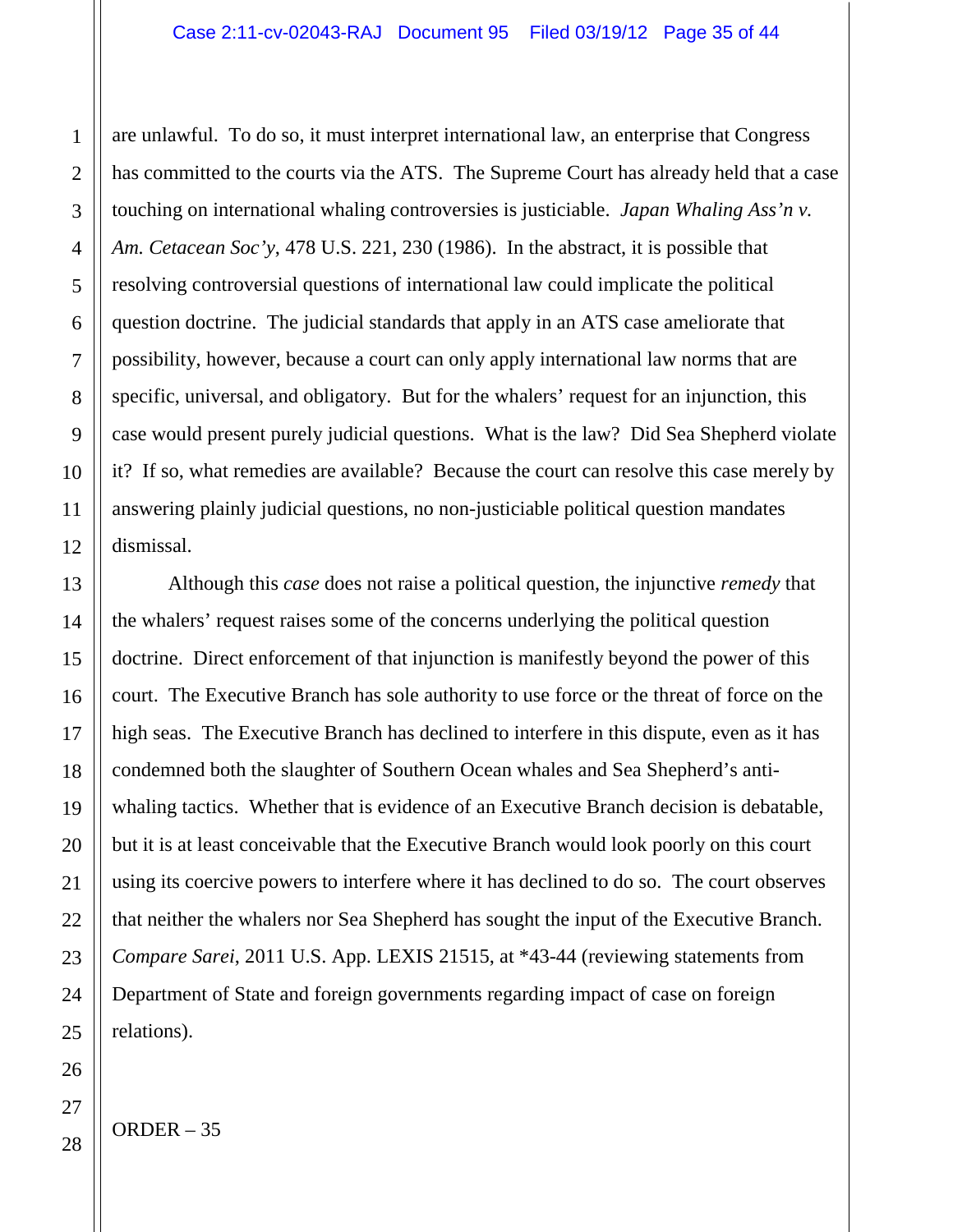Because only the whalers' request for an injunction implicates the political question doctrine, the court declines to dismiss the case or any aspect of it. Instead, the court will consider the concerns underlying the political question doctrine as it determines whether to exercise its discretion to enter an injunction.

#### **d. International Comity**

Whereas the political question doctrine recognizes the balance of power among the three branches of the United States government, courts have recognized a doctrine of international comity that demands respect for the sovereignty of other nations' governments. *Sarei*, 2011 U.S. App. LEXIS 21515, at \*44-45 ("Comity refers to the spirit of cooperation in which a domestic tribunal approaches the resolution of cases touching the laws and interests of other sovereign states.") (quoting *Societe Nationale Industrielle Aerospatiale v. United States Dist. Ct. for the S. D. of Iowa*, 482 U.S. 522, 544 n.27 (1987)). With one important exception, this case concerns conduct on international waters in which no nation's government has intervened, and thus does not raise international comity concerns.

The exception is Australia, whose legislature has declared whaling unlawful in the AWS, and whose courts have enjoined the whalers from hunting there. The whalers decline to recognize either Australia's law or the injunction because they dispute Australia's sovereignty in the AWS. Indeed, the whalers refused to participate in the Australian court proceedings. But whether the whalers respect Australian law, international comity demands respect for the judgments of foreign courts. *Avestas v. Petroutsas*, 580 F.3d 1000, 1010-11 (9th Cir. 2009). A court need not defer to a foreign judgment in every case, but it must generally do so. *Id.* at 1011 (citing *Hilton v. Guyot*, 159 U.S. 113, 202 (1895)).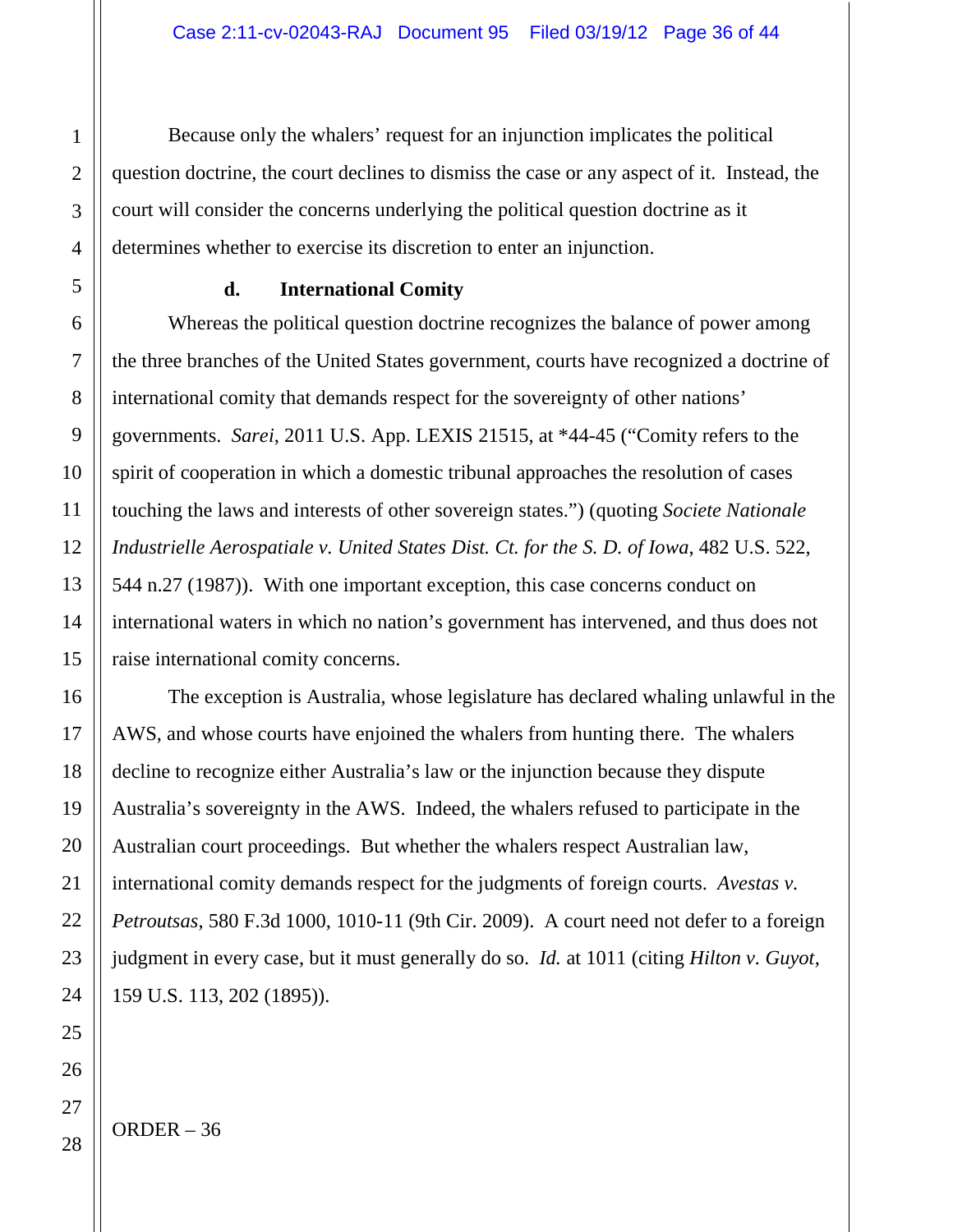For reasons of international comity, the court will not grant relief on the whalers' claims to the extent they concern conduct in the AWS.<sup>20</sup> Regardless of the whalers' view of the Australian injunction, the Australian judiciary has imposed it and expects the whalers to adhere to it. What penalties, if any, the whalers face for violating the Australian injunction is not this court's concern. This court's concern is that the whalers ask a United States court to issue an injunction that would help them engage in the very conduct that an Australian court has enjoined. The court will not grant that request. At a bare minimum, the court will not issue an injunction (or any affirmative relief) as to the whalers' conduct in the AWS. In its later analysis, the court will consider whether the whalers' flouting of the Australian injunction is grounds to deny them injunctive relief as to the portions of the Southern Ocean outside the AWS.

#### **e. First Amendment**

Sea Shepherd contends that its Southern Ocean campaign is a "protest" that the First Amendment protects. They cite no authority supporting the notion that the First Amendment protects a right to launch bottles, flares, and smoke bombs at ships, a right to attempt to foul their propellers, or a right to collide with them. The court is aware of no such authority. There may be aspects of Sea Shepherd's Southern Ocean conduct that are expressive activity that the First Amendment protects. Sea Shepherd has made no attempt to explain what those aspects are. To the extent that the First Amendment provides any grounds for denying or limiting the injunctive relief that the whalers request, Sea Shepherd has failed to provide coherent argument that identifies those grounds.

At oral argument, counsel for the whalers stated that he did not believe that this season's whale hunt was taking place in the AWS. He declined, however, to assure the court that the whalers would not hunt in the AWS in this season or future seasons. Moreover, the whalers have not disputed that they have hunted for whales in the AWS in past seasons, despite the injunction.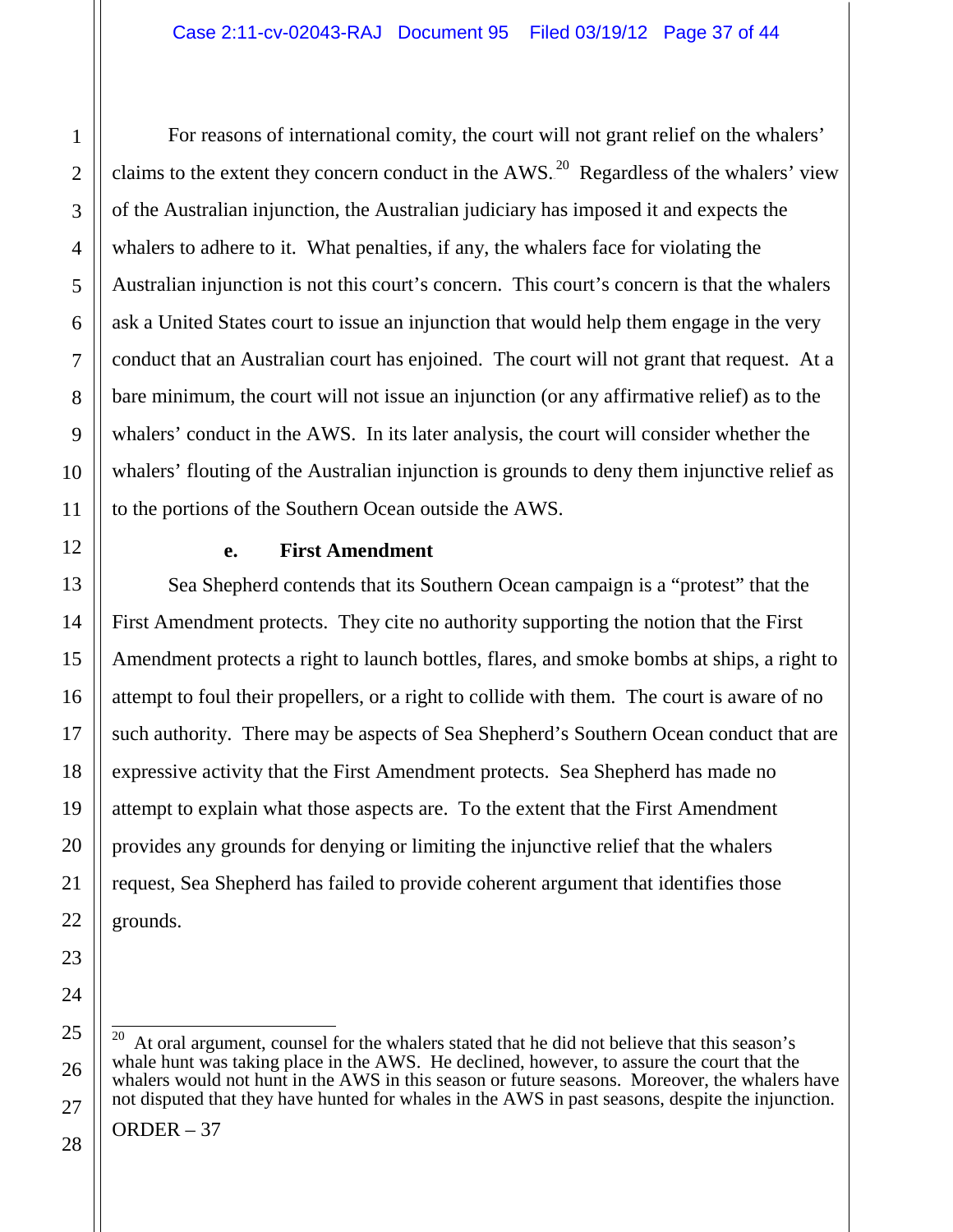#### **5. Summary of Likelihood of Success on the Merits**

In summary, the court concludes that the whalers are likely to succeed on one narrow aspect of the claims underlying the injunction they request: that Sea Shepherd violates the COLREGS by piloting its ships and boats too close to its ships. The whalers have no viable cause of action based on UNCLOS or the High Seas Convention. The court concludes that the whalers have a safe navigation claim based on SUA, but they are not likely to succeed on the merits of that claim. The court rejects Sea Shepherd's forum non conveniens defense, its argument that injunctions are not available in ATS suits, its request that the court dismiss this case because it presents an inextricable non-justiciable political question, and its First Amendment defense. The court concludes, however, that international comity dictates that it not grant relief as to any confrontation between the parties in the AWS.

#### **D. Irreparable Harm**

The whalers claim irreparable harm in the form of threatened injury to members of their crew. Courts recognize physical harm as an irreparable injury. *Harris v. Bd. of Supervisors*, 366 F.3d 754, 766 (9th Cir. 2004). In considering that harm, the court must resolve the tension between its conclusion that Sea Shepherd's tactics create some risk of injury and its conclusion that Sea Shepherd has hurt no one despite using essentially the same tactics for eight whaling seasons. On this record, injury is possible, but not likely. In *Winter*, the Supreme Court reminded courts that a mere possibility of irreparable harm does not suffice, and that a party seeking injunctive relief must prove that "irreparable injury is *likely* in the absence of an injunction." 555 U.S. at 22 (emphasis in original). The sole irreparable harm to which the whalers point, physical injury to its crew, is not likely to occur in the absence of the injunction they request.

Although the court's conclusion regarding the likelihood of irreparable harm applies to the risk of injury arising from all of Sea Shepherd's tactics, the whalers' burden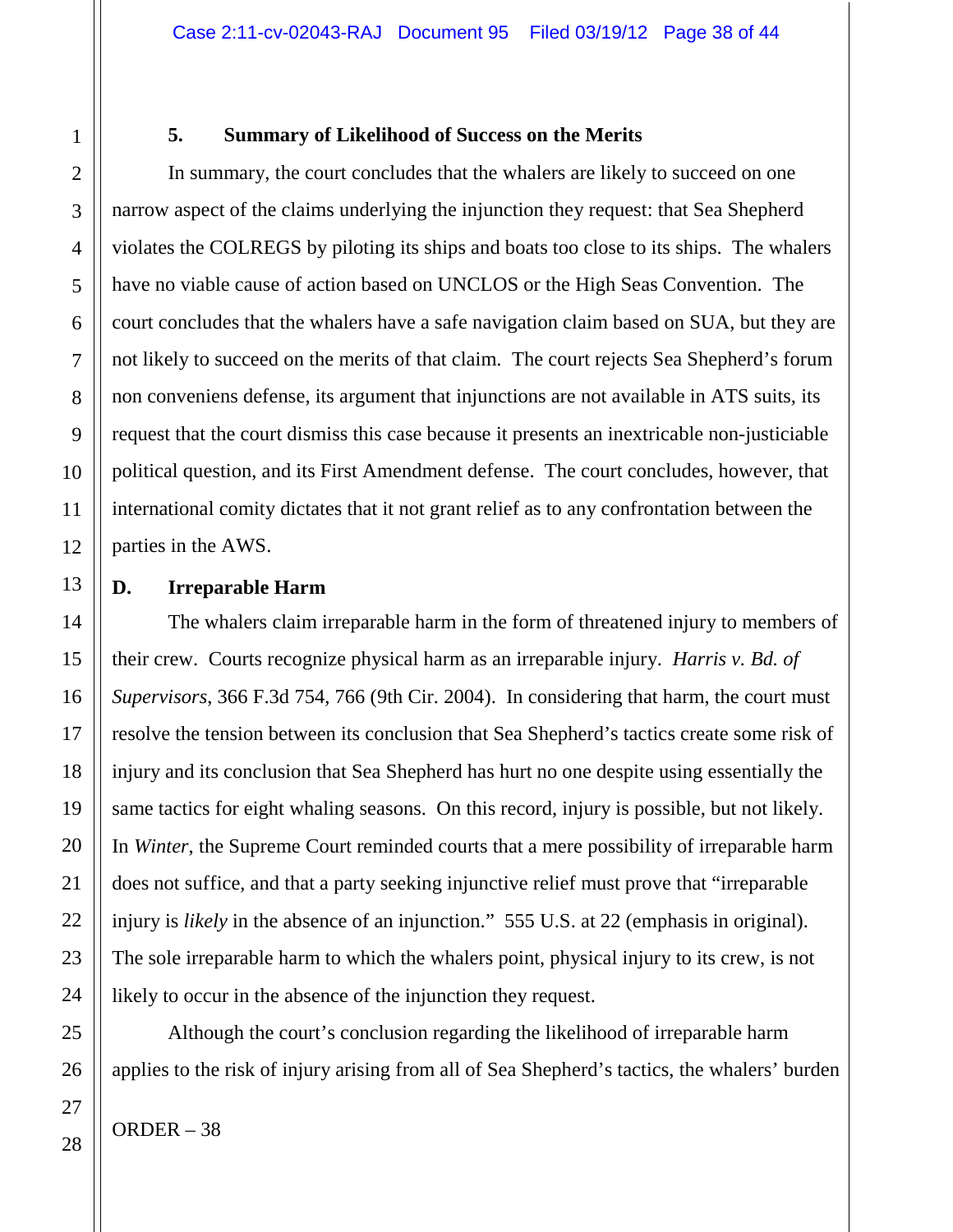is more specific. They must show that injury is likely to occur as a result of the tactics that fall within the legal scope of their causes of action. In the court's view, the conduct most likely to cause injury to the whalers is Sea Shepherd's hurling of various projectiles at the whaling ships. That conduct, however, is not actionable, at least not as a violation of international law. Sea Shepherd's actionable conduct – piloting its ships and boats too near to the whaling ships – is less likely to cause an injury. Sea Shepherd's small boats presents no risk of injury to the whalers. The navigation of its large ships to collide with or come too close to the whaling ships presents a risk of injury, but there is nothing in the record from which the court could conclude that injury is likely as a result.

That only a few weeks remain in the current whaling season is another factor that makes irreparable harm unlikely. Although their conflict with Sea Shepherd is longstanding, the whalers chose to wait until this year's whaling season was underway before bringing this case and their injunction motion. If they expected that the parties could fully brief this extraordinarily complex case and have the court rule on their motion in time to meaningfully affect this year's whaling season, their expectation was unrealistic. Irreparable harm is not likely on this record, but it is even more unlikely in light of the duration of the remainder of the whaling season.

#### **E. The Balance of Hardships**

The balance of hardships favors the whalers, if only because Sea Shepherd has provided virtually no evidence of a hardship to it. Absent an injunction, the whalers will continue to be the victims of Sea Shepherd's harassment. Many of the hardships of which the whalers complain are beyond the scope of the international law on which they rely. But when balancing the hardships, the court need not confine itself to those hardships that are independently actionable.

Sea Shepherd, by contrast, points to no hardship that it will suffer if the court imposes an injunction. The whales that Sea Shepherd seeks to protect will suffer, but that

1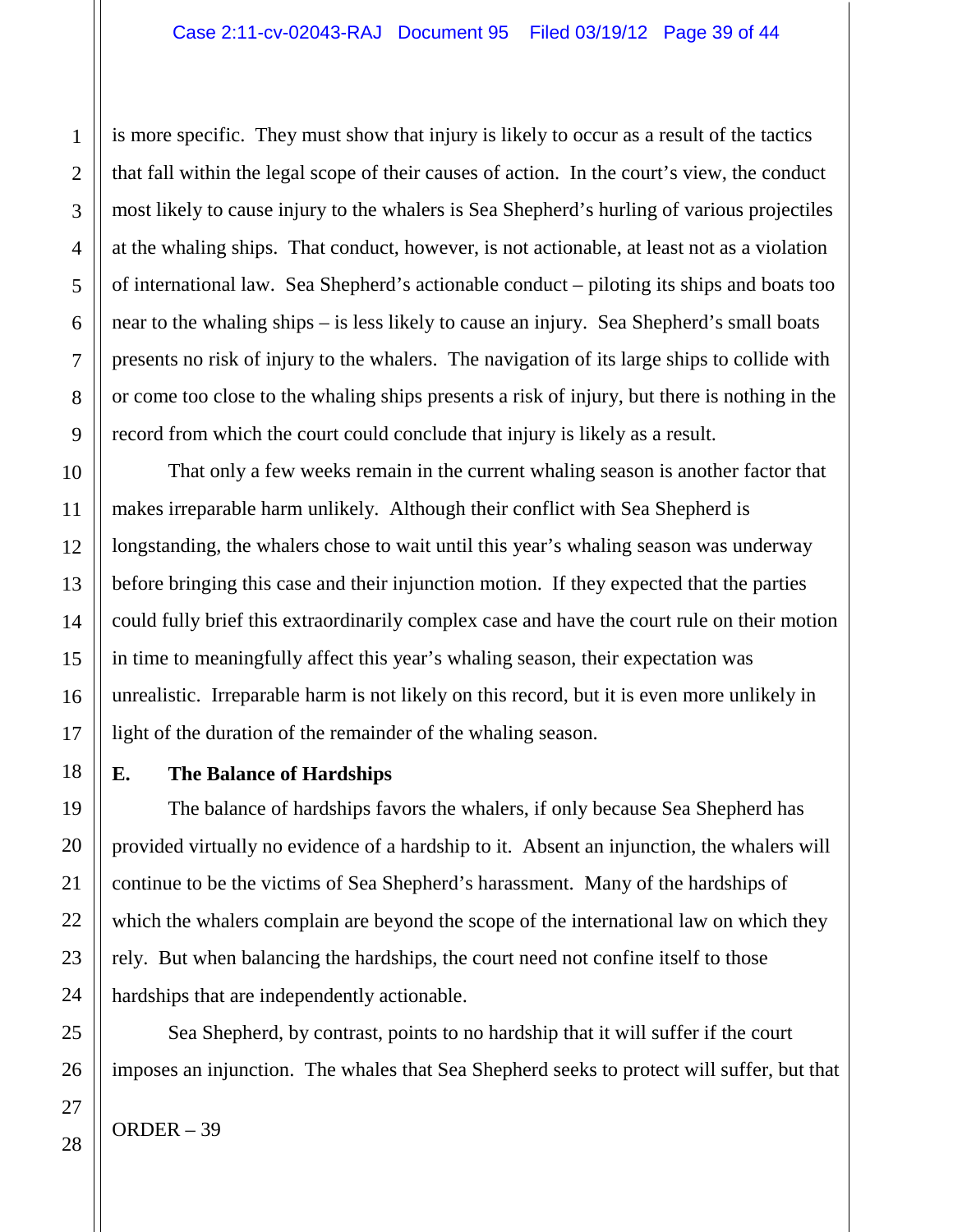is not a harm to Sea Shepherd. The court defers discussion of the harm to the whales until it discusses the public interest. Focusing on its own harm, Sea Shepherd speculates that its donors will cease their financial support if the court enjoins their tactics in the Southern Ocean. They offer no evidence that any donor has conditioned current or future support of Sea Shepherd on Sea Shepherd's use of the tactics at issue in this motion. The injunction the whalers pray for would not exclude Sea Shepherd from the Southern Ocean, or prevent Sea Shepherd from attempting to preserve marine life. It would simply require Sea Shepherd to accomplish its mission by different means. Sea Shepherd has not proven that this is a hardship. Indeed, it might well be a benefit to Sea Shepherd to find a way to protect Southern Ocean whales without engaging in the tactics over which the whalers have sued.

## **F. The Public Interest**

The public interest weighs against issuing an injunction in this case. The public interest no doubt favors the right of ships and their crew to travel freely on the open seas. But that interest is tempered by two countervailing interests: the preservation of marine life and the interest in avoiding judicial interference in international political controversies. In exercising its equitable discretion, a court must "pay particular regard for the public consequences in employing the extraordinary remedy of injunction." *Weinberger v. Romero-Barcelo*, 456 U.S. 305, 312 (1982).

If the court were to grant the whalers their injunction, more whales would die. This is not in the public interest. Were the court to confine itself to considering the public interest of the United States, the preservation of whales is unquestionably important. Whaling is illegal in all sovereign waters of the United States, and marine mammals in general are subject to strict protections. *See* Marine Mammal Protection Act, 16 U.S.C. §§ 1361-1423h. Beyond its sovereign waters, the government of the United States has resolutely opposed all but subsistence whaling, and has repeatedly decried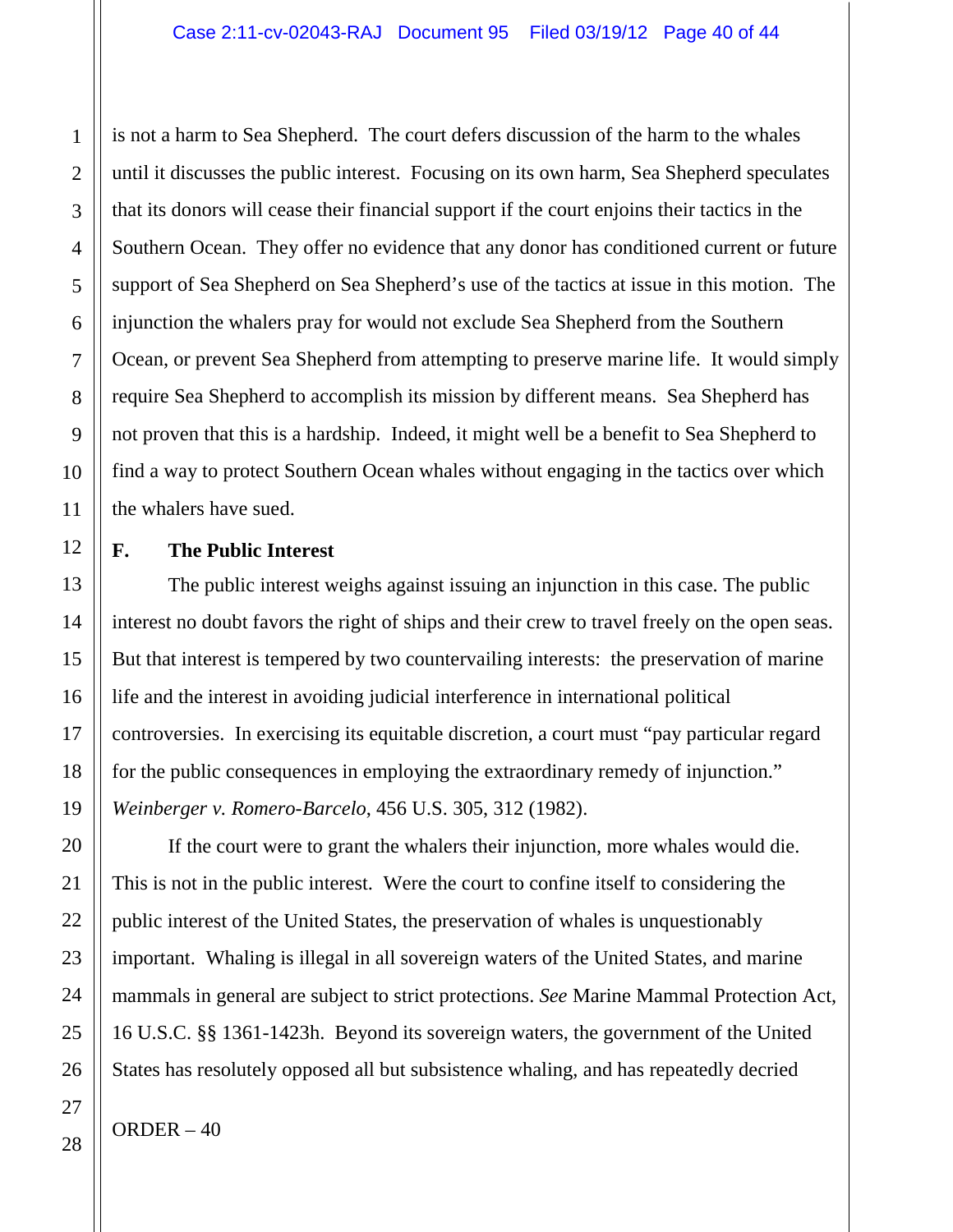whaling in the Southern Ocean. Considering the public interest of nations beyond the United States yields no different result. Virtually every nation has condemned both whaling in general and the slaughter of whales in the Southern Ocean specifically.

Putting aside the public interest in the conservation of marine life, the court believes that the public interest favors the resolution of this Southern Ocean dispute by means other than the intervention of a United States court. Although the political question doctrine does not prevent the court from resolving the whalers' substantive international law claims, their request for an injunction to remedy their claims raises an international political question. So far, every government with an interest in this dispute has declined to intervene directly. Australia and New Zealand, the two nations in closest geographical proximity to the dispute, have not intervened directly. They have been content to apply political pressure (and, in Australia's case, to file suit in the ICJ). The United States, which has not only a naval force but the coercive power to target Sea Shepherd's operations within its borders, has similarly confined its intervention to the political arena. Japan, whose citizens and ships are allegedly at risk, has also chosen to employ political countermeasures rather than its coercive power. It is not in the public interest for a United States court to exercise its discretion to bring its modest coercive powers to bear when every nation has declined to do so.

#### **F. Unclean Hands**

Sea Shepherd raises the equitable defense of unclean hands. In its view, Plaintiffs' "illegal" whaling in the Southern Ocean is reason enough for the court to deny the injunction they seek. A party has unclean hands when it is "tainted with inequitableness or bad faith relative to the matter in which he seeks [equitable] relief." *Jarrow Formulas, Inc. v. Nutrition Now, Inc.*, 304 F.3d 829, 841 (9th Cir. 2002) (quoting *Precision Instr. Mfg. Co. v. Auto. Maint. Mach. Co.*, 324 U.S. 806, 814 (1945)). Unclean hands is not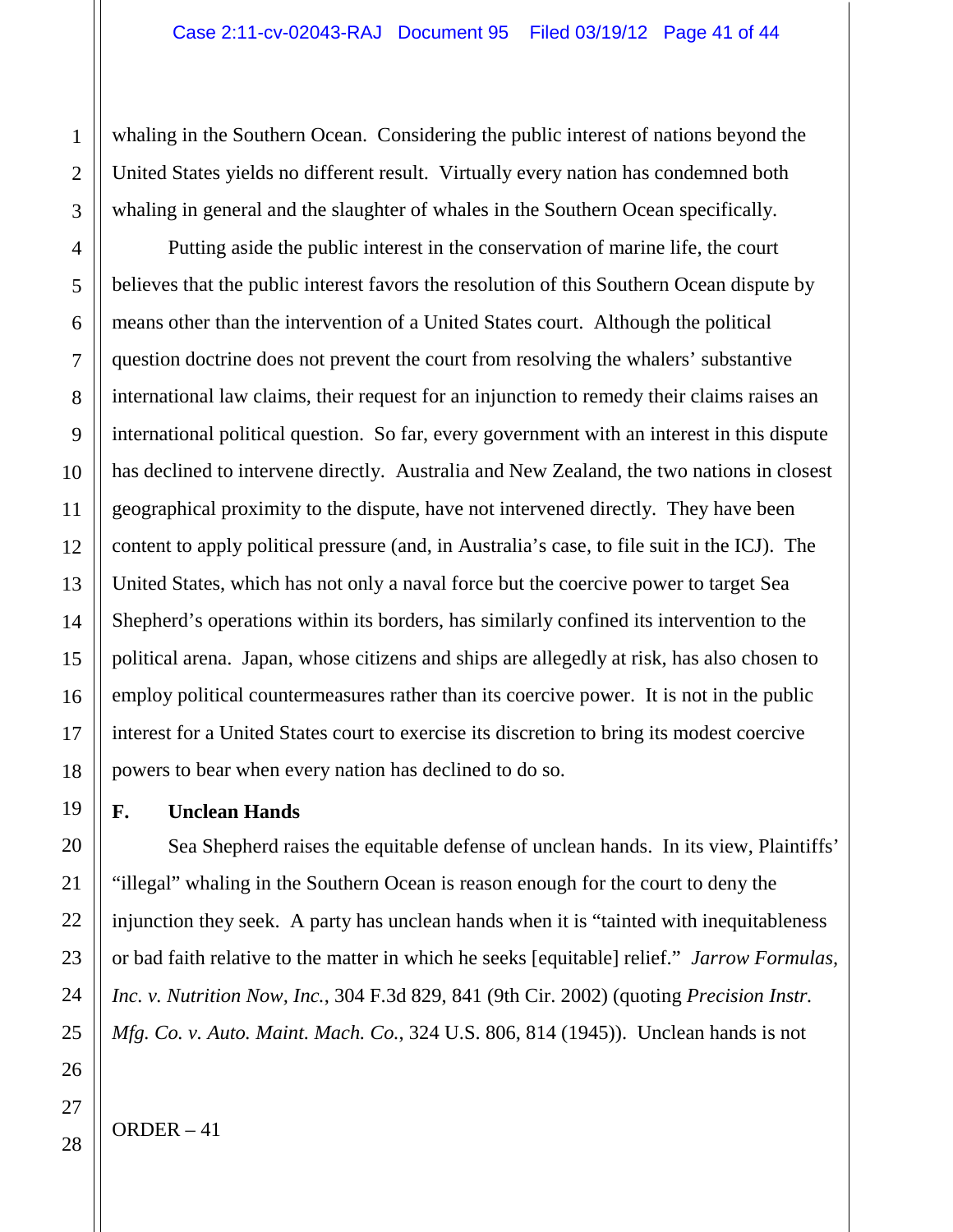"misconduct in the abstract, unrelated to the claim to which it is asserted as a defense." *Id.*

Outside of the AWS, Sea Shepherd cannot prevail on an unclean hands defense predicated on its assertion that the whalers' annual slaughter is "illegal." Outside of the AWS, the sole body that purports to exercise authority over whaling in the Southern Ocean is the IWC. The IWC forbids commercial whaling in the Southern Ocean, an edict that the whalers at least superficially heed. The IWC allows Japan to issue "research" permits to kill whales and permits the commercial sale of the meat harvested in this "research." The whalers conduct their hunt under the auspices of Japan's permits. Many members of the IWC assert that this "scientific" whaling is a thin veneer for the commercial slaughter of whales. The IWC has not, however, withdrawn Japan's authorization to issue the permits or amended its charter to prohibit the sale of "research" meat. Absent an unambiguous edict from the IWC or other international authority, this court cannot resolve Sea Shepherd's illegal whaling charge. Australia's suit against Japan in the ICJ raises precisely this charge, but it will likely be years before the ICJ decides that suit. International comity demands that the court leave the dispute over the legality of Southern Ocean "research" whaling to the ICJ.

Inside the AWS, the whalers' activity is not only in violation of the laws of Australia, it violates an Australian court's injunction. This court has already decided that international comity demands that it not consider the whalers' request for an injunction to aid conduct that is in violation of the Australian court's injunction. The remaining question is whether the whalers' derogation of the Australian injunction provides the grist for a determination that it has unclean hands that bar it from receiving injunctive relief outside of the AWS.

The court concludes that Sea Shepherd is likely to prevail on its unclean hands defense, and that this defense bars the whalers from seeking equitable relief. In flouting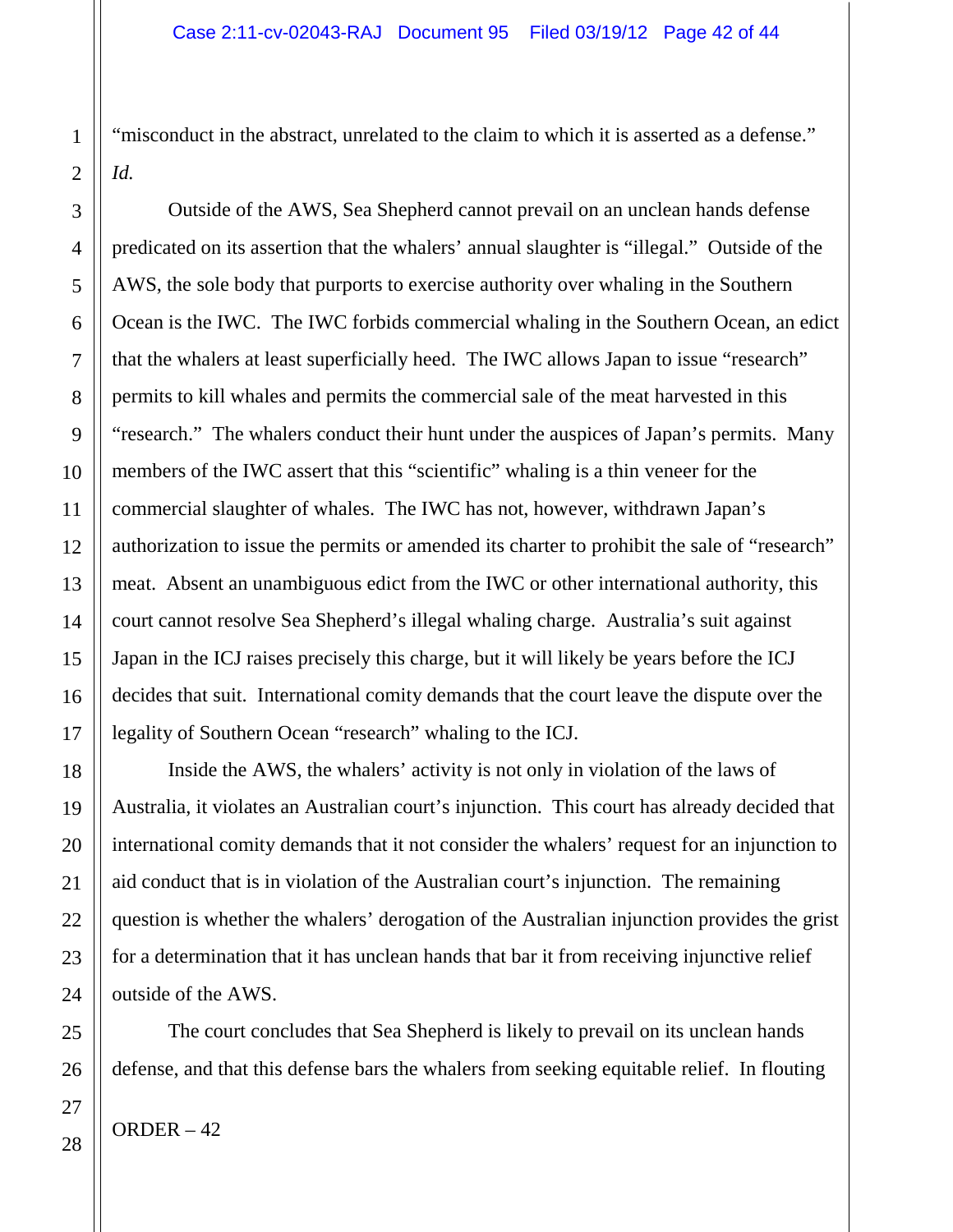the Australian injunction, the whalers demonstrate their disrespect for a judgment of a domestic court. Now they turn to another nation's domestic courts in search of an equitable decree that they expect Sea Shepherd to heed. In the whalers' view, their violation of the Australian injunction should have no consequences, whereas Sea Shepherd's violation of the injunction they seek should place it in contempt of court. Although the court would deny this injunction motion even ignoring the whalers' unclean hands, their unclean hands are an independent reason that the court declines to use its equitable power to aid them.

#### **IV. CONCLUSION**

For the reasons stated above, the court DENIES the whalers' motion for a preliminary injunction. Dkt. # 13.

Finally, the court cautions anyone reading this order that the court suggests no approval of Sea Shepherd's methods or its mission. In particular, the court acknowledges that its finding that injury to the whalers is not likely will provide little comfort to a whaler struck in the head by an errantly launched bottle, burned by a misguided flare, or injured in a collision between ships. This is to say nothing of the risk to Sea Shepherd's crew, although they at least voluntarily confront that risk. A combination of tactical choice and luck has kept the crew members involved in this dispute safe for eight whaling seasons. For the sake of all involved, the court hopes that Sea Shepherd's luck does not run out.

The court does not approve of Sea Shepherd's tactics, it has merely declined to award the extraordinary relief that the whalers requested in this motion. That relief is not extraordinary merely in the sense that every preliminary injunction is a form of extraordinary relief, it is extraordinary in the sense that the whalers asks the court to do what perhaps no United States court has ever done. They ask the court to use its injunctive power to enforce international law to quell not merely a dispute between